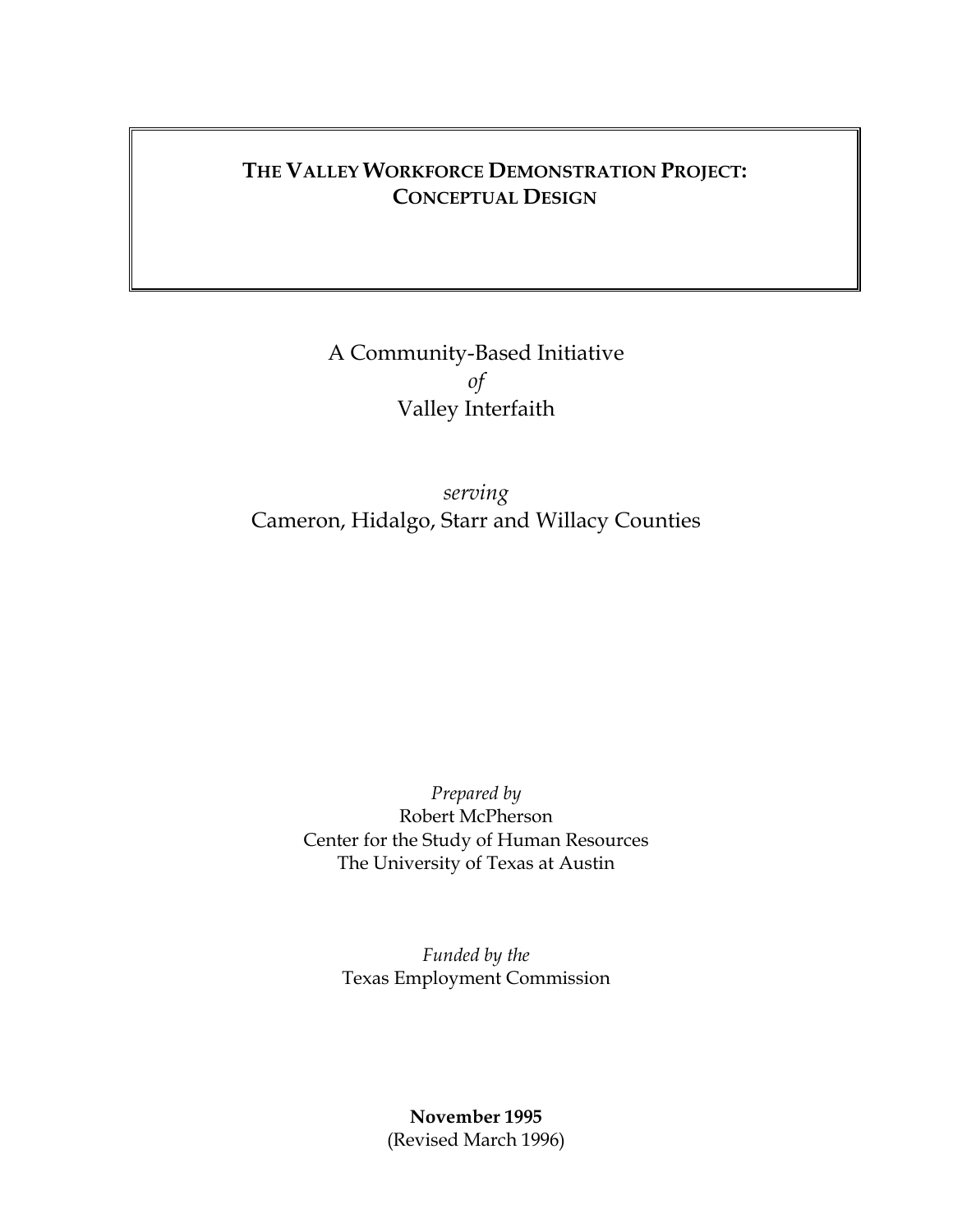This paper was written with funding support provided through Interagency Cooperation Contract 94-0311 from the Texas Employment Commission to the Center for the Study of Human Resources at The University of Texas at Austin. The views expressed here are those of the author and do not represent the positions of the agency or the university.

Copies of this publication have been distributed in compliance with the State Depository Law and are available for public use through the Texas State Publications Depository Program at the Texas State Library and other state depository libraries.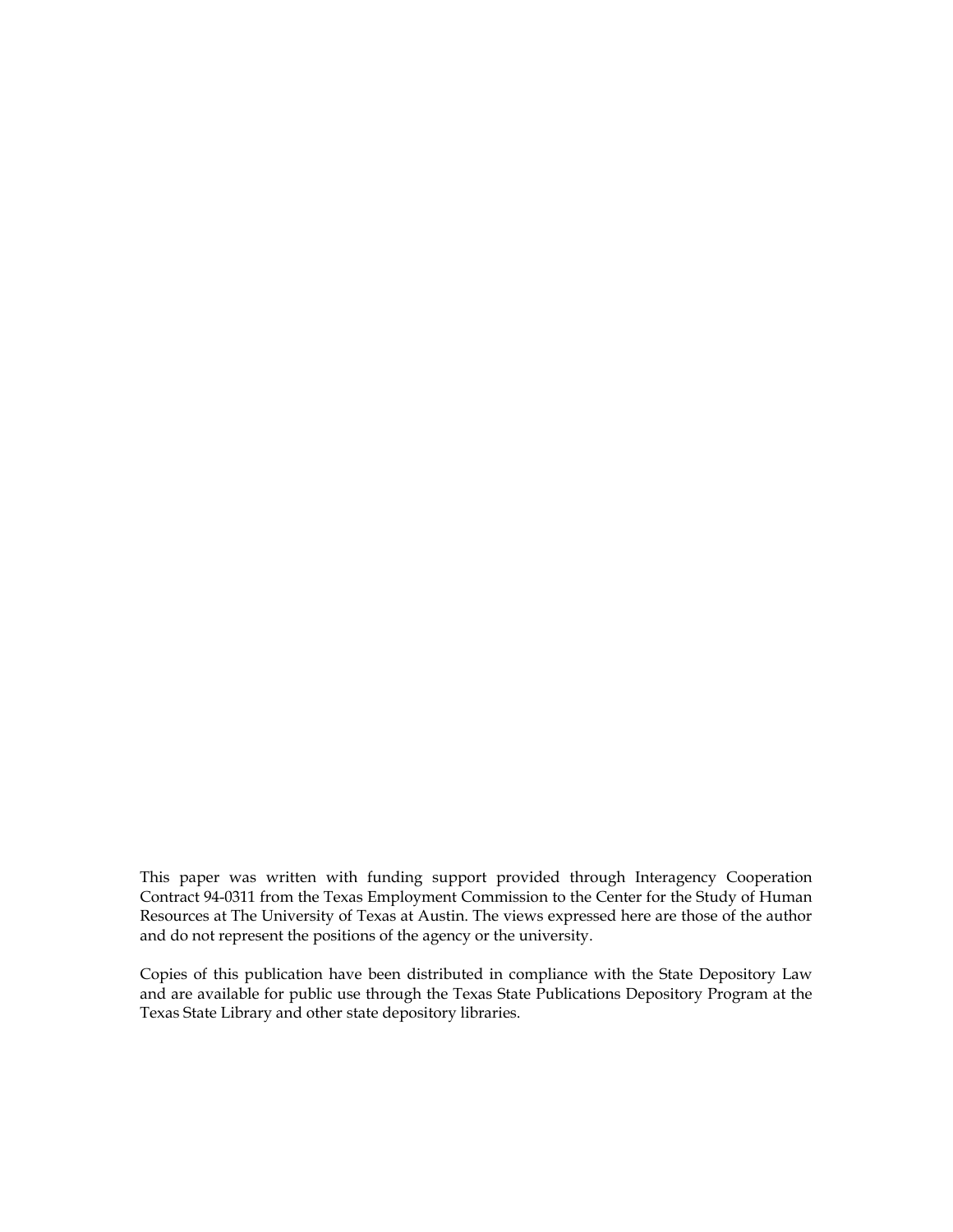# TABLE OF CONTENTS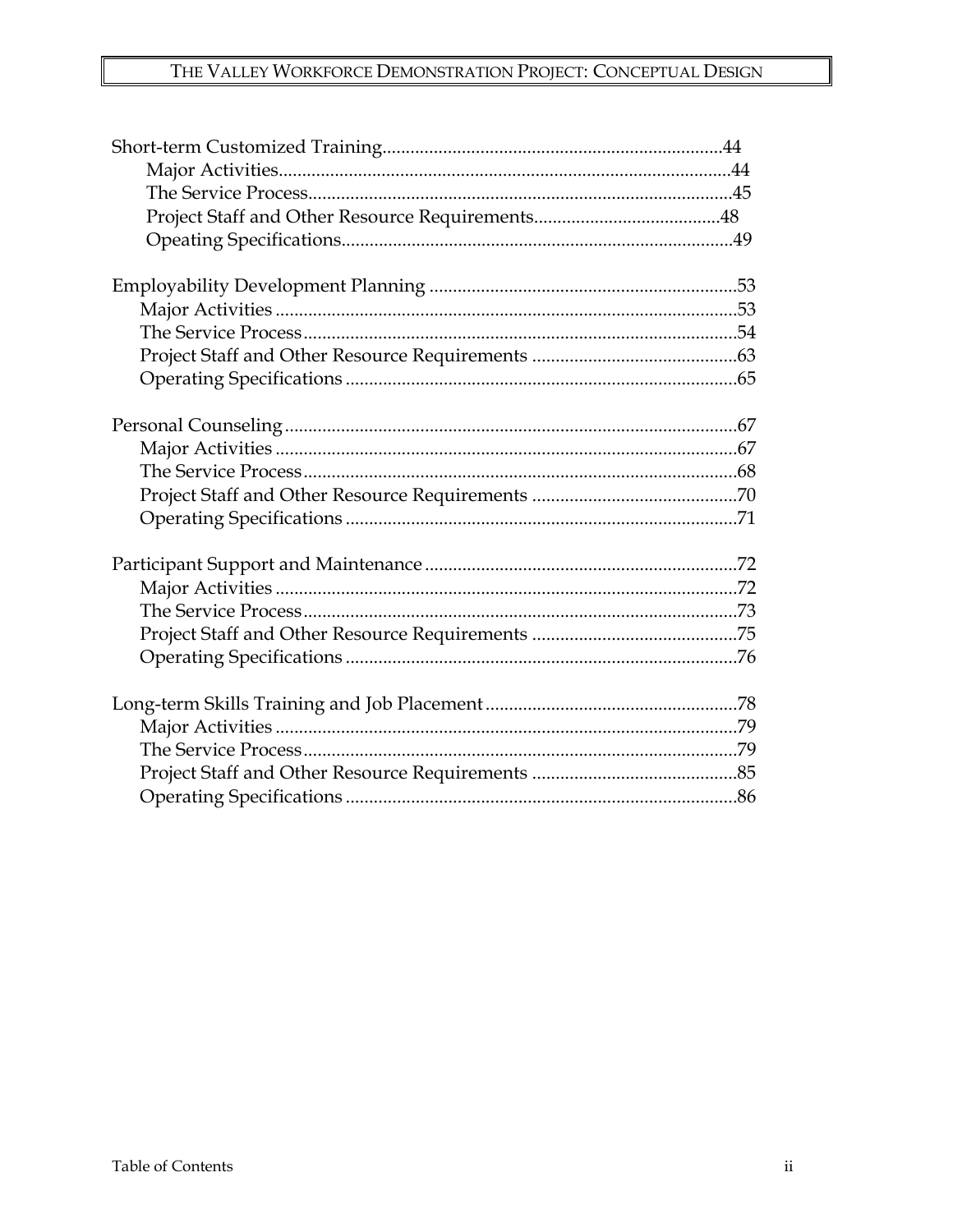### **PROBLEM STATEMENT**

The North American Free Trade Agreement (NAFTA) brings both economic uncertainty and unprecedented opportunity for residents of the Lower Rio Grande Valley. Increased trade with Mexico and other countries to the south will undoubtedly result in significant job losses in agriculture and retail trade, but it will also open up jobs in other sectors of the local economy, particularly in industries manufacturing fabricated metals, rubber and plastics, and transportation equipment. The challenge, as always, is to manage these inevitable changes for the greatest economic benefit of area residents.

In the Valley, given the perpetually depressed state of the local economy and the relatively low education and skill levels of residents, this is an especially formidable task. Unemployment rates in the region always run two to three times state levels and consistently average 15 to 18 percent. Many who do have jobs find themselves among the working poor. They are employed either part- or full-time at jobs that do not pay enough to support themselves and their families. Consequently, more than half the residents of Cameron, Hidalgo, Starr and Willacy counties live in poverty and depend on some form of public assistance to survive.

Equally alarming, more than half the residents older than 24 have less than a high school education, and many who have earned high school diplomas lack the basic education and/or skills required for either further education or a well-paying job. All institutions of higher education in the region report that 80 to 90 percent of those seeking further education or skills training require some remediation before they can do college-level work.

The challenge of transforming the region's economy is even greater now, as a result of the latest financial crisis in Mexico and the subsequent devaluation of the peso. Nevertheless, there are signs of economic growth. The region remains among the ten fastest growing areas of the state, and employment opportunities are expanding in selected industries and occupations. The Valley's relatively young and rapidly growing population fuels an ever increasing demand for housing, health care, education, consumer goods, transportation and government services. Tourism, long a staple of the region's economy, continues to generate jobs, particularly in wholesale and retail trade.

Some of these new jobs require only minimum education and skill levels and are in lowpaying occupations with few, if any, fringe benefits. An increasing number, however, is opening up in relatively high-skill, high-wage occupations requiring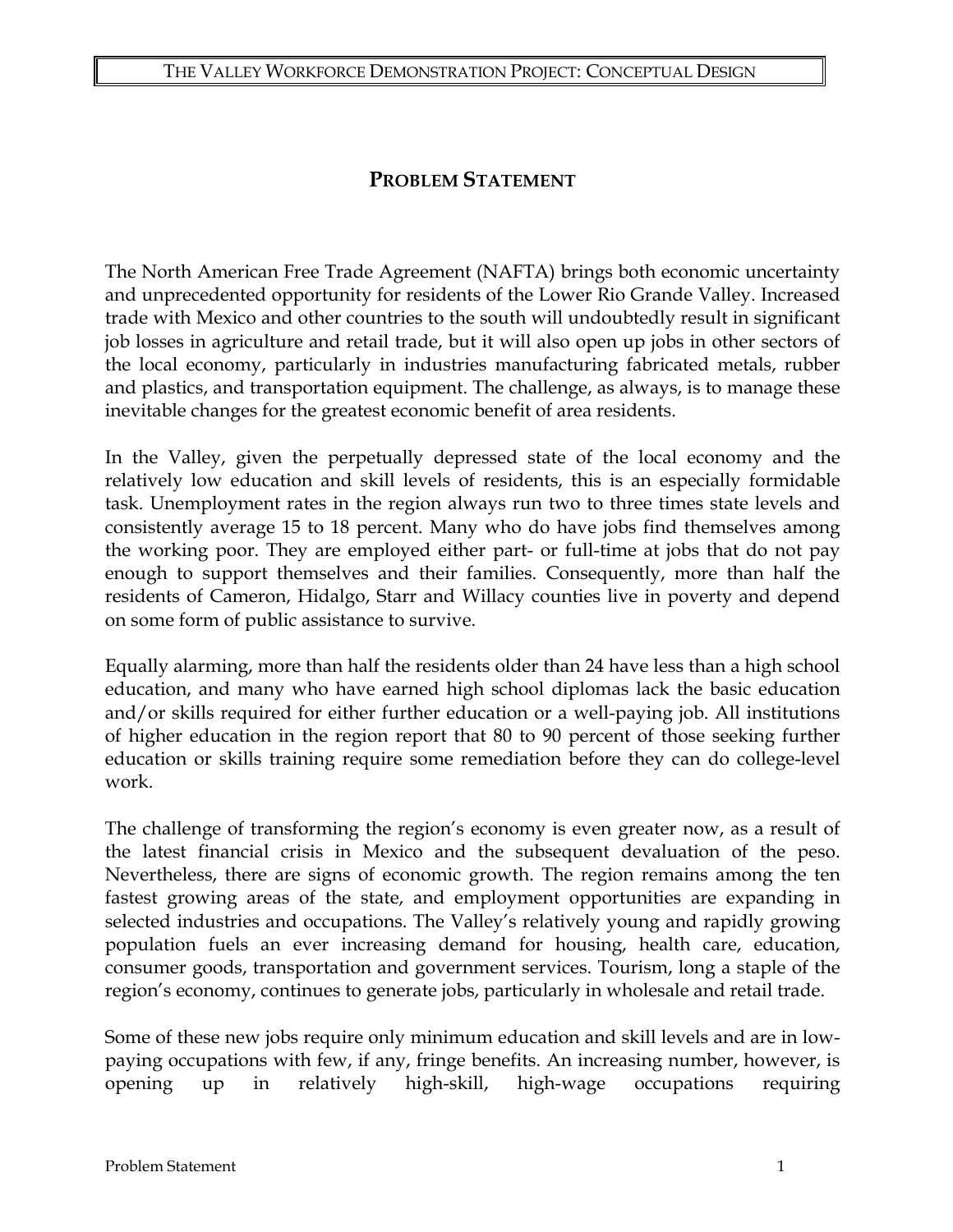#### THE VALLEY WORKFORCE DEMONSTRATION PROJECT: CONCEPTUAL DESIGN

specific skills and educational credentials beyond a high school diploma. Consequently, even with an abundant supply of labor in the area, chronic shortages plague some occupations. Skilled tool and die makers, licensed vocational nurses, registered nurses, respiratory therapists and bilingual teachers are in short supply.

Low education levels, language barriers, information gaps, transportation problems and other factors combine to shut many Valley residents out of these better jobs and disconnect them from the economic mainstream. Without better educations and more appropriate skills, these individuals will, at best, continue to find marginal employment, live in poverty and depend on some form of public assistance throughout their lives.

The Valley needs new institutional relationships that simultaneously address employers' needs for skilled workers and connect local residents with the quality jobs emerging in the region.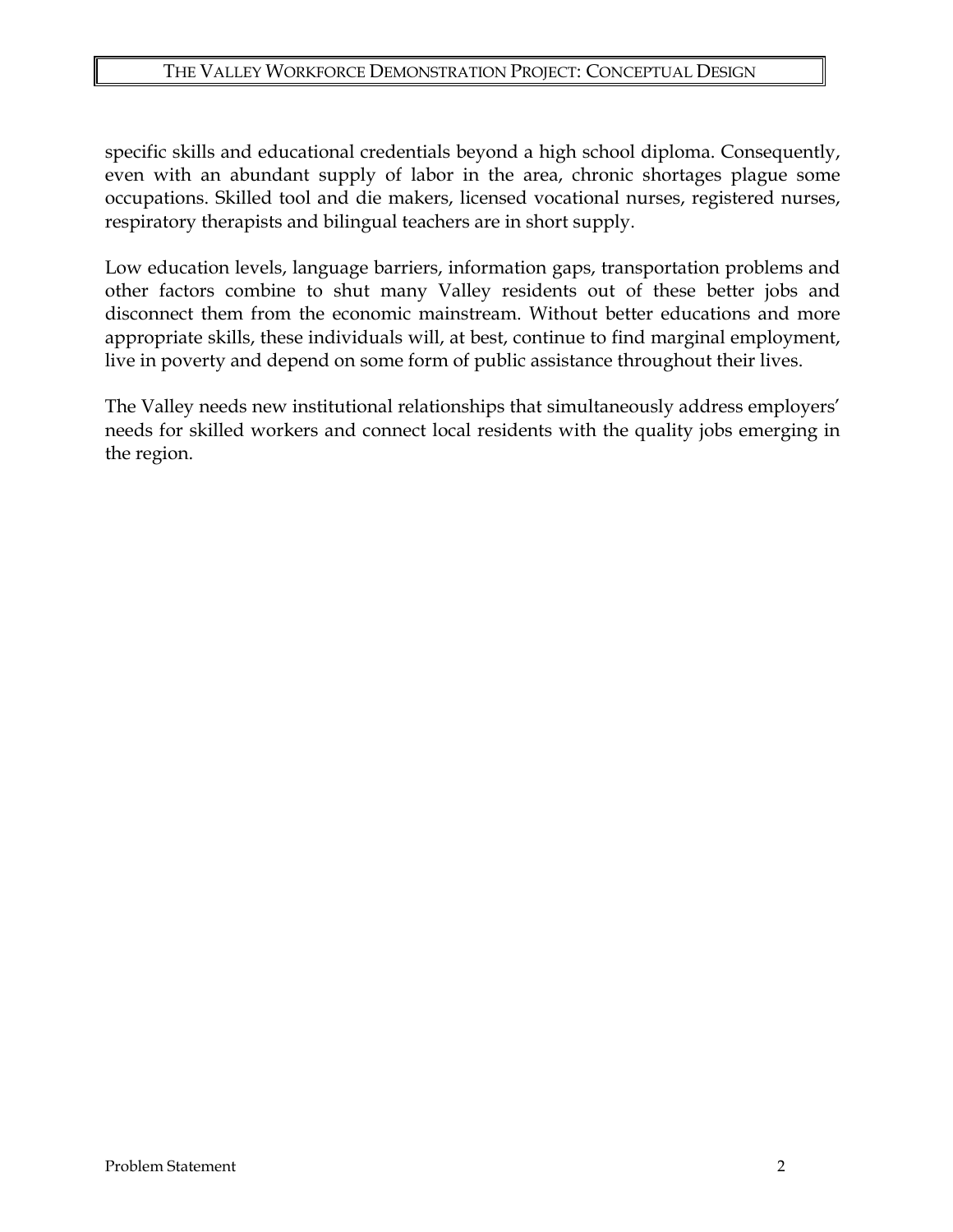### **NATURE OF THE PROJECT**

### • **A two-year, community-based workforce demonstration project financed by a combination of federal, state and local funds to develop and implement:**

- a market-driven approach to providing workforce services that contributes to sustained economic growth for the local area and provides access to quality jobs paying a living wage for the population served;
- an enhanced set of workforce services that leads to significantly better jobs and earnings for the targeted population residing in the Valley's empowerment zone than is possible under current workforce service strategies; and
- an integrated approach to providing participant services based on a onestop model that offers easy access, maximum flexibility and services tailored to the needs of those seeking assistance.

#### • **A demonstration project that:**

- is developed by leaders of Valley Interfaith and area employers to serve empowerment zone residents in Cameron, Hidalgo, Starr and Willacy counties;
- restructures the way workforce education, job-training and employment services are planned and delivered in the four-county area;
- combines funding from multiple sources to test service approaches which transcend the statutory and regulatory limitations imposed on individual workforce education, training and employment programs;
- incorporates a distinct service process that reflects a one-stop, individualized approach to service delivery and that operates independently from other workforce programs in the area; and
- has an independent evaluation to assess the impact of the enhanced service process on employment and earnings of individuals served.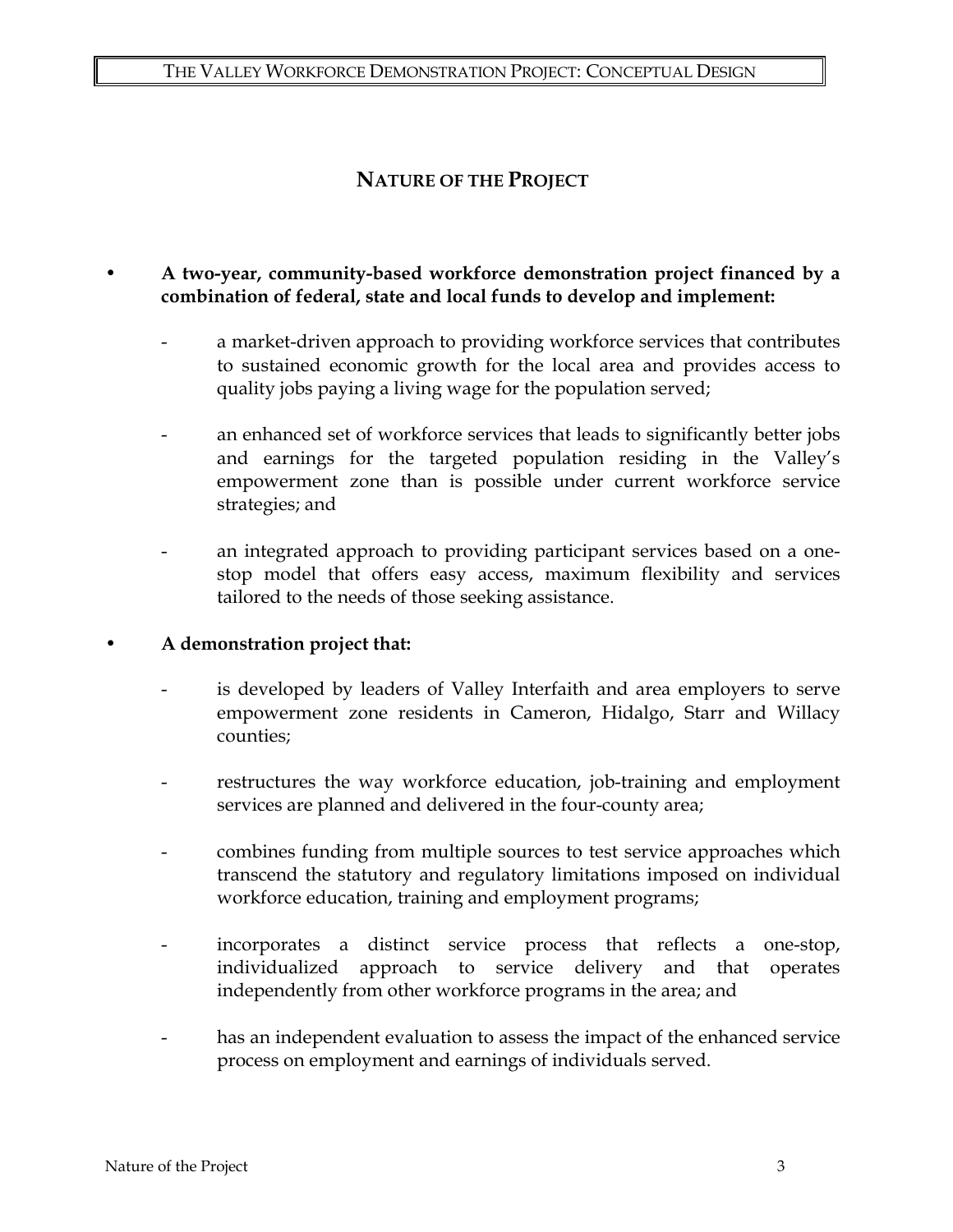- **Though initiated as a demonstration effort, this project will not give rise to another government program.** It is, rather, the first step toward creating a market-driven workforce system that will make the Lower Rio Grande Valley more competitive in the global economy and provide access to quality jobs for those not currently in or at risk of falling out of the economic mainstream.
- **A successful test of this approach will require a much different organizational culture than that found in most public workforce programs.** All project employees—including those funded by other organizations but involved in the service delivery process—must reflect the values and behaviors embedded in the project's conceptual design.
- **The results of the demonstration will guide the development of an integrated workforce system to better serve the employers and empowerment zone residents of the Lower Rio Grande Valley.**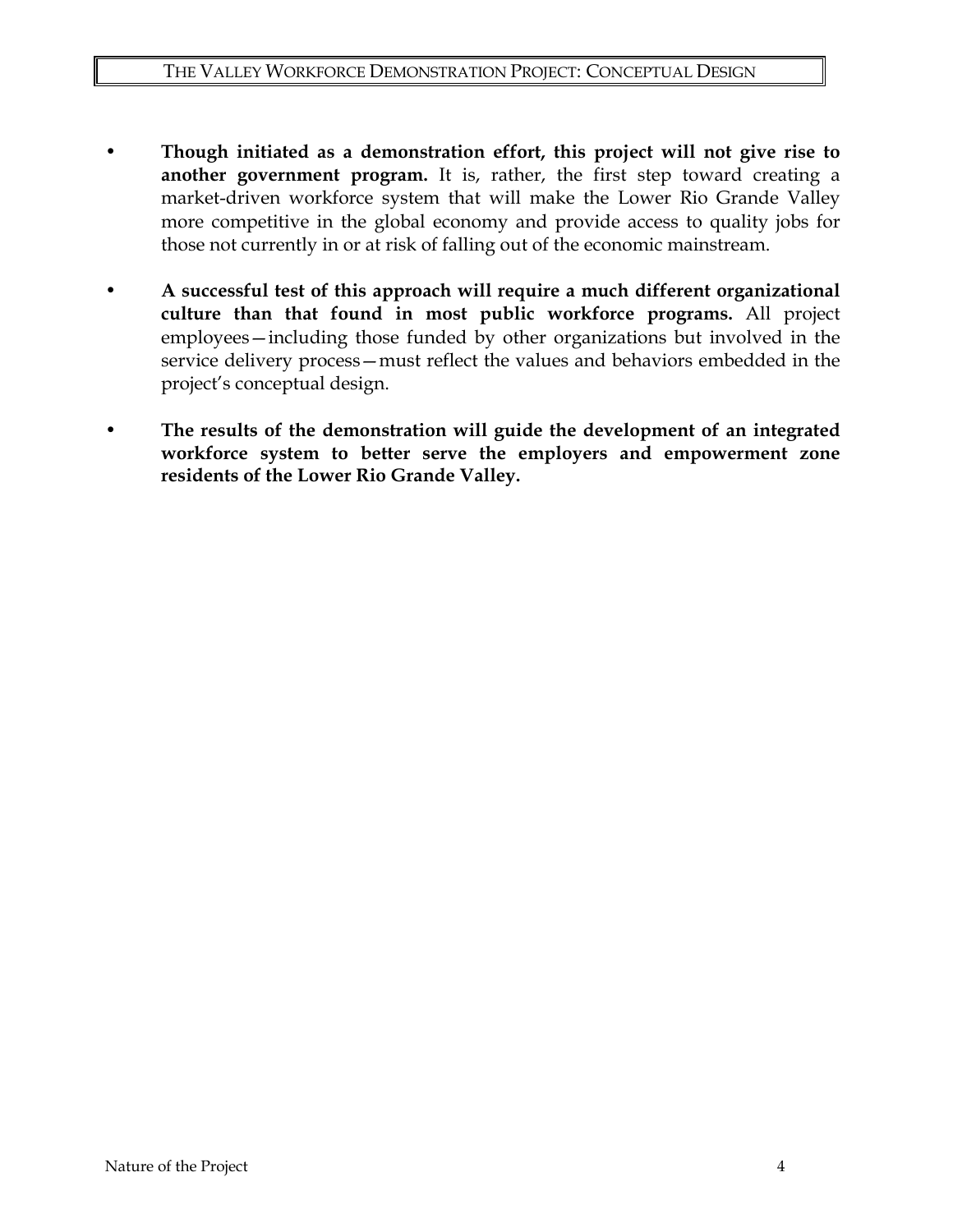### **KEY ASSUMPTIONS**

- Government-sponsored job-training, job-placement and employer-marketing programs have yielded limited results in making quality employment opportunities available to many individuals. More and more often, employers are filling their quality jobs through internal promotions and private recruitment efforts.
- Global competition and other market forces are forcing employers to move away from competitive procurement/multiple supplier relationships to more stable arrangements with a limited number of dependable, high-quality suppliers.
- Access to quality jobs comes from building such relationships between quality employers and quality suppliers of human-resources/labor-market services.
- There are high-quality, high-wage jobs available in the Valley that require some postsecondary training but less than a baccalaureate degree.
- Large numbers of unemployed and underemployed workers in the Valley could qualify for these high-quality jobs if they had the opportunity and financial means to undertake intensive, long-term training.
- Building "quality supplier/purchasing agent" relationships in order to bring quality jobs within the reach of low-income residents requires new institutional arrangements that facilitate access.
- Without such arrangements and the means to take advantage of them, an increasing number of Valley residents will continue to have lower incomes and greater dependence on various forms of public and private assistance throughout their lives.
- The Valley's ability to attract new employers, particularly high value-added manufacturers paying living wages, depends on the education and skills of the region's indigenous workforce. Current education and skill levels of Valley residents put the area at a disadvantage in attracting and retaining these employers.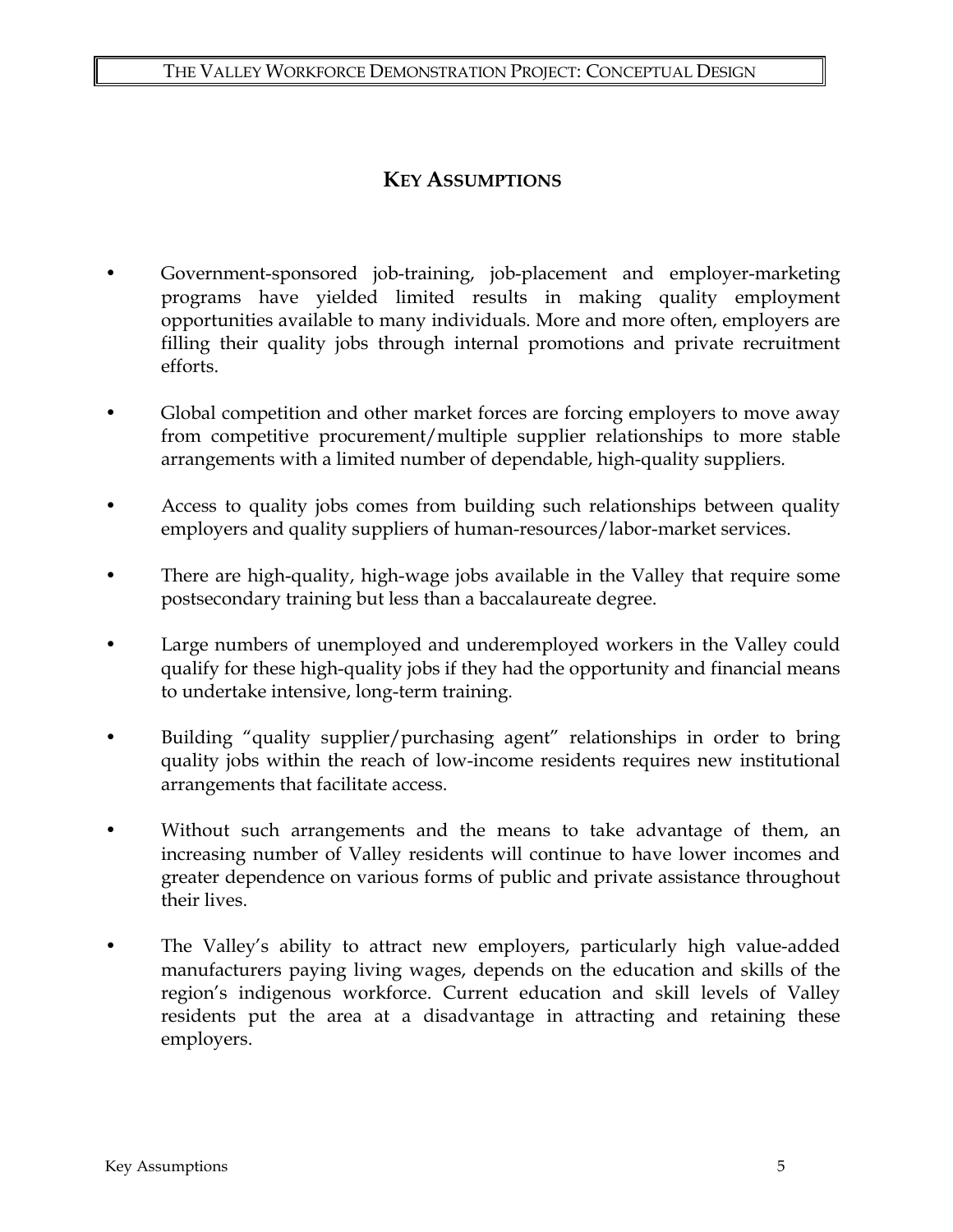#### THE VALLEY WORKFORCE DEMONSTRATION PROJECT: CONCEPTUAL DESIGN

### **DISTINGUISHING FEATURES**

- A market-driven approach that recognizes employers as the primary customers and establishes ongoing relationships with them based on the project's responding effectively to their human-resources needs.
- Industry-based training that organizes employers by industry group to determine the occupational training areas, set the skills standards, participate in curriculum design and oversee the quality of training provided.
- Intensive, long-term training and related employment services that adequately prepare individuals for high-skill, high-wage jobs offering reasonable prospects of career advancement, increased earnings and sustained employment.
- Training that targets only those occupational areas with existing or projected job vacancies and a high probability of employment after completion.
- A strong community-support network for all those participating in long-term training that establishes a continuing relationship between each participant and the local community of mutual responsibility and accountability for achieving a positive outcome.
- Access to a range of labor-market services and training based on an individual's need for assistance and ability to benefit rather than on his/her economic circumstances.
- Maximum customer participation and informed decision making in all phases of the project, including a mutually negotiated outreach, intake and enrollment process as well as individual referral to the available education and training services.
- Client-centered service that demands individual accountability, empowers participants to take responsibility for their lives and diminishes their dependence on public or private assistance.
- A strong commitment to providing the necessary support services and financial assistance that allows individuals to participate in and satisfactorily complete long-term training.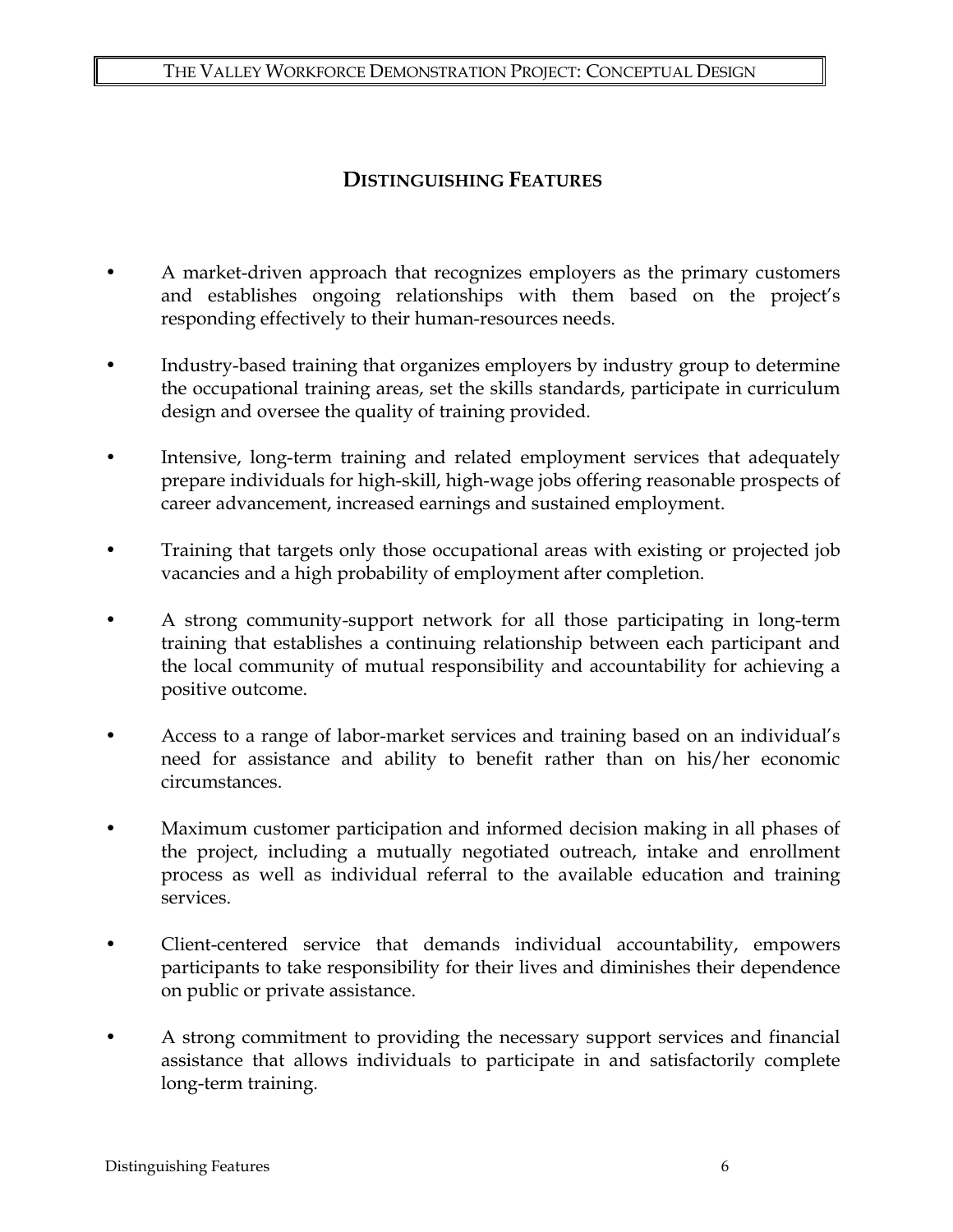- An integrated service delivery system modeled on a one-stop, customized approach that offers easy access, maximum flexibility and services tailored to the needs of employers and individuals seeking assistance.
- Job placements that arise from relationships which develop over time between project staff and local employers.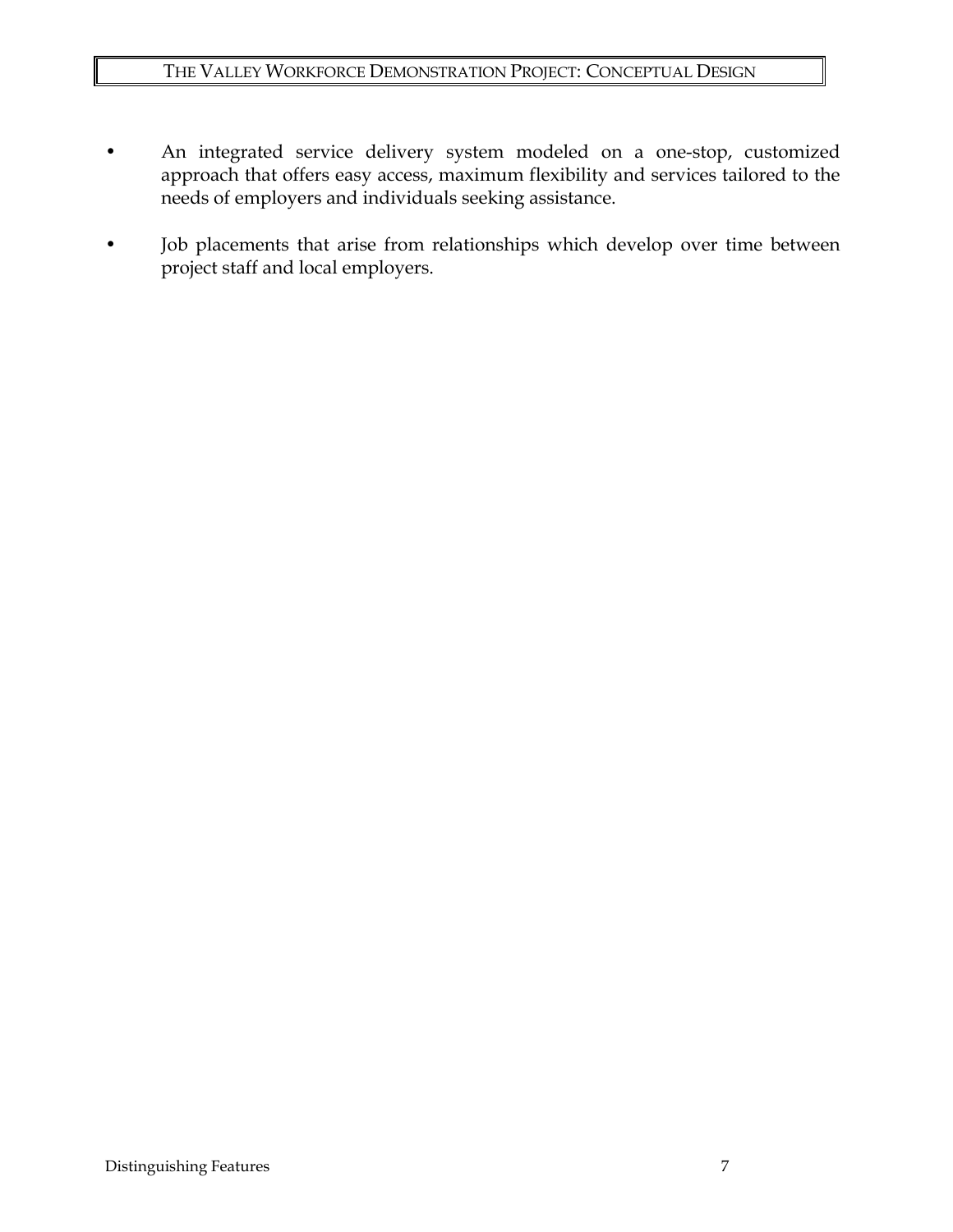### **PROJECT GOALS AND SUCCESS MEASURES**

# **Project Goals**

- To demonstrate that higher levels of investment in individuals will yield higher returns, measured in both economic and social-welfare terms.
- To demonstrate that providing individualized services and quality workers to employers in response to their business needs will increase the number of quality job opportunities available to the target population.
- To develop and test a one-stop approach to service delivery that can be carried over into an integrated workforce-delivery system serving the four-county area.

### **Success Measures**

- At least 80 percent of those enrolled in occupational skills training will successfully compete their training.
- At least 95 percent of those who successfully complete such training will find fulltime employment.
- At least 90 percent of the successful completers will work continuously and remain full-time employees 26 weeks after placement at an average annualized wage rate that equals \$16,640 (\$8.00 per hour times 2080 hours).
- The ratio of aggregate annualized earnings to total program expenditures will be at least 1.7 to 1.
- The numbers of industry groups, participating employers and occupational areas targeted for long-term training and the average wage at placement for those successfully completing such training will increase over the duration of the project.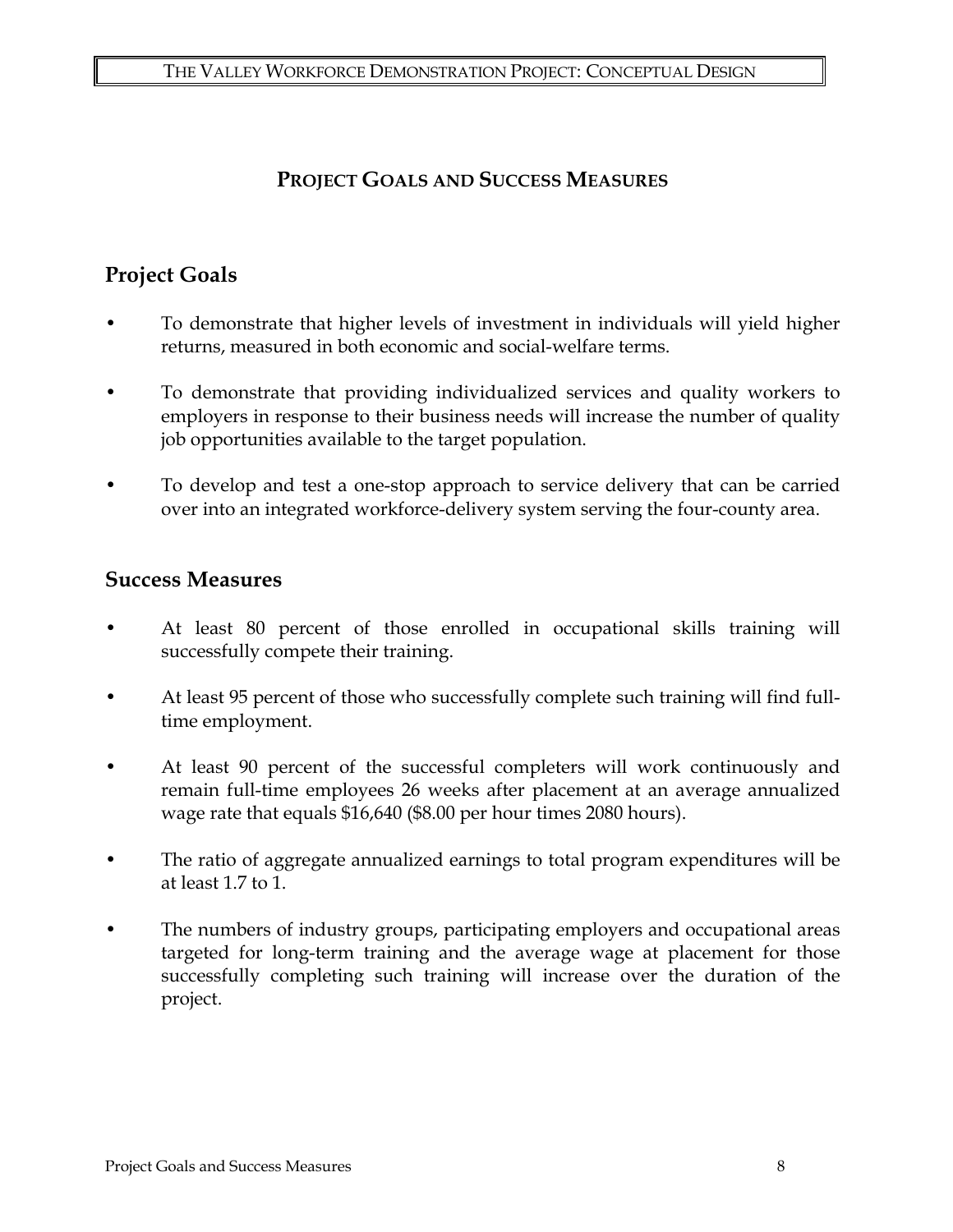- The demographics (age, sex, race/ethnicity) of those who complete skills training, find employment and remain working will be consistent with the characteristics of those who enroll in training.
- At least 65 percent of those completing direct employment services, i.e., structured career-exploration and/or job-search assistance programs, will find jobs within 90 days after completion of such services.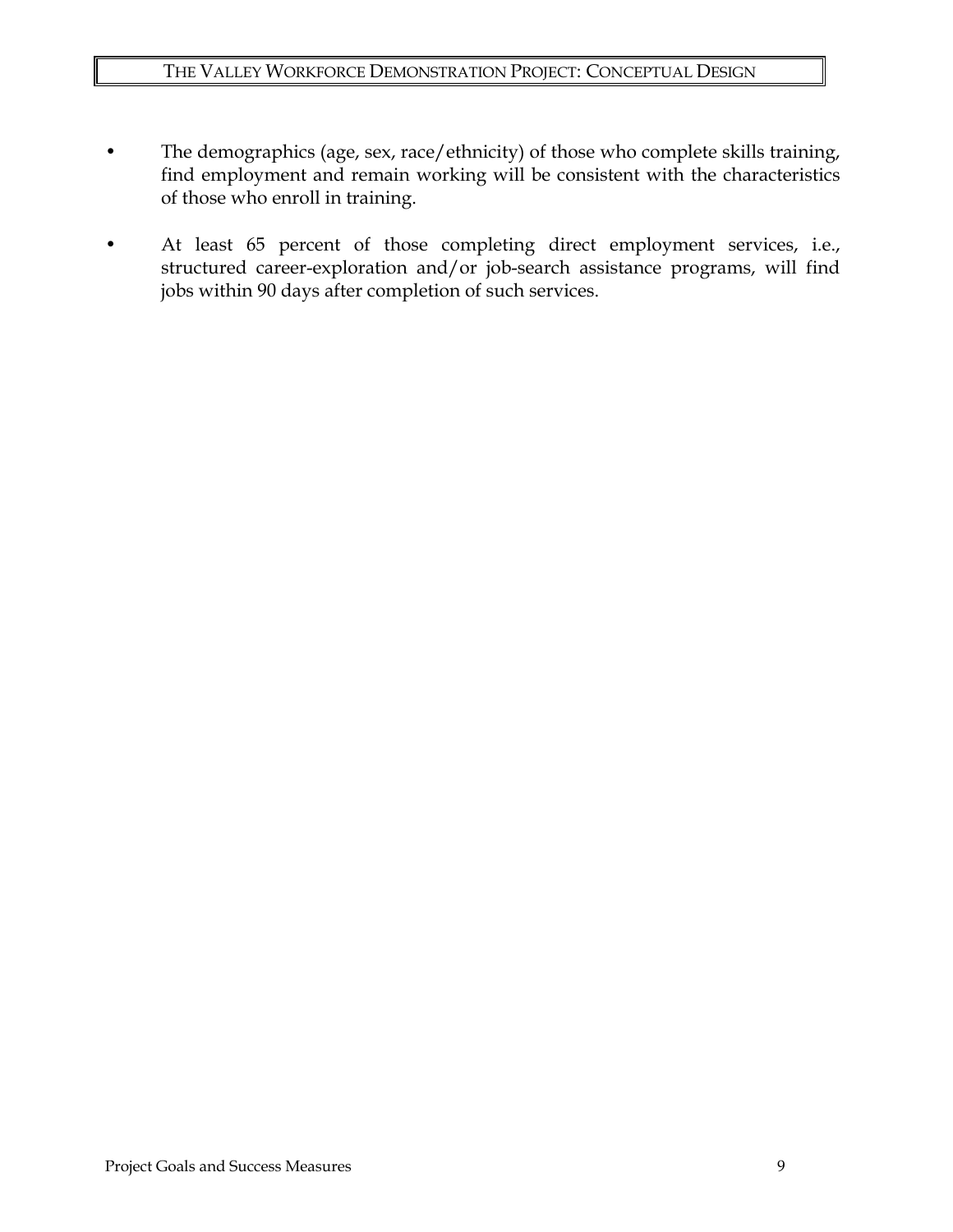# **THE SERVICE FOCUS**

# **Employers**

- This demonstration project recognizes Valley employers as the primary customers of the workforce system and offers services to address the human-resources needs of employers in targeted industries participating in the demonstration.
- It will target industry groups—and selected employers within those industry groups—in the four-county area with actual or projected labor shortages in entrylevel occupations paying at least \$7.50 per hour plus benefits, including health care.
- The project goal is to identify and provide training for occupations with wages that average at least \$8.00 per hour.
- Long-term training will be provided only in occupations that meet the above wage and benefits requirements and provide project participants clear opportunities for career advancement.
- The project will focus initially on developing effective supplier/purchasing agent relationships in three industry groups.

# **Target Population**

- The primary target population for the demonstration will be low-income, underemployed or unemployed young adults with family responsibilities who reside in the Valley's empowerment zone and who:
	- have a high school diploma or GED and some work experience but are unable to earn incomes that bring economic self-sufficiency;
	- have barriers to employability that can be effectively addressed by a combination of services available through this project and the community social-services system;
	- can most likely develop the required skills within two years and;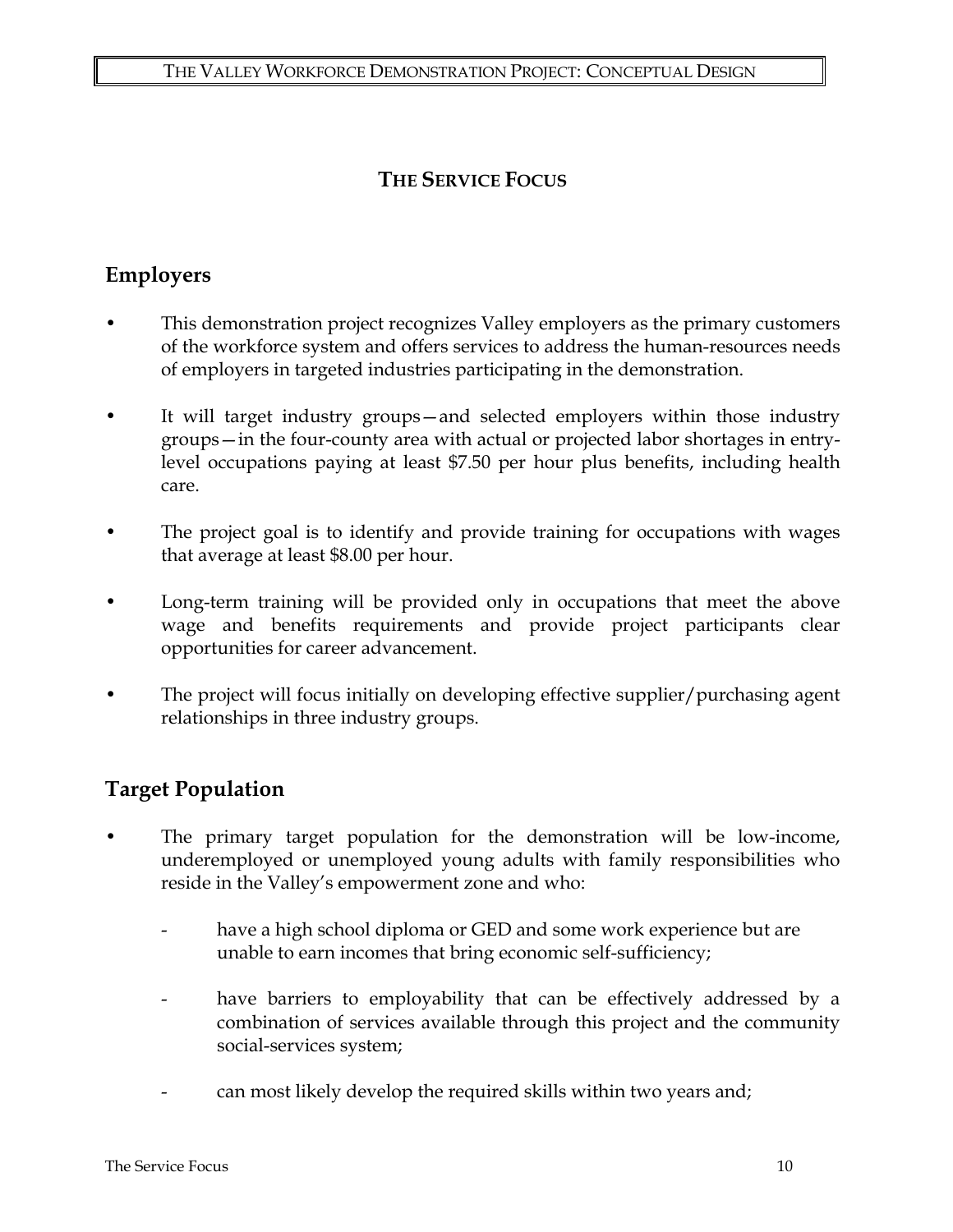- can reasonably be expected to obtain and retain employment as a result of the services provided.
- Other individuals who come to the project seeking assistance but are not candidates for long-term skills training will have access to labor-market information, job leads, placement assistance and referrals to other training and employment services in the community, as appropriate.
- A limited number in this latter group—depending on what arrangements can be made with the Texas Employment Commission (or its successor, the Texas Workforce Commission) or other education, job training and employment agencies in the local area—will have an opportunity to participate in structured career-exploration activities and job-search training and to receive career counseling and job placement services.

### **Geographic Area**

- The outreach and recruitment efforts for the demonstration will focus on the empowerment subzones in the four county region with high concentrations of residents who fit the description of the target population.
- At least one career development center will serve as a centralized intake facility for the project. This center will be strategically located to be convenient and accessible to residents of the empowerment subzones targeted for the project's outreach and recruitment efforts. The project will begin with one center and expand as needed as additional resources become available.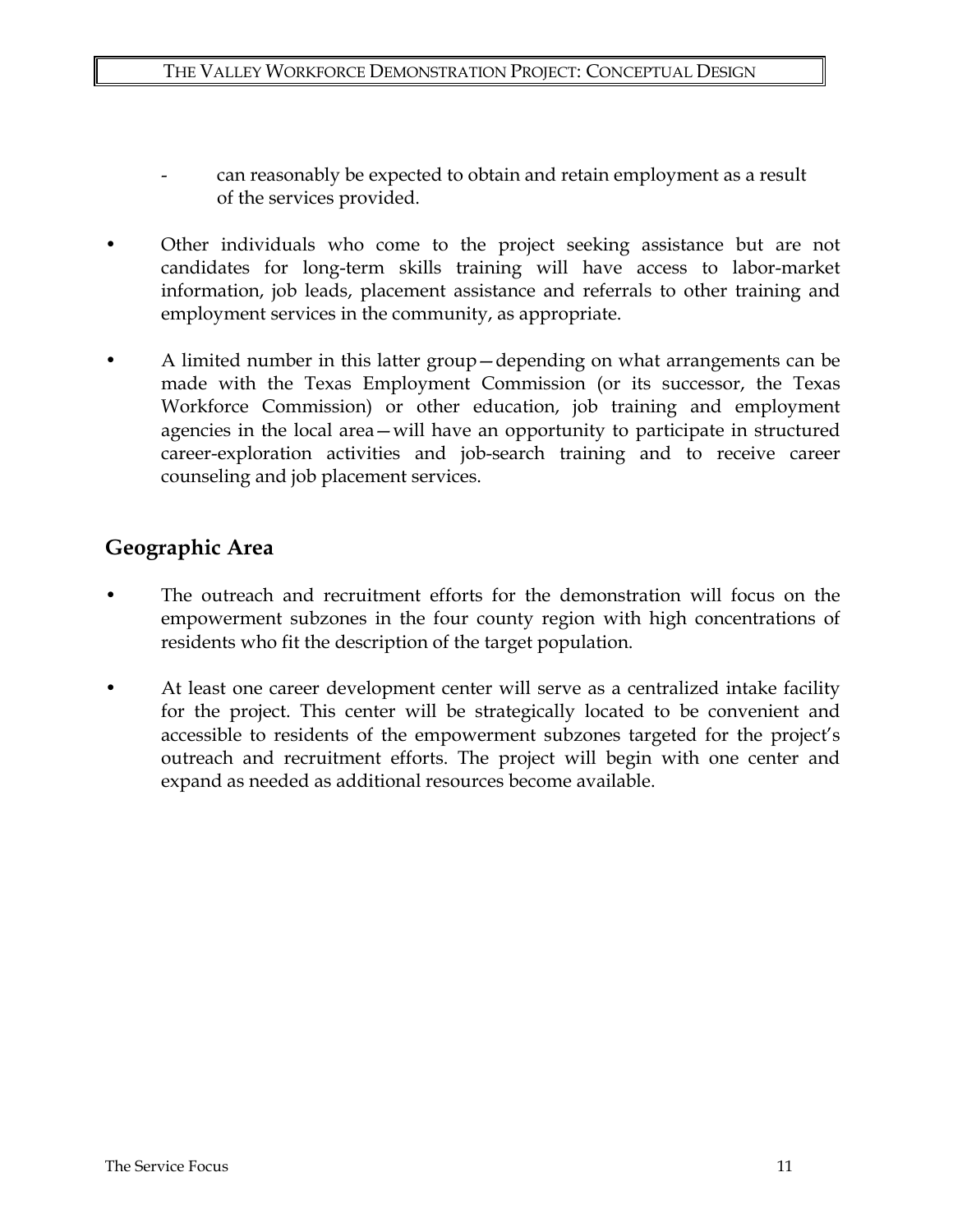### **COMPONENT DESCRIPTIONS**

### **Overview**

This demonstration project establishes and will test new labor-market strategies to reconnect low-income unemployed and underemployed young adults with quality jobs. It features a unique approach to engaging private employers, provides intensive skills training where appropriate and models an enhanced service delivery process based on a "one-stop shopping" approach designed to better serve both employers looking for qualified workers and individuals seeking a variety of labor-market services. As such, this demonstration represents a fundamental change in the way workforce services are planned and delivered in the Rio Grande Valley.

The demonstration will offer services encompassing the nine components that follow:

- Employer Services,
- Outreach, Recruitment and Referral,
- Intake, Services and Referral,
- Direct Employment Services,
- Short-term Customized Training
- Employability Development Planning for Long-Term Training,
- Personal Counseling,
- Participant Support and Maintenance, and
- Long-term Skills Training and Job Placement.

The major activities, service processes, staff and other resource requirements, and operating specifications for each of these components are described in the following sections. While staff and resource requirements for each component are clearly identified, the number of project staff is not specified in this design. Actual staffing requirements will depend on the level of project activity at any given time.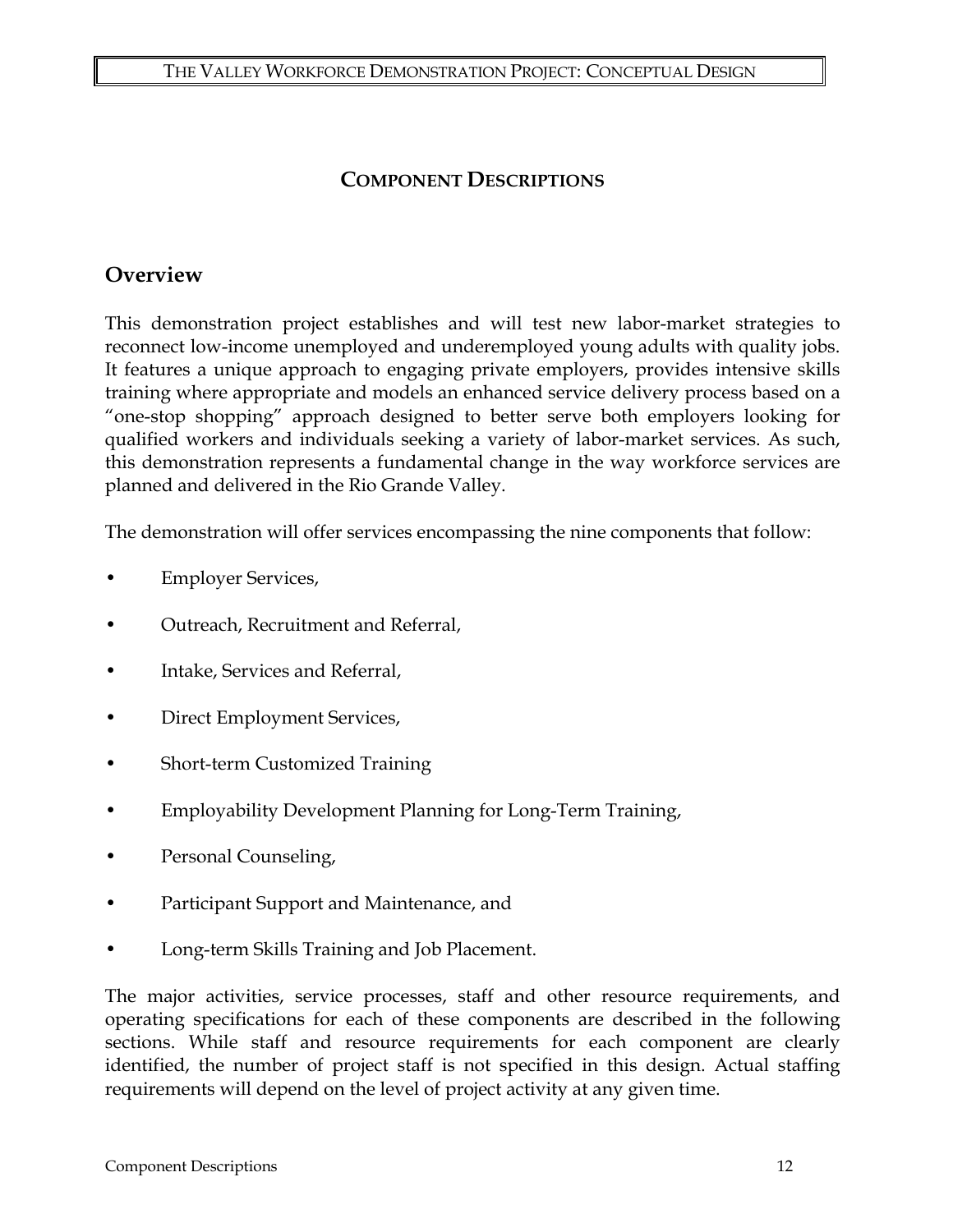### **EMPLOYER SERVICES**

### **Description**

This is the lead service component of the demonstration. It recognizes private employers as the primary customers of the local workforce system and seeks to prove that government-funded employment and training programs can respond to their humanresources needs. Given that employers in any given industry group operate in similar competitive environments, different industry groups can be viewed as distinct market segments, each with specific human-resources needs that best can be met with services customized for that particular market segment/industry group.

This component models a government-funded training program that makes its primary customers active participants from the beginning, evaluating the need for training and helping design it. Where a need for skills training for entry-level occupations is identified, industry-based training committees will be organized and maintained to set skills standards and certification requirements and develop specifications for curriculum design.

This approach represents a radical departure from the job-development and placement efforts of traditional employment and training programs, which use tax credits and wage-subsidy schemes to entice employers to hire individuals who have problems finding and keeping jobs.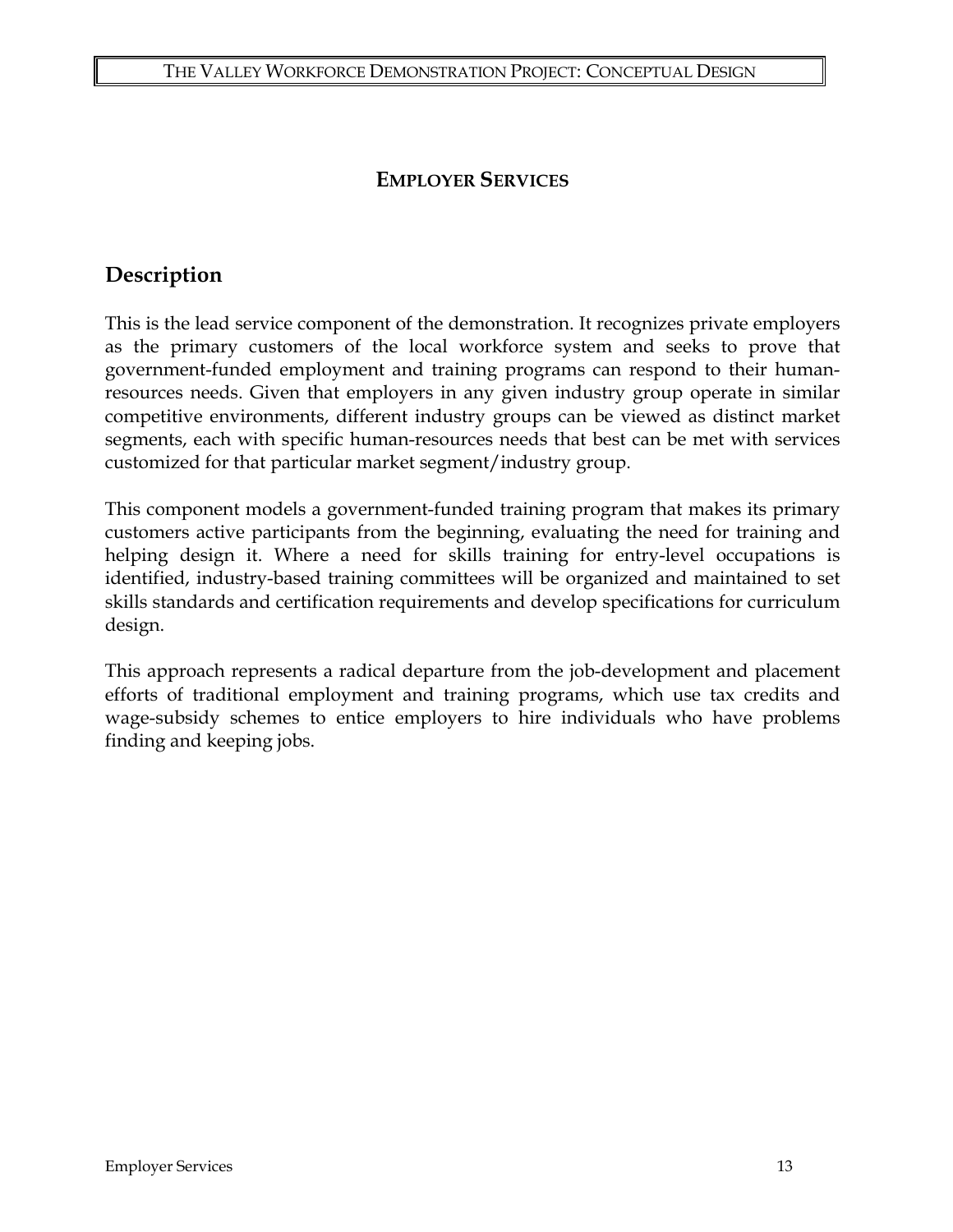## **Major Activities**

- (1) Identify labor shortages; target occupations and industry groups for skills training and job placement.
- (2) Identify and recruit employers in each industry group; market project services.
- (3) Develop relationships with employers in each targeted industry group; identify and address their human-resources needs.
- (4) When long-term skills training is an appropriate solution to verified labor shortages in an industry:
	- organize an industry training committee;
	- define the core competencies, skills standards and certification requirements, and set curriculum specifications for the occupations targeted for training; and
	- identify/certify training curriculum and providers, and schedule and monitor the training.
- (5) Monitor the local labor market on an ongoing basis to identify emerging labor shortages; target occupations, industries and employers; market project services; identify employer needs; organize additional industry training committees.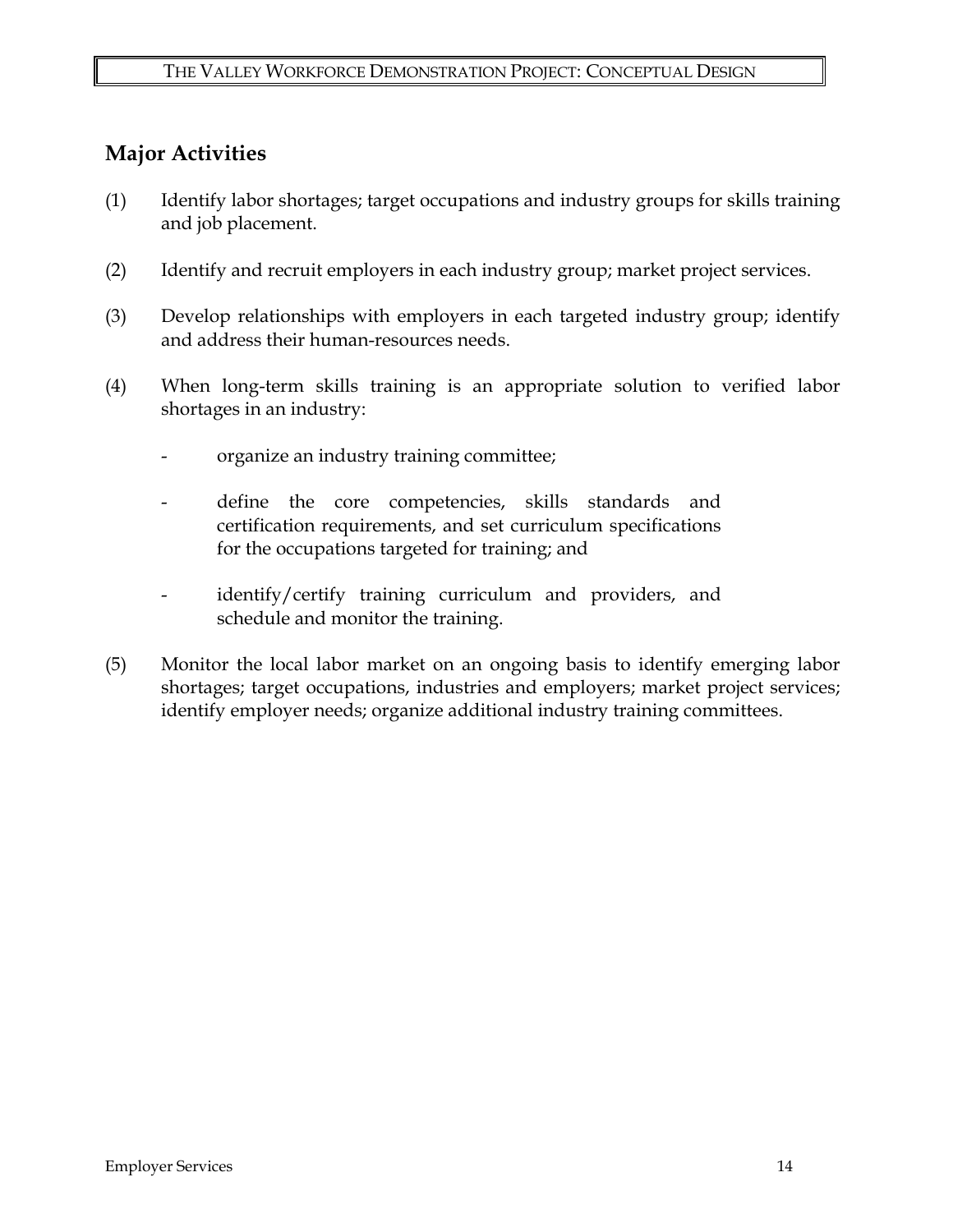### **The Service Process**

- *(1) Identify labor shortages, and target occupations and industry groups.* 
	- Project staff will use statistical and analytical information on the local labor market to identify current or projected labor shortages in occupational areas and industry groups that meet the minimum standards as of the demonstration.

(Primary sources include the State Occupational Information Coordinating Committee [SOICC], particularly the labor-market data available from SOCRATES; the Economic, Research and Analysis Division of the Texas Employment Commission (or its successor, the Texas Workforce Commission); Interlink, the regional quality workforce planning group in the north-central region; and those local industry associations and employers that make labor force projections.)

- Project staff will test the validity of this statistical information through interviews with local employers, employer groups, economic development experts and other knowledgeable individuals and make adjustments as necessary to reflect local labor-market realities.
- After consulting with the project's policy steering committee, staff will target employers in three industry groups for project services. Other industry groups will be added over time and as additional resources become available.

#### *(2) Identify and recruit employers, and market project services.*

• Project staff will identify a limited number of leading employers in each targeted industry group which are experiencing labor shortages in the targeted occupational areas. Initially, staff will focus on those employers large enough to have well-structured occupational areas with clearly defined points of entry and identifiable career paths offering workers good prospects for advancement.

(Priority should go to those employers which have transformed themselves into high-performance work organizations. They are most likely to recognize the benefits of a highly skilled, broadly trained workforce and participate in the demonstration.)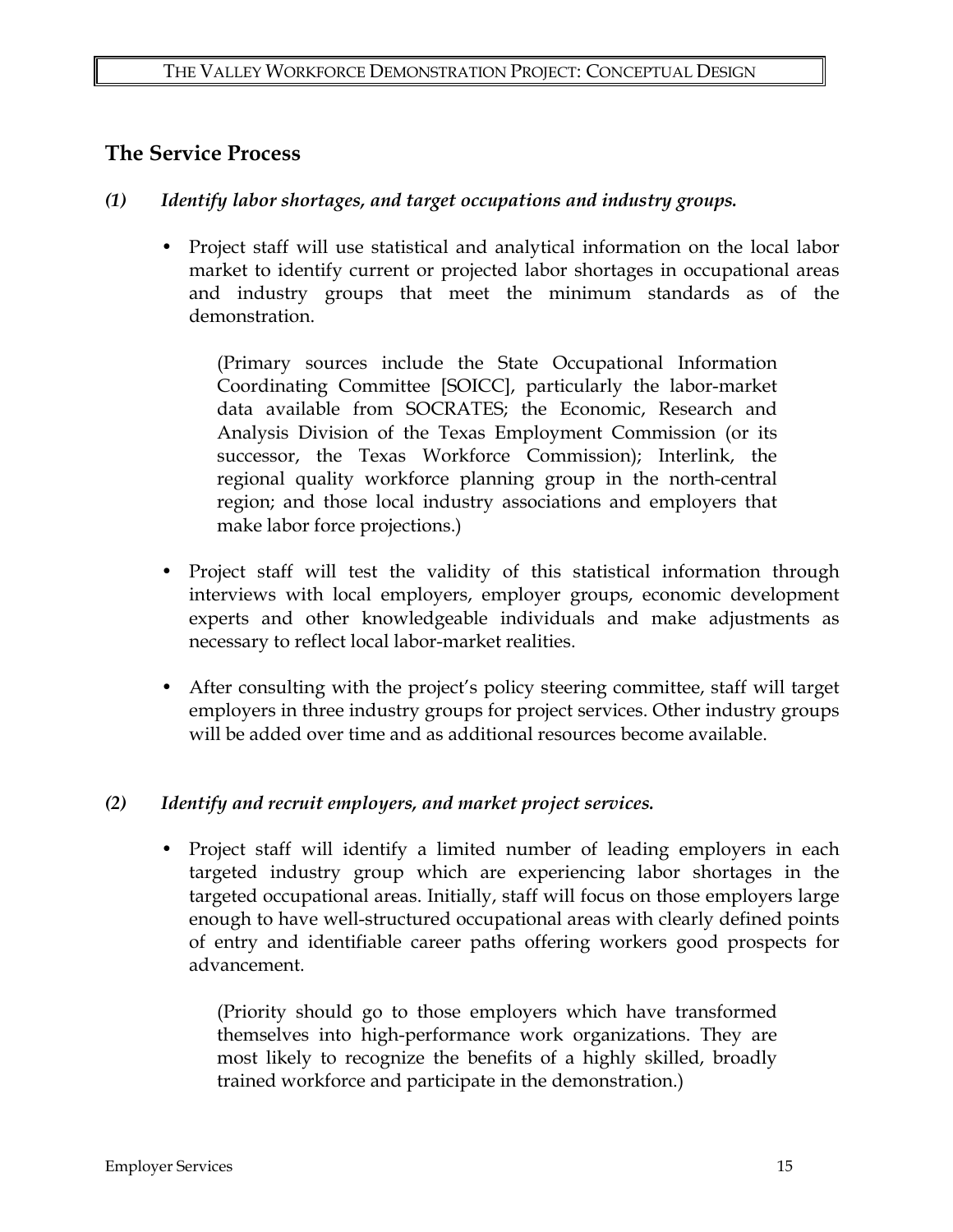- Members of the project's policy advisory committee (at least one employer and one representative of Valley Interfaith) and project staff will meet individually with the chief executives of the targeted firms to explain the demonstration project, introduce its services, verify labor shortages in the targeted occupations and solicit a commitment to use project services.
- Based on these meetings, project staff and the policy advisory committee will select a lead employer for each industry group and develop a list of other employers which might be interested in project services.

(Interested employers will be screened on the basis of the wages and benefits they offer workers, particularly those in occupations targeted for long-term skills training; their level of current investment in skills training for front-line workers; and their commitment to providing long-term employment opportunities for training graduates.)

• The lead employer in each targeted industry group will market project services to other employers in the group with help from the project director and the appropriate employment services broker.

(Wage subsidy schemes, tax credits, on-the-job training contracts or appeals to potential employers' sense of social responsibility **will not be used** as techniques to market any of the project's services. Such approaches tend to devalue the service and signal an inferior good.)

### *(3) Develop relationships with employers and identify human-resources needs.*

• Employer services brokers will build relationships with employers in each targeted industry group based on the project's ability to provide high-quality human-resources services that directly relate to their business strategies and operating requirements.

(Employer services should include providing or arranging training for incumbent workers; testing the interests, aptitudes and skills of current employees; recruiting, testing, screening and referring qualified applicants for current or projected job openings; performing job and task analysis and providing job restructuring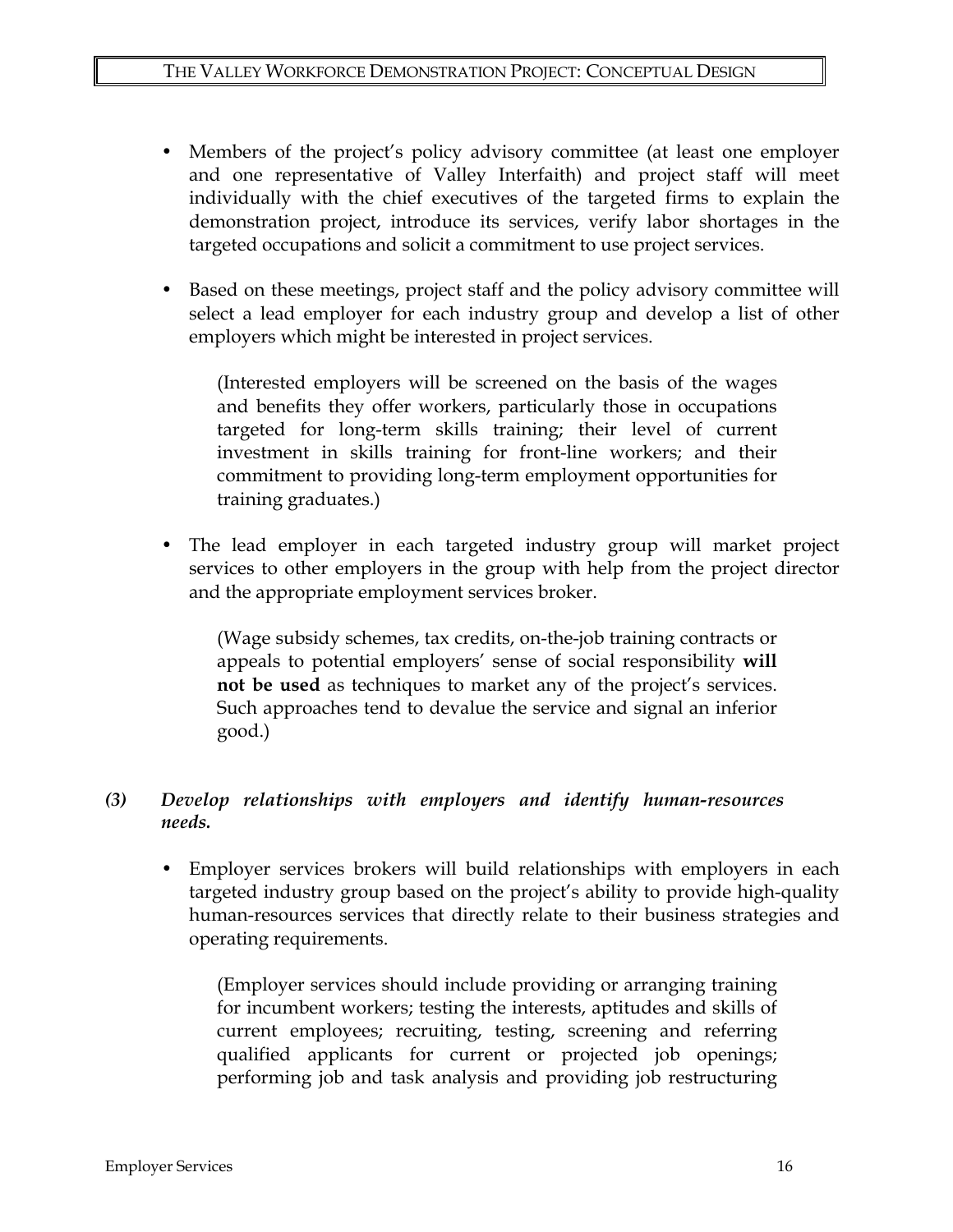assistance; and customizing skills training for prospective employees to industry specifications.)

• The "quality supplier/purchasing agent" relationships established with employers in the targeted industry groups will help project staff identify and verify existing and projected labor shortages that could best be addressed with project services, including long-term skills training.

#### *(4) When long-term skills training is an appropriate solution to verified labor shortages in an industry:*

#### **Organize an industry training committee**

• When a need for occupational skills training of new workers has been identified/verified, the appropriate employer services broker will help those employers in the industry group with similar training needs to organize an industry-based training committee.

#### **Define core competencies, skill standards and certification requirements, and set curriculum specifications**

• The training committee will define the core educational competencies, skills standards and certification requirements for each occupational area targeted for training by the industry group.

(This approach makes employers in each industry group full partners from the outset in the design and implementation of training. It establishes an environment where employers and training providers share a vision of what they want to accomplish and make a joint commitment to resolve any problems that arise.)

• A separate training committee will be established for each industry group selected for occupational skills training. These committees will draw heavily on the resources of participating employers and local training institutions. They will interview employees working in the targeted occupations to identify the current job tasks and skills requirements. Supervisors of these employees will work with professional curriculum specialists from local training institutions to translate these job responsibilities and performance requirements into a set of knowledge, skills and behaviors required for effective job performance and successful employment. These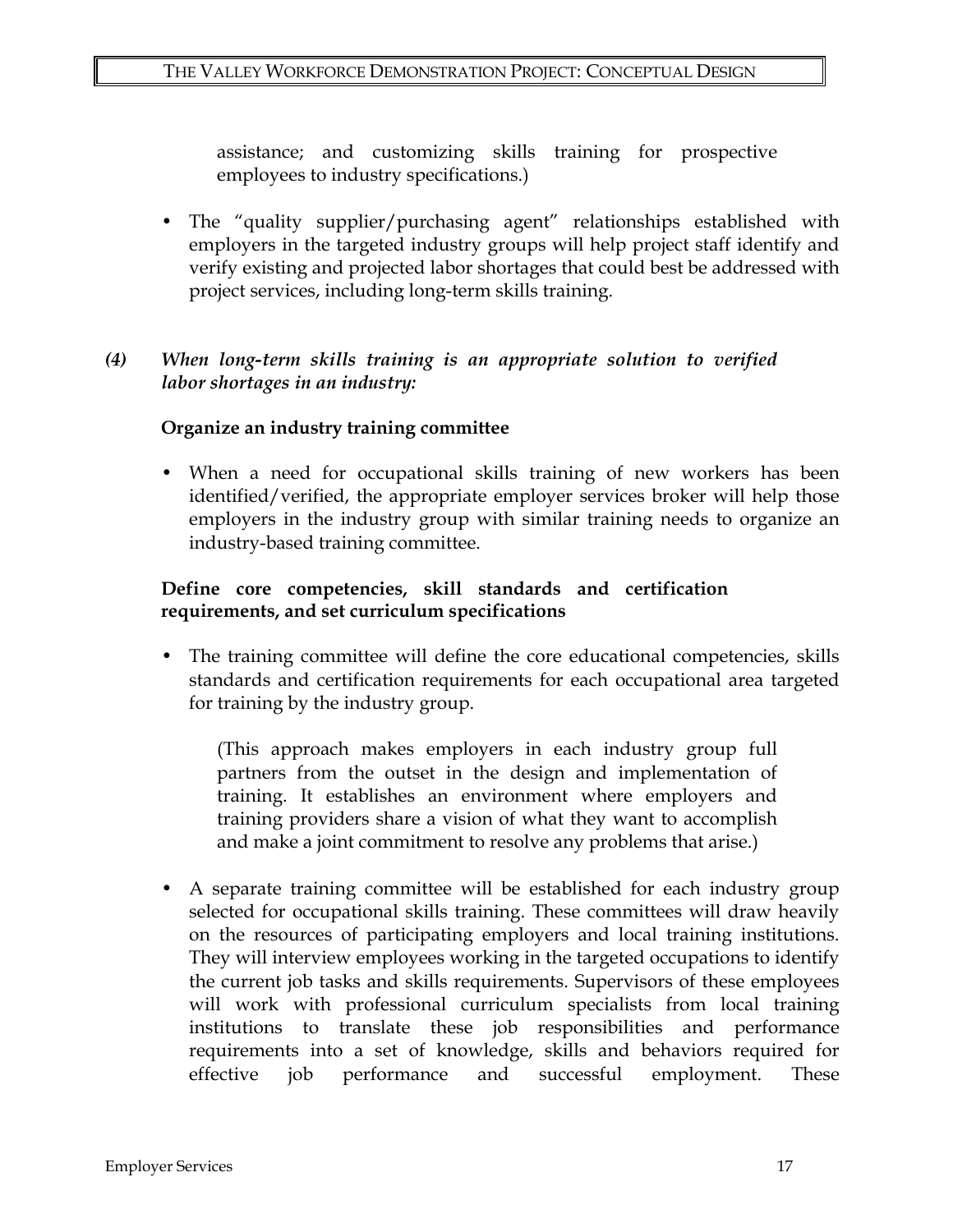competencies/skills profiles for each targeted occupation will reflect those requirements common to all employers on the training committee.

• Employer services brokers will provide technical and logistical support for each industry training committee with assistance from a core group of occupational skills specialists.

(Once the benefits of an industry-based approach to occupational training have been demonstrated, these training committees may well become self-sustaining entities financially supported by participating employers.)

#### **Identify/certify training curriculum and providers, and schedule and monitor training**

- Once the competencies/skills profile for an entry-level job has been developed and the curriculum specifications set, the appropriate industry training committee will solicit proposals for curriculum that meets those requirements.
- The training committee will review submitted proposals for their responsiveness to the requirements of the occupational profile and curriculum specifications and for the overall quality of training. If acceptable curricula are already available, the committee will certify all providers as legitimate training referrals. If acceptable curricula are not available, the committee will work with area training institutions offering closely related curricula to make the necessary modifications before certifying them.
- Employer services brokers will work with participating employers in each industry group and the appropriate training providers to develop hiring schedules, determine procedures for filling projected job openings and plan for recruitment and training.

(This step is essential to ensure that the supply of qualified training graduates will meet projected demand and to avoid oversupplying an occupational area and graduating trainees who cannot find jobs.)

• Once skills training is underway, the appropriate industry training committee will monitor training providers to ensure that they meet the requirements of the competencies/skills profile and provide quality services.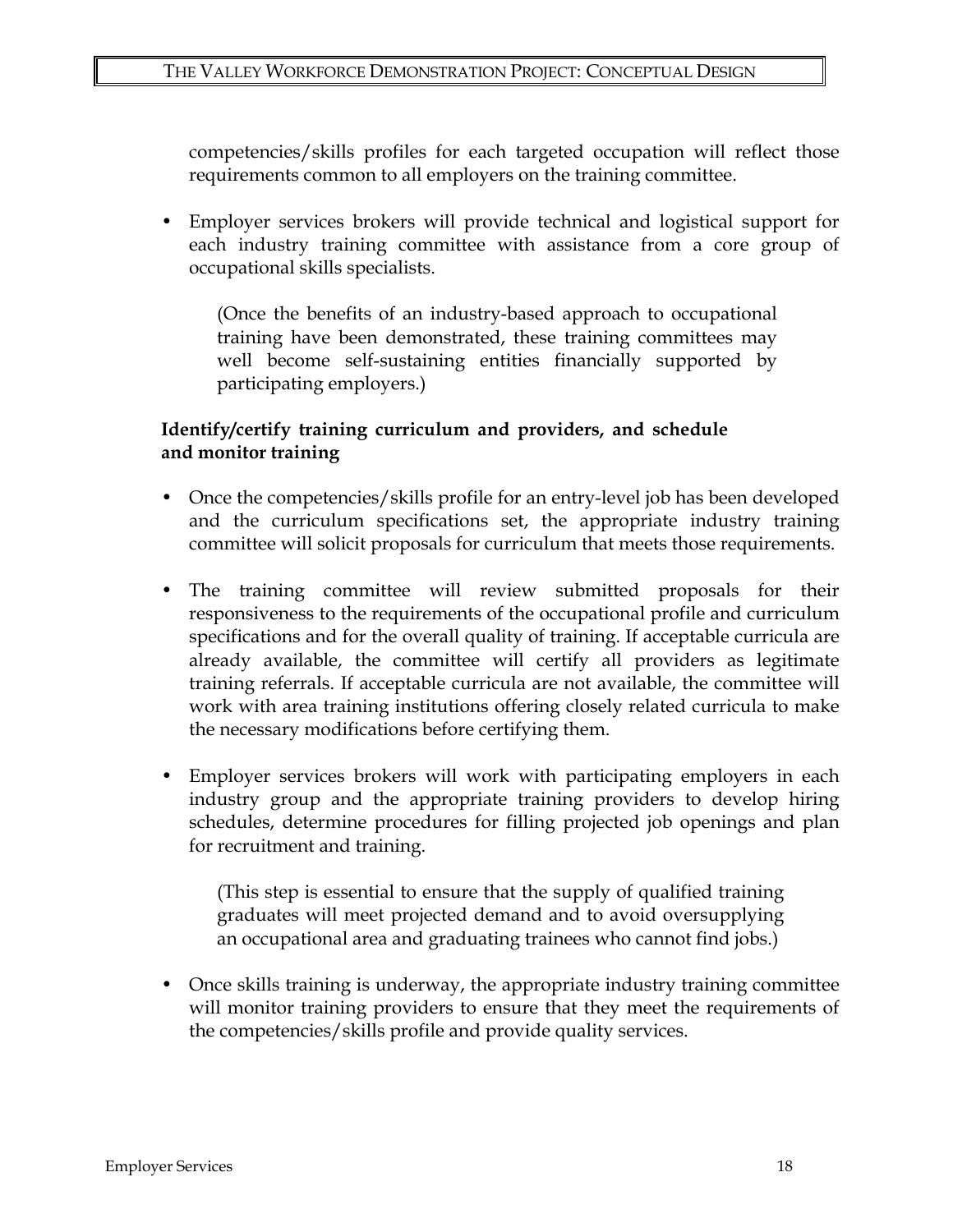#### *(5) Monitor the local labor market on an ongoing basis.*

- Project staff will provide high-quality services to participating employers in each of the targeted industry groups throughout the demonstration period.
- In addition, staff will use the latest labor-market information available (both formal and informal) to identify potential labor shortages in expanding or emerging occupations in the local area that may present new opportunities for skills training. They will market services to the affected employers, identify needs for project services and assist interested employers in organizing industry training committees, as appropriate.
- As resources permit, project staff will increase the number of occupational areas targeted for skills training, the number of participating employers and the number of industry groups receiving project services.
- As needed, leaders of Valley Interfaith, members of the policy advisory committee and project staff will meet with local employers to verify additional labor shortages in occupations that meet project standards and secure employer commitments to participate in the demonstration. These efforts will be managed by project staff.

### **Project Staff and Other Resource Requirements**

Successfully implementing this component of the demonstration will require integrating project staff, participating employers, community leaders and other resources.

• **Employer Services Brokers.** The project will employ a number of employer service brokers to develop effective working relationships with employers in the targeted industry groups. They will build these relationships not by soliciting job orders or by marketing various wage-subsidy schemes but by providing highquality human-resources services that support employers' business plans and operational goals. Employer services brokers will function much like account executives, each one focusing on a number of employers in a single industry group. They will take the lead as staff contacts with participating employers.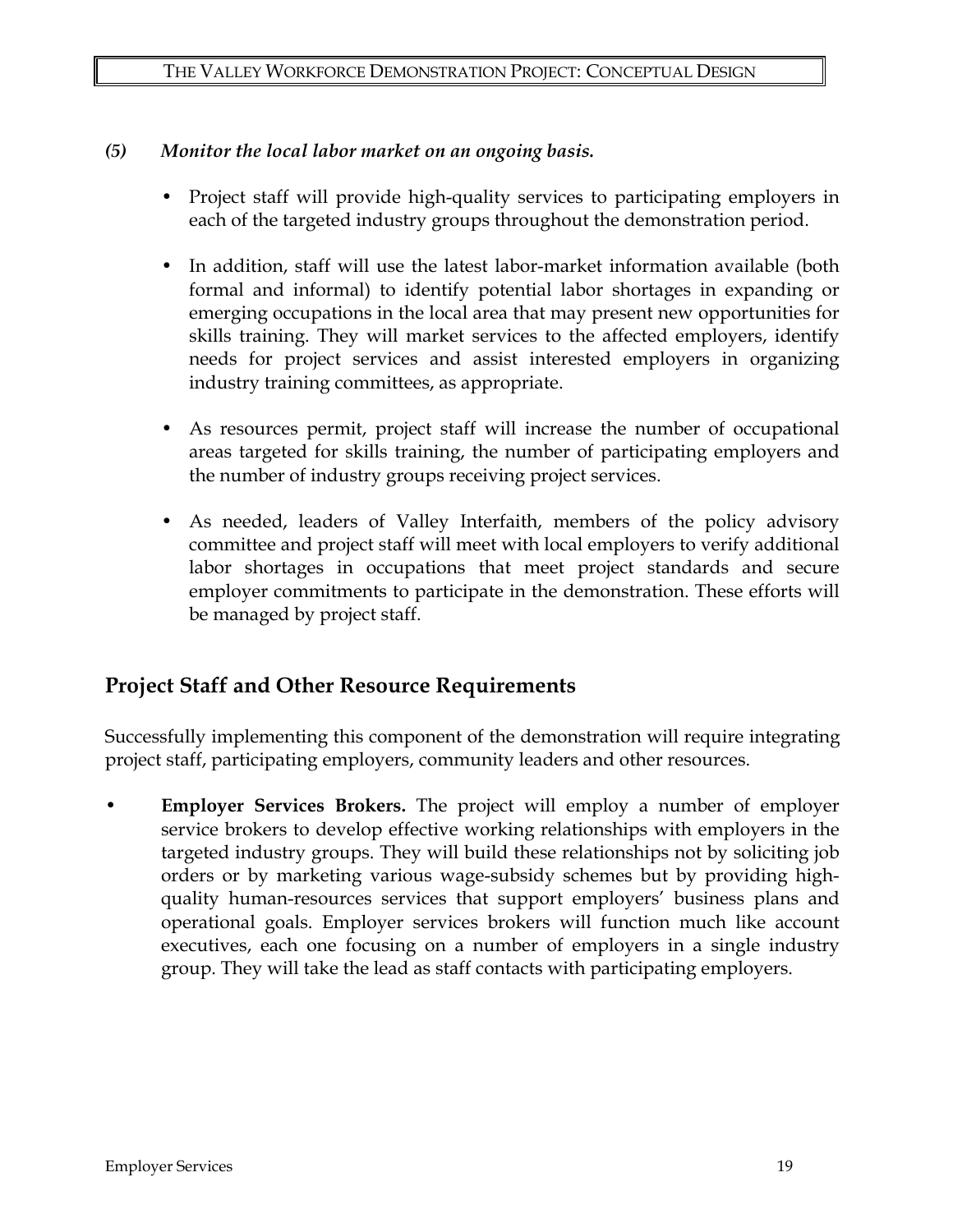- **Occupational Skills Specialists**. Project staff will include one or more occupational skills specialists responsible for assisting participating employers with job and task analysis, job restructuring, setting skills standards and developing customized training for targeted occupational areas. These specialists will work under the guidance of the appropriate employer services brokers to provide technical support to the various industry training committees as needed.
- **Industry Training Committees**. An industry training committee will be established for each industry group targeted for long-term occupational skills training. These employer-led committees will define core competencies and skills standards, set the specifications for curriculum design, certify the training curriculum and providers, and schedule and monitor the training.
- **Curriculum Development Specialists**. Each industry training committee will include at least one curriculum development specialist with experience developing training in occupational areas targeted by the committee. These experts will not be members of the project staff but will come from local training institutions or participating employers. They will provide technical assistance in setting the curriculum design specifications for each occupational area targeted for training.
- **Labor Market Analysts.** Project staff will draw on the technical expertise of local labor-market analysts to assist them in gathering and interpreting labor-market information, particularly industry employment trends reflecting actual or projected labor shortages.
- **Valley Interfaith.** Leaders of Valley Interfaith will continue their efforts to contact local employers, identify labor shortages in occupations that meet project standards and secure employer commitments to use project services. They will make these contacts in concert with local elected officials, employer members of the policy advisory committee and project staff.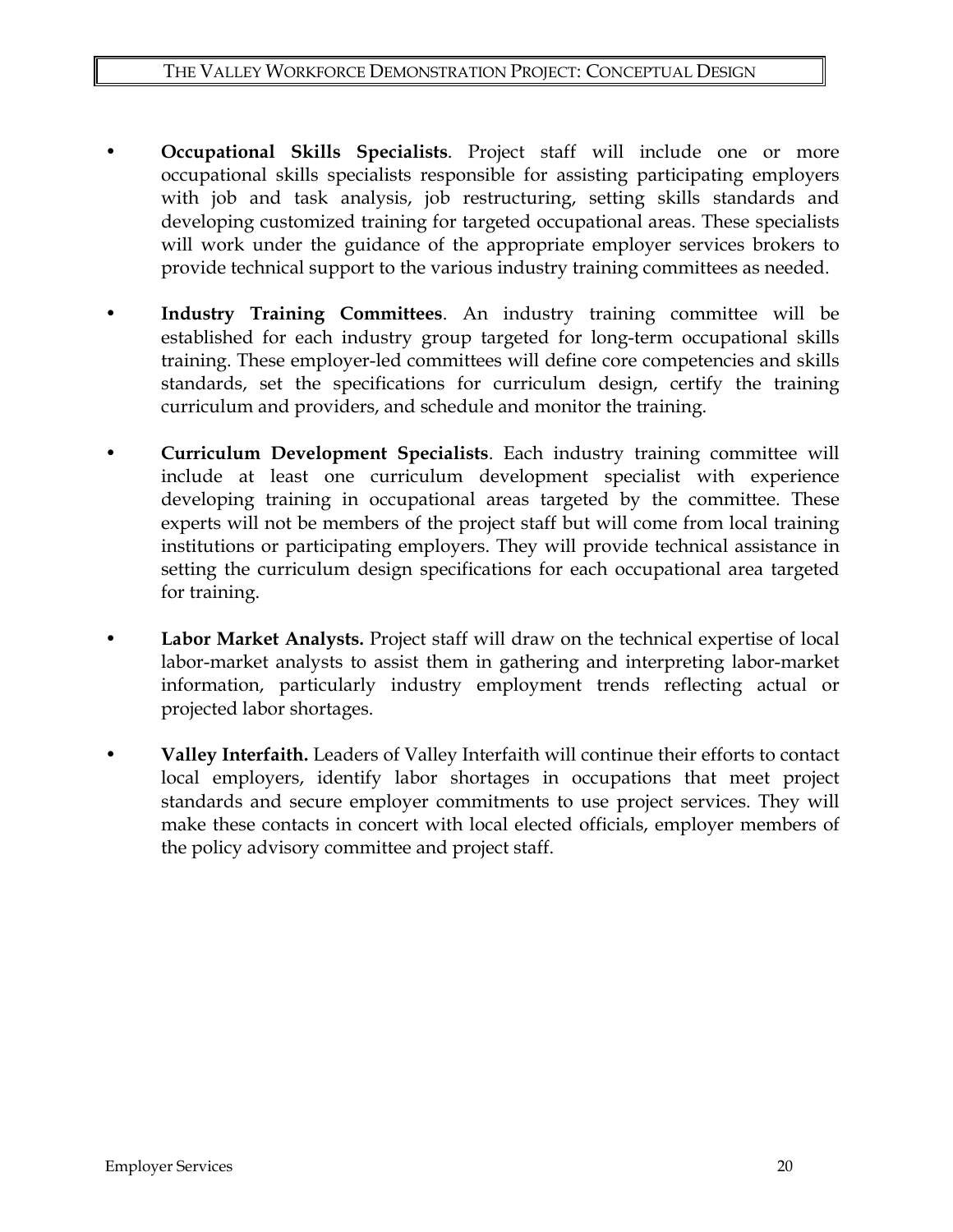# **Operating Specifications**

#### *(1) Functions and structure of the industry training committees*

• Industry training committees will be organized for each industry group receiving occupational skills training. They will function as ongoing committees and meet regularly throughout the demonstration.

#### **Functions of the committee**

• Define knowledge and skills competencies, job performance requirements and sets of desired behavioral traits for each occupation targeted for skills training.

(In cases of occupations with established skills standards, educational competencies and certification requirements, the industry training committees will review and validate the existing requirements or enhance them as necessary to meet the minimum standards of participating employers.)

• Set specifications for the design of training curriculum for each occupation receiving skills training.

### **For occupations with an existing formal curriculum:**

- Review the competencies and job performance standards reflected in the curriculum to determine their appropriateness to the previously specified competencies and skills standards;
- Verify that the existing curriculum offers sufficient general skills training to ensure trainees' future upward mobility and meets the requirements of available entry-level jobs; and
- Review, request any necessary modifications and approve the curriculum as well as certify that training providers are appropriate for individuals whose training is funded through the demonstration project.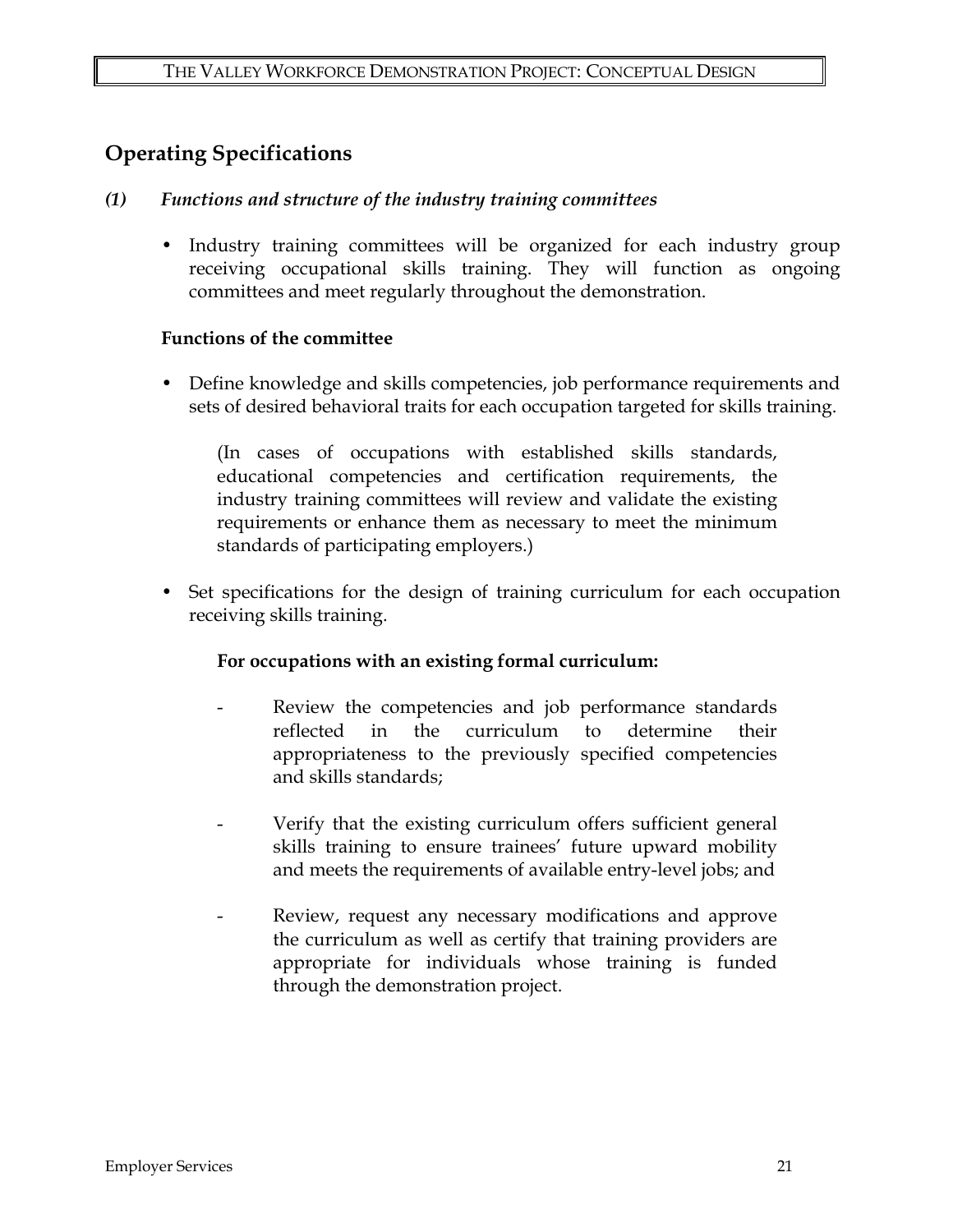#### **For occupations without a formalized curriculum:**

- Set specifications for what the curriculum must incorporate, i.e., the specific knowledge, skills and behaviors, critical instructional methods and/or equipment, teacher qualifications and teacher/student ratios;
- Solicit and review proposed training curricula for each occupational area from local providers; and
- Certify curricula and training providers that meet specifications.
- Continually verify the links between training activities and employer needs, i.e., will the number and planned completion dates of individuals being training in each occupational area meet participating employers' anticipated hiring schedules?
- Oversee the education and training provided in the classroom and on the job to ensure that they maintain standards of quality and meet specifications.
- Modify education and skill requirements and curriculum specifications as necessary to reflect changes in the job performance requirements of each targeted occupation.
- Identify new occupational areas for skills training.

#### **Membership structure**

• One representative from each participating employer in the industry group who has knowledge of the employer's training needs.

(This representative should be the director of operations, the production manager or another high-level manager who has firsthand knowledge of the employer's shifting priorities and who can make commitments on the company's behalf to participate in the demonstration and hire qualified graduates.)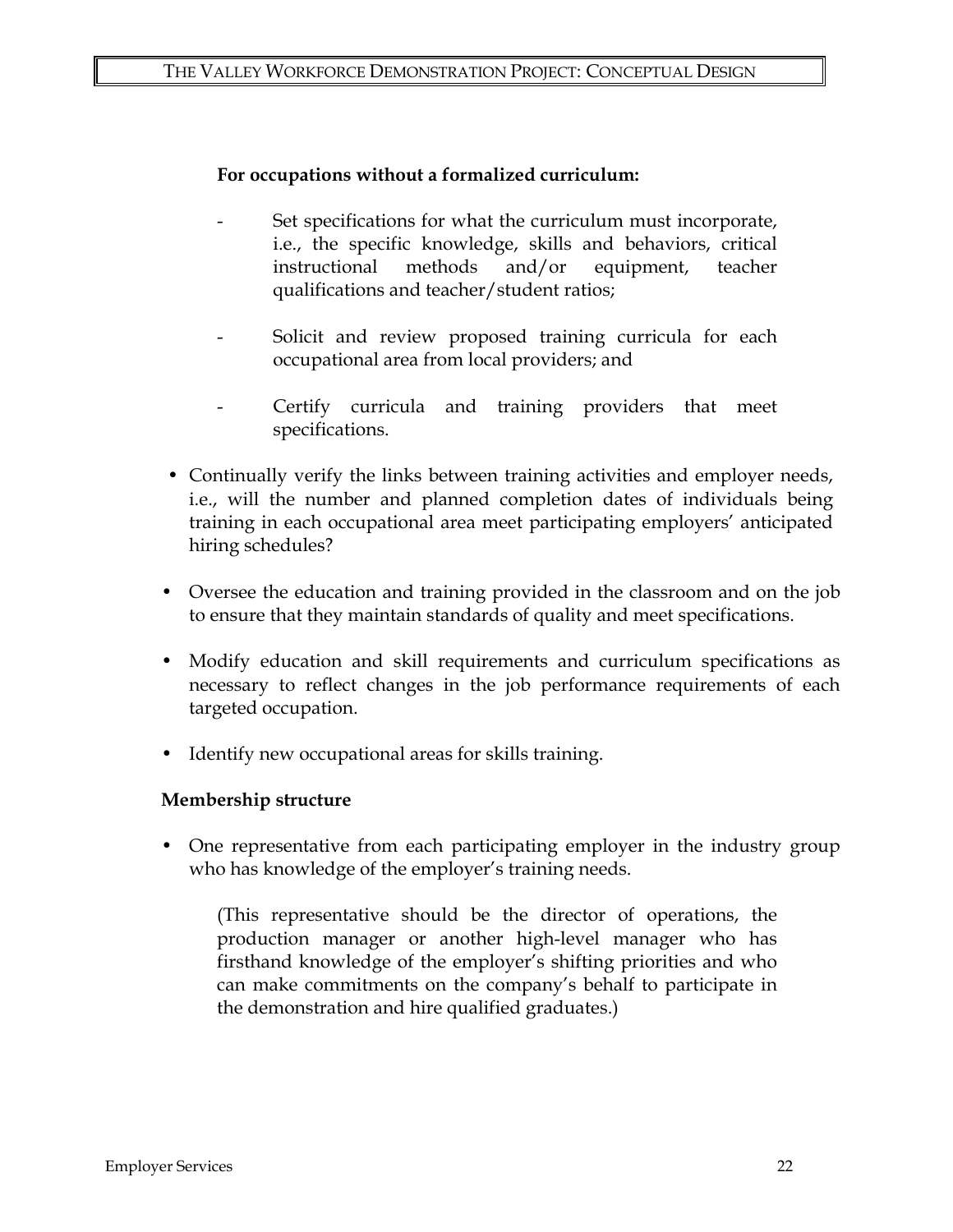• Supervisors in each occupational area targeted for training.

(These individuals will serve as temporary members of the committee, rotating on and off as the training emphasis shifts from one occupational area to another. They will bring specific skills and information regarding the occupation they supervise.)

• Workers employed in the occupational area or their representatives, as appropriate.

(The individual workers or representatives involved will also vary as the training interests of the committee shift.)

- At least one curriculum development specialist for each occupational area targeted for training.
- A representative of Valley Interfaith, if the organization so chooses.

#### *(2) Criteria for targeting occupations and employers for long-term skills training*

- Verified labor shortages offering full-time employment that are not due to poor working conditions as reflected by consistently high turnover rates.
- Entry-level wages of no less than \$7.50 per hour plus fringe benefits that include health care.
- Skills proficiencies that require at least nine months but not more than two years of structured skills training beyond high school.
- Opportunities for advancement, including established career ladders that offer significant opportunities for entry-level workers to move up in the organization.
- Employers with labor shortages in occupations that meet the above criteria which agree to work together in industry groups to design training.

#### *(3) General requirements for selecting skills-training providers*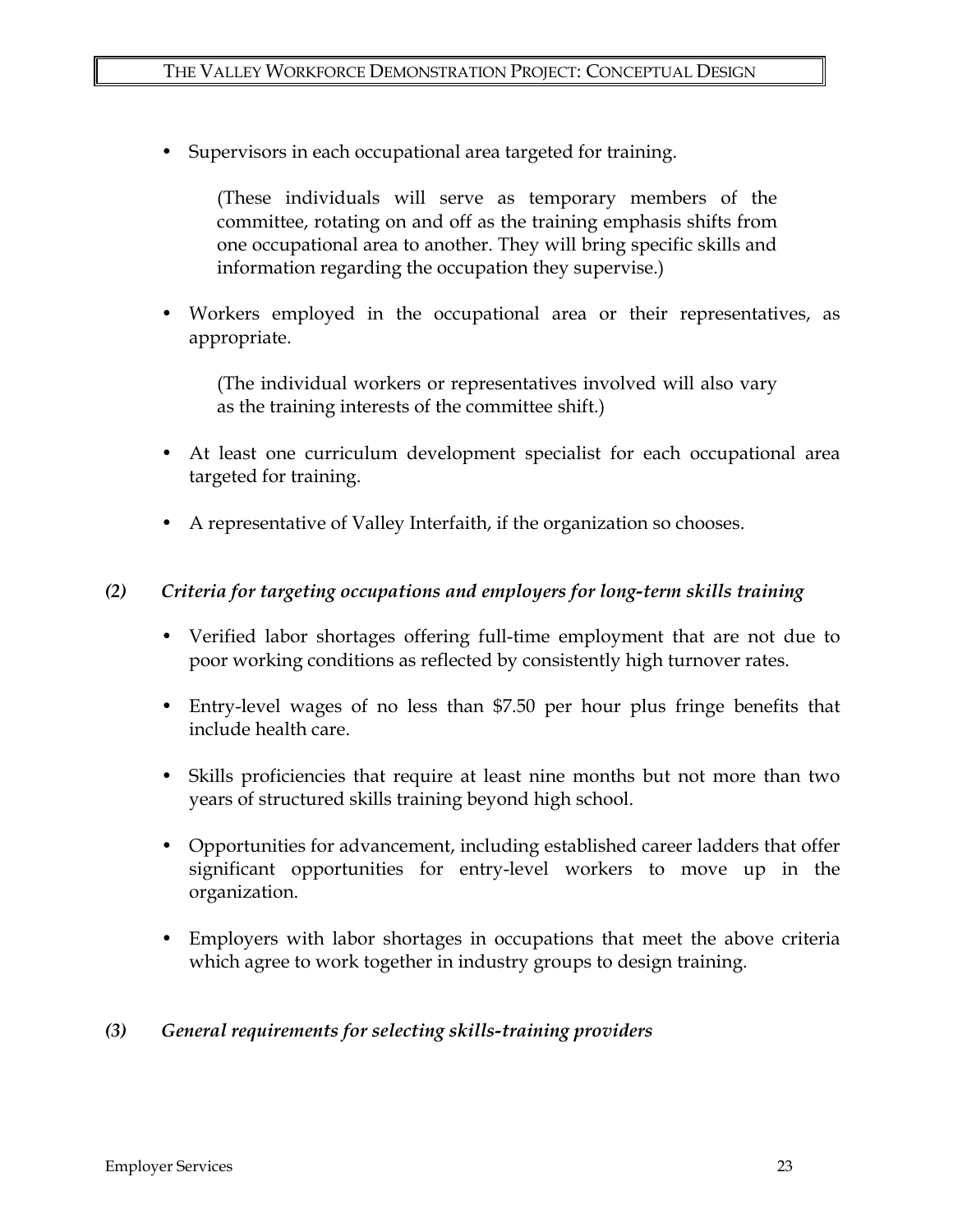- Industry training committees must take the lead in developing and recommending objective criteria for selecting and certifying education and training providers in each targeted occupational area.
- Once developed, the selection and certification criteria must be approved first by the policy advisory committee as part of the operational planning phase of the project and subsequently by the private industry council. At a minimum, the criteria must include those required by the private industry council for Job Training Partnership Act funds and address other qualitative factors, including:
	- the training provider's accreditation from nationally or regionally recognized entities;
	- stability of the training institution in terms of length of time in the local area;
	- the institution's graduation/completion rates, i.e., the number of individuals enrolled versus the number who complete training; and
	- the success of the institution's graduates in the labor market, particularly in the occupational areas targeted for training.
- These requirements are not intended to preclude the development of industrybased consortia to provide skills training when viable alternatives do not exist or cannot be developed in a reasonable period of time.

### *(4) Technical criteria for approving training curricula*

- Curriculum must address all core education and skills competencies of the occupation targeted for training.
- Competencies must be relevant to the requirements of every employer in the industry group.
- Curriculum must be competency-based and include methods for measuring its attainment in objective terms.
- Curriculum must reflect the principles of effective adult learning and incorporate techniques of experiential learning.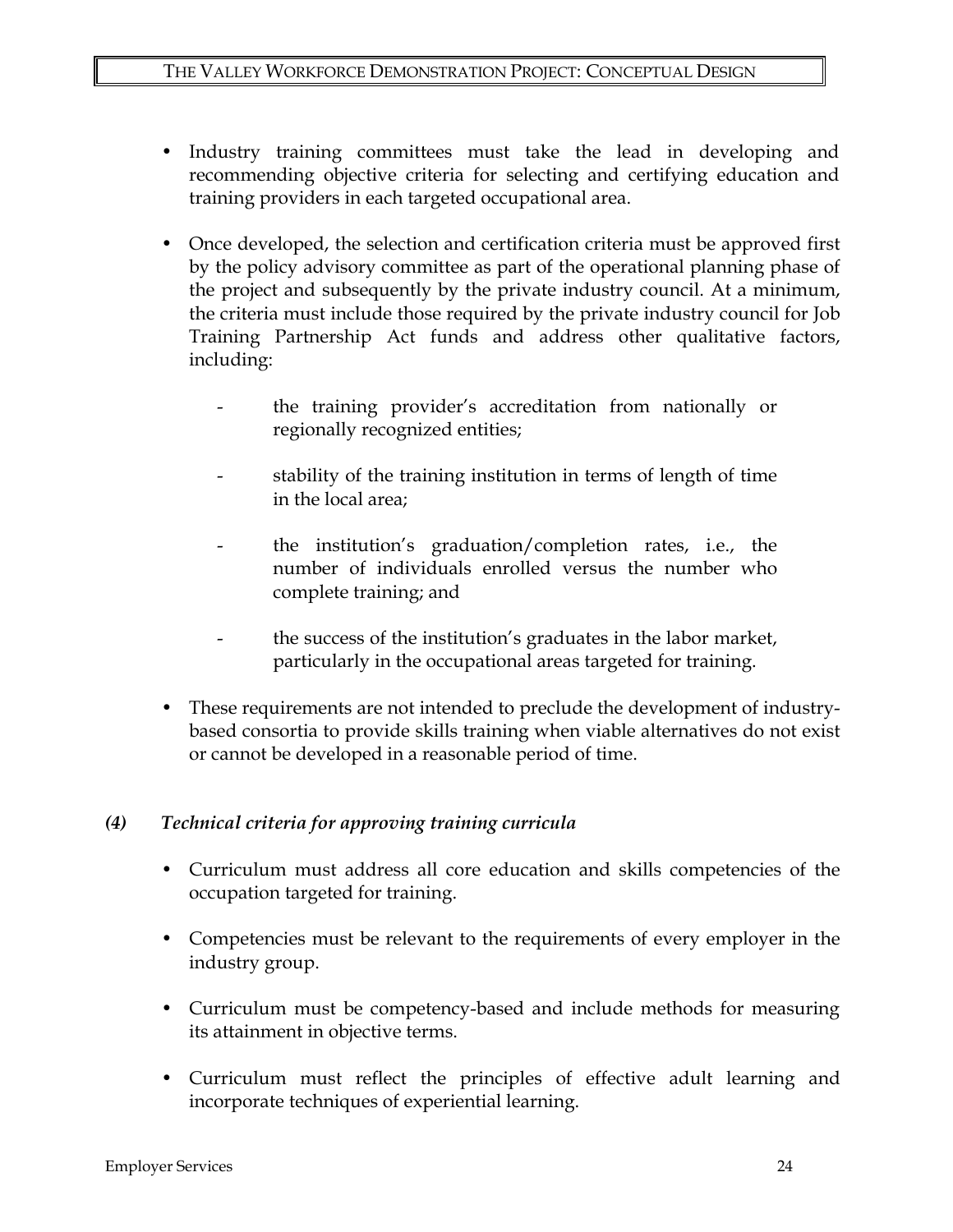- A computer-based, self-paced approach to training must be used to the maximum extent possible.
- The training curriculum must provide enrollees adequate opportunities to practice and demonstrate the skills and behaviors being developed.
- Training providers must use materials and equipment comparable with those currently used by participating employers.
- Training providers must have a maximum class size of 20 and/or a participant-to-instructor ratio of 10 to 1.

#### *(5) Examples of acceptable long-term skills-training arrangements*

- Classroom instruction coupled with appropriate workshop/clinical training of a certified curriculum at a postsecondary training institution (e.g., a community college, technical institute or nursing school) that leads to an associate degree or postsecondary certification widely recognized by industry.
- Competency-based training combining classroom and work components provided by a training center operated by a consortium of participating employers in an industry group. Though a single employer may serve as the "training employer" under this arrangement, the training must address jobperformance requirements common to all participating employers in the consortium.
- A structured program certified by the appropriate industry training committee that includes a mix of classroom training provided by an approved training institution and on-the-job training provided by one or more employers in the industry group. Under this arrangement, a trainee may be hired by an employer in the industry group early in his/her training program if the job is part of an industry-approved sequence of training that culminates in promotion to a job that meets project criteria **and** in either an associate degree or postsecondary certification widely recognized by employers in the industry group. The completion of training, certification and job promotion must occur within two years of the individual's enrollment in training.
- Informal, unstructured training in a work place setting will not qualify as training or work-based learning for purposes of this demonstration.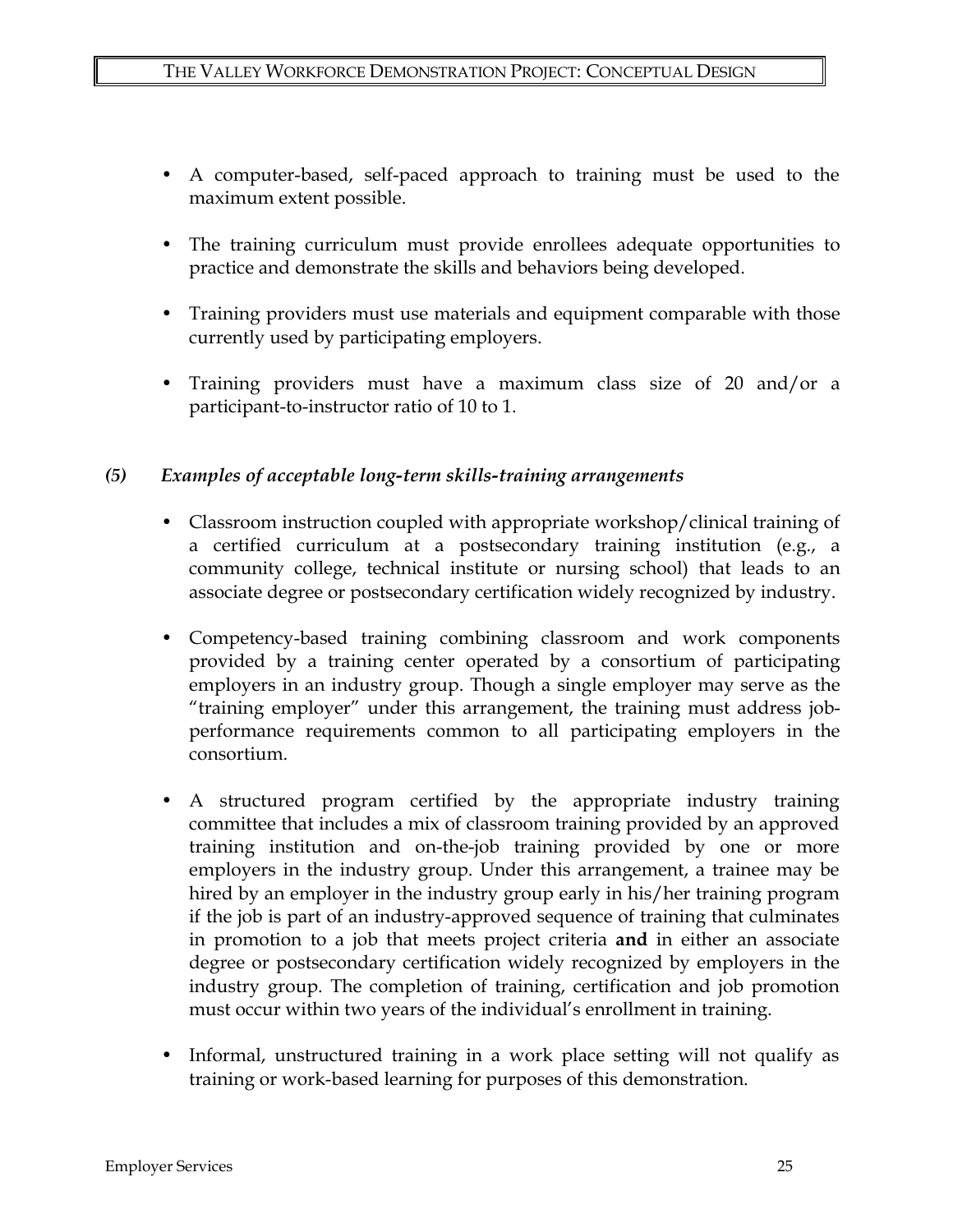#### *(6) Scope of training activities*

• The project will develop occupational training opportunities within three or more industry groups during the first year of the demonstration and within two or more additional industry groups in the second year. (The project should not be held strictly to this requirement, however, if all its resources are consumed by successful training programs in only one or two industry groups.)

#### *(7) Limits on using project funds for training incumbent workers*

- Project funds which underwrite skills training for incumbent workers must result in the direct creation of additional job opportunities for other project participants. Employers must be willing to make available at least one highquality, entry-level job for every two incumbent workers whose skills are successfully upgraded.
- Any project funds which support the training and retraining of incumbent workers must be matched dollar-for-dollar by those employers which directly benefit from such training.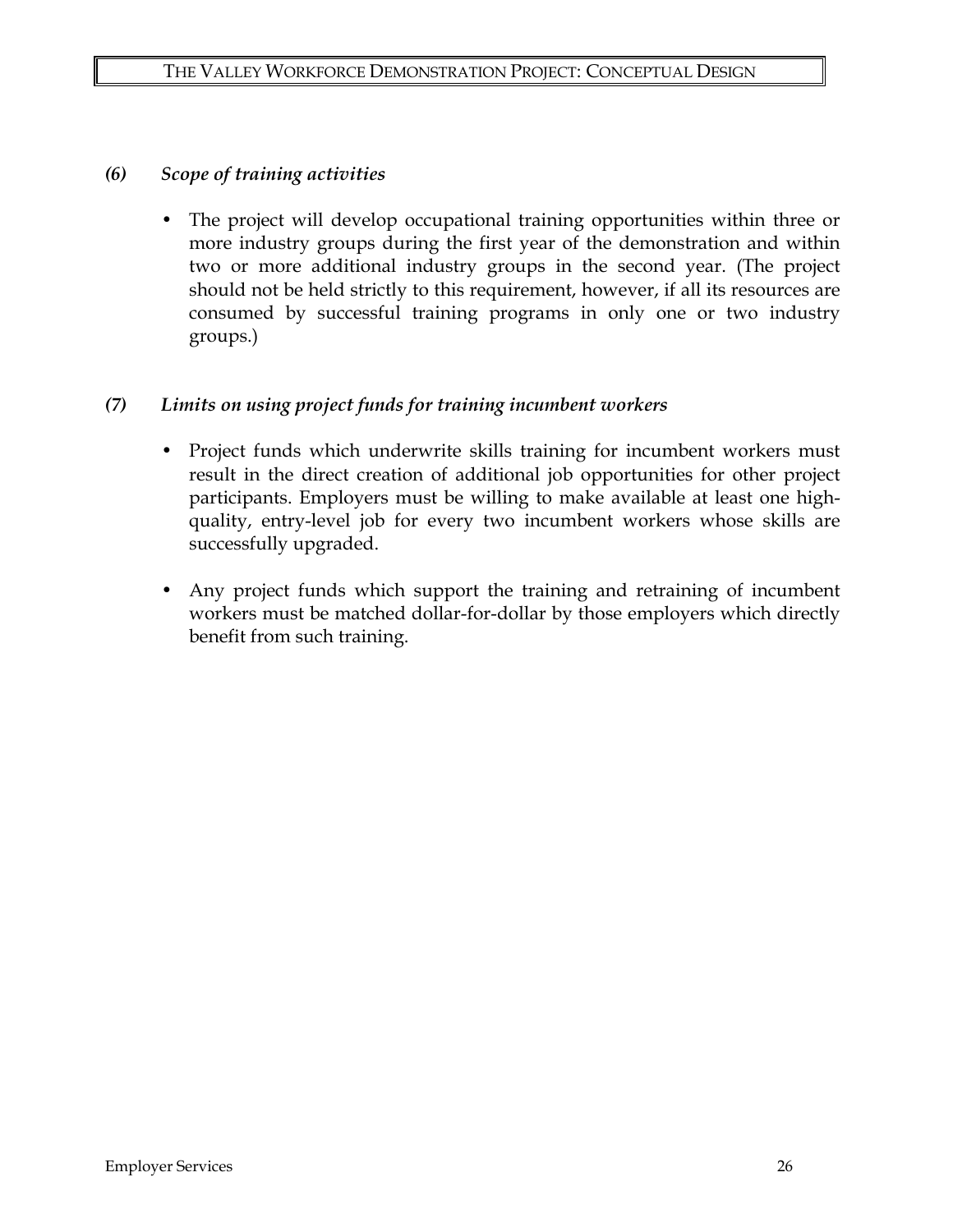### **OUTREACH, RECRUITMENT AND REFERRAL**

### **Description**

This component of the project deals with identifying and recruiting residents of the the empowerment area's subzones who need long-term skills training to find jobs that provide economic self-sufficiency. Need is not, however, the only consideration. Outreach and recruitment activities will also focus on identifying individuals who are interested in pursuing long-term skills training, willing to participate, committed to completing such training and able to develop the required skills within two years.

Outreach teams made up of recognized community leaders will provide information about all services available through the project as well as through other education, employment and social-service agencies, meet with interested individuals and make referrals to the project or other providers, as appropriate. Team members will explain the origin of the project, the unique opportunities it offers individuals in the community, the personal commitment required of those who enroll, and the importance of the project's success to the community.

Those referred to the project for long-term skills training will begin working with staff at the project's career development center to determine whether training available through the project fits their interests, aptitudes and skill levels.

While this component focuses on finding qualified candidates for the skills-training opportunities developed through the employer services component outlined previously, the outreach teams are sure to encounter individuals whose immediate interest is in finding a job, not enrolling in training. They, too, will be referred to the project's career development center, where they will receive basic labor-market information, job leads and other direct employment services.

## **Major Activities**

- (1) Organize community-based outreach teams and recruit potential project participants.
- (2) Refer interested individuals to the project's career development center or to other, more appropriate services available elsewhere in the community.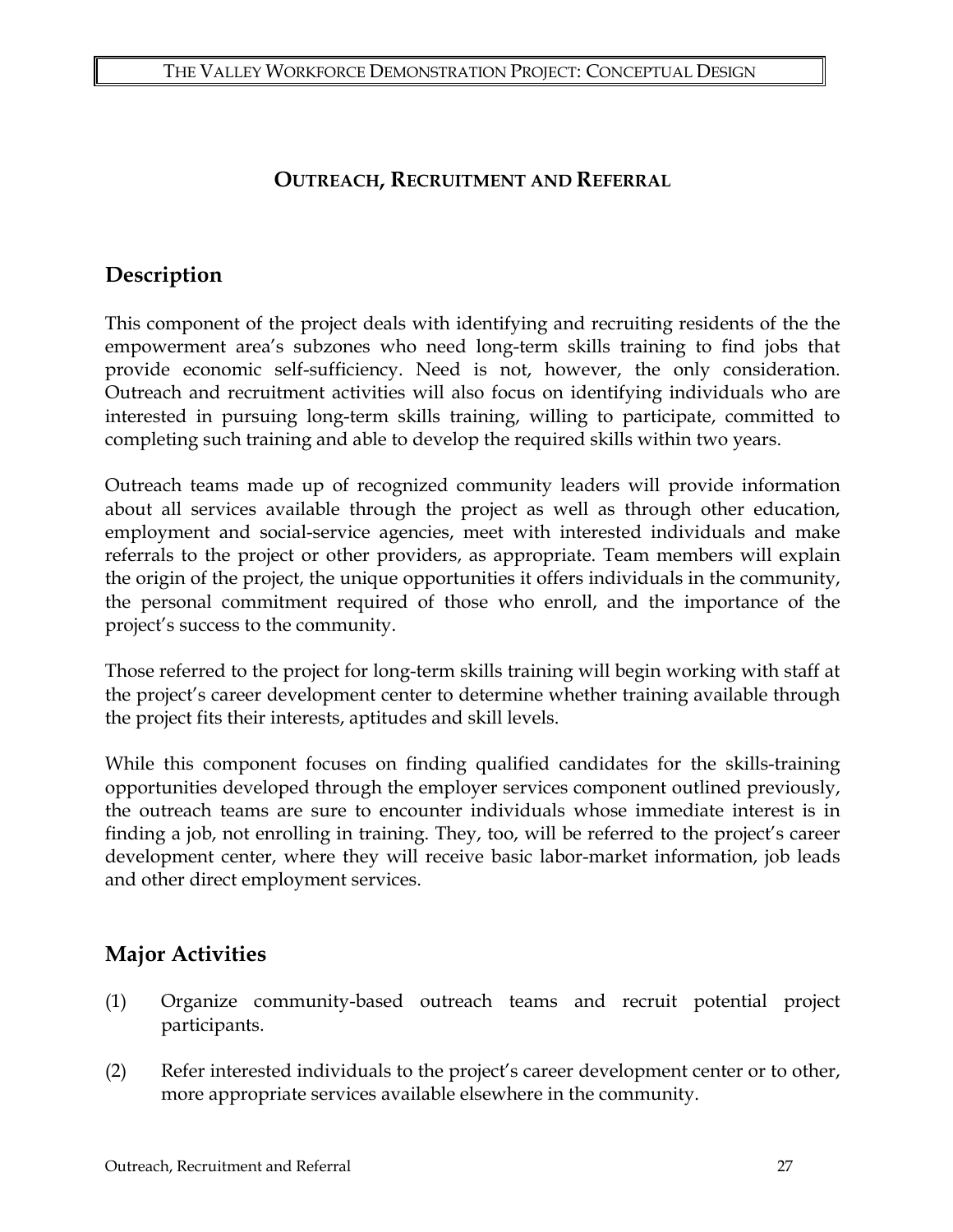### **The Service Process**

- *(1) Organize community-based outreach teams and recruit participants.* 
	- The project's outreach and recruitment efforts will focus on the empowerment subzones in Cameron, Hidalgo, Starr and Willacy counties.
	- Valley Interfaith will establish outreach points strategically located to best serve the residents of each targeted subzone.
	- Three-member community support teams made up of recognized community leaders identified by Valley Interfaith will provide outreach, recruitment and referral services at each site, as needed.
	- Project staff will develop and disseminate fliers and/or brochures describing the project and its services through the community support teams and other education, training, employment and social-service agencies serving residents of the targeted subzones.

(These materials will introduce the project, its goals and available services and briefly describe the occupational areas where skills training is being offered, employer hiring requirements for those occupations, the minimum requirements for getting into training, the types of individuals targeted for skills training and ideal candidates for training.)

• Project staff and leaders of Valley Interfaith will provide the initial orientation for each community-support team as well as ongoing information, training and logistical support. In addition, they will brief team members and their alternates on other education, training, employment and social services in the community and how to access them. Each team member and alternate will also be trained in effective interviewing and provided regular updates on training and employment opportunities available through the project and other agencies.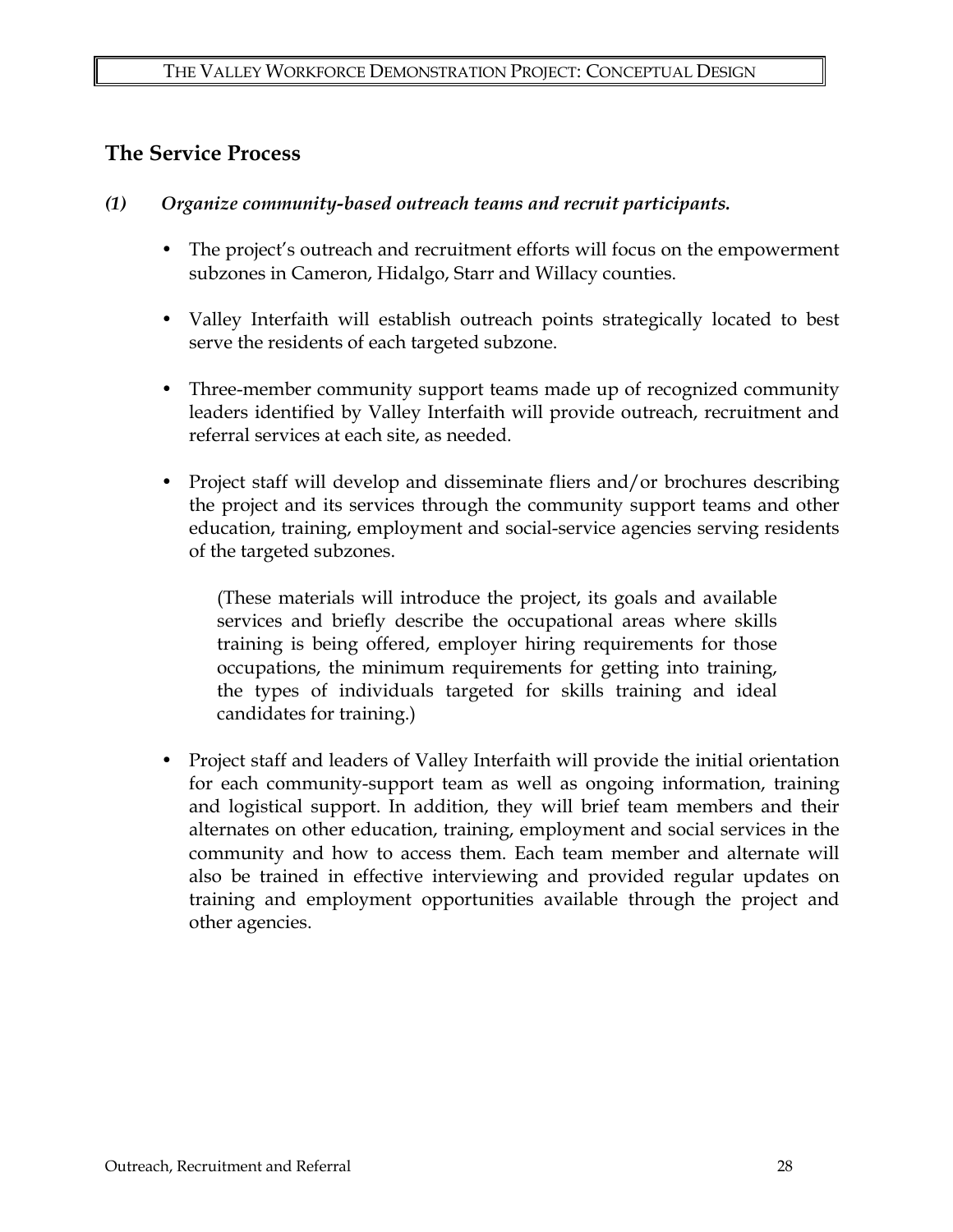- Members of the community support teams will meet with interested individuals to provide information about the project and other services available in the community, conduct structured interviews (30-45 minutes each) with those demonstrating a strong interest in receiving services and make referrals to the career development center or other providers, as appropriate. Everyone interviewed will be offered:
	- information about the project, its goals and services, including the direct employment services available to those not interested in skills training;
	- information on occupational areas where training is available through the project, including employers' entrylevel hiring requirements;
	- the minimum requirements for entry into skills training for each occupational area;
	- the name and phone number of a contact person and the location of the career development center; or
	- referrals to other agencies if he/she is not interested in longterm skills training or other project services, or if project services are not appropriate.
- Interviewers will give those individuals who seem to be prime candidates for long-term skills training a referral form indicating this and a list of information they should bring to the career development center. Also, the interviewing team will notify promptly the manager of the career development center about all such referrals. In turn, the manager will assign a client advocate to contact each referred individual in order to schedule a time for his/her initial meeting at the center.
- Each individual referred to the career development center and subsequently scheduled to enter long-term skills training will have a second interview with the appropriate community-support team prior to enrollment.

(At this interview—step 5 in the employability development planning component described later—team members will describe the project's origins, clarify the community's commitment and expectations, explain the applicant's concomitant responsibilities to the community, explain the importance of the project's success to the community, and make a final assessment of the applicant's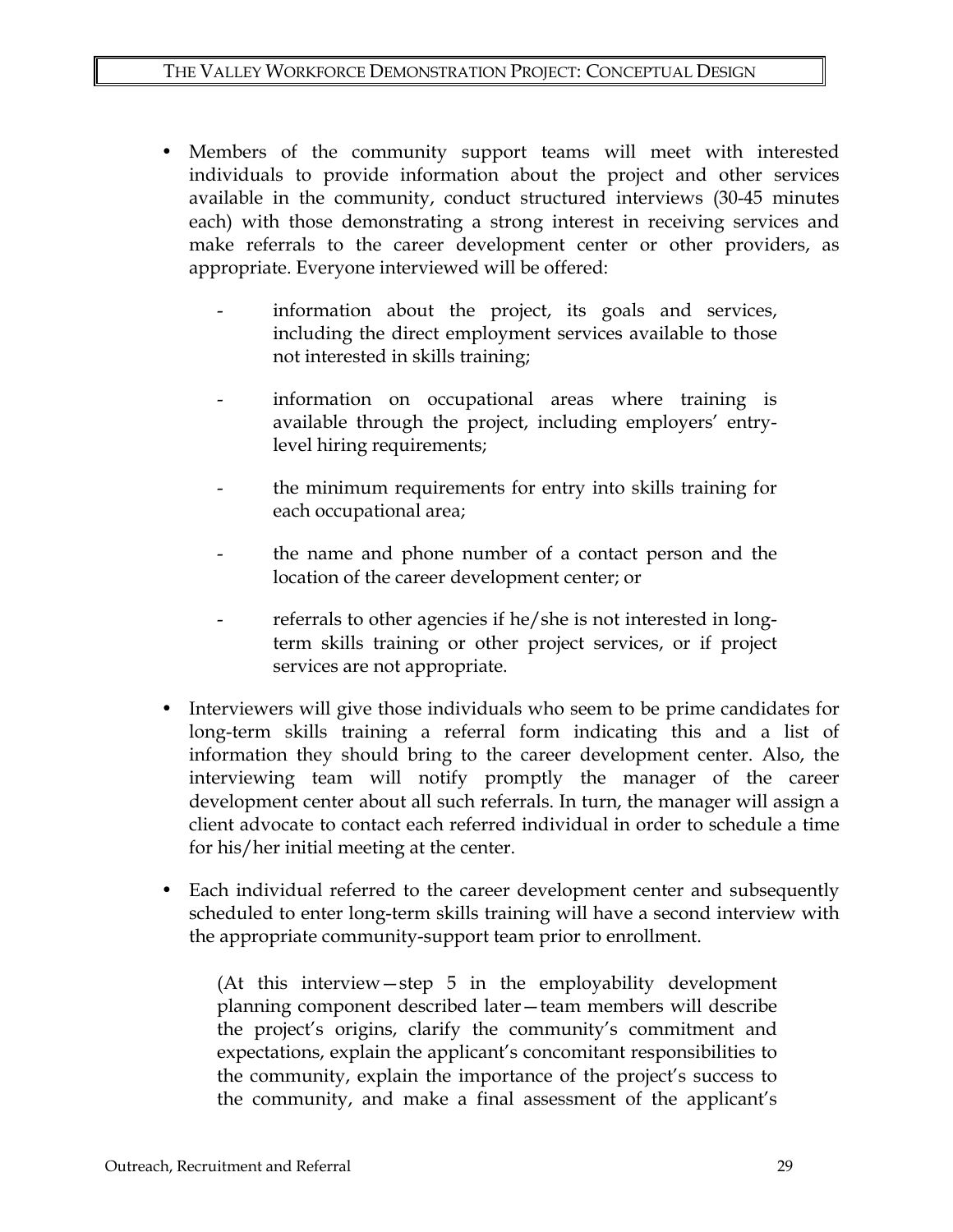interest and probability of success in long-term training. At this point in the process, a mentoring relationship will be established between the applicant and one or more members of the community-support team that should continue throughout and beyond the individual's involvement in the project. The results of this meeting will be shared with the appropriate client advocate and will be an important consideration in the final enrollment decision.)

#### *(2) Refer individuals to the career development center or other local providers.*

• Individuals meeting with a community-support team and demonstrating a strong interest in education, training and employment-related services will be referred to the career development center (as detailed above) or to other service providers in the local community, as appropriate.

### **Project Staff and Other Resource Requirements**

Project staff and volunteers required to successfully implement this component of the demonstration are described below.

- **Community Support Teams.** Three-member community support teams based at Valley Interfaith's outreach points will provide outreach, recruitment and referral services for the project. These teams will work closely with representatives of their targeted subzones to share information and recruit interested individuals. While their main focus will be finding candidates for long-term skills training, the teams will also recruit individuals for any immediate employment opportunities identified by project staff and make referrals to other education, training, employment and social-service agencies, as appropriate. Team members and alternates will volunteer their time and services. The teams will function as needed to meet the needs of the career development center and participating employers (see below).
- **Volunteer Services Coordinator.** The project will employ a well-qualified and experienced volunteer services coordinator to manage the community support teams and oversee the outreach, recruitment and referral services they provide. This person will be responsible for orienting and training all team members and alternates and for providing the teams with ongoing technical and logistical support to ensure that the number of individuals entering training will meet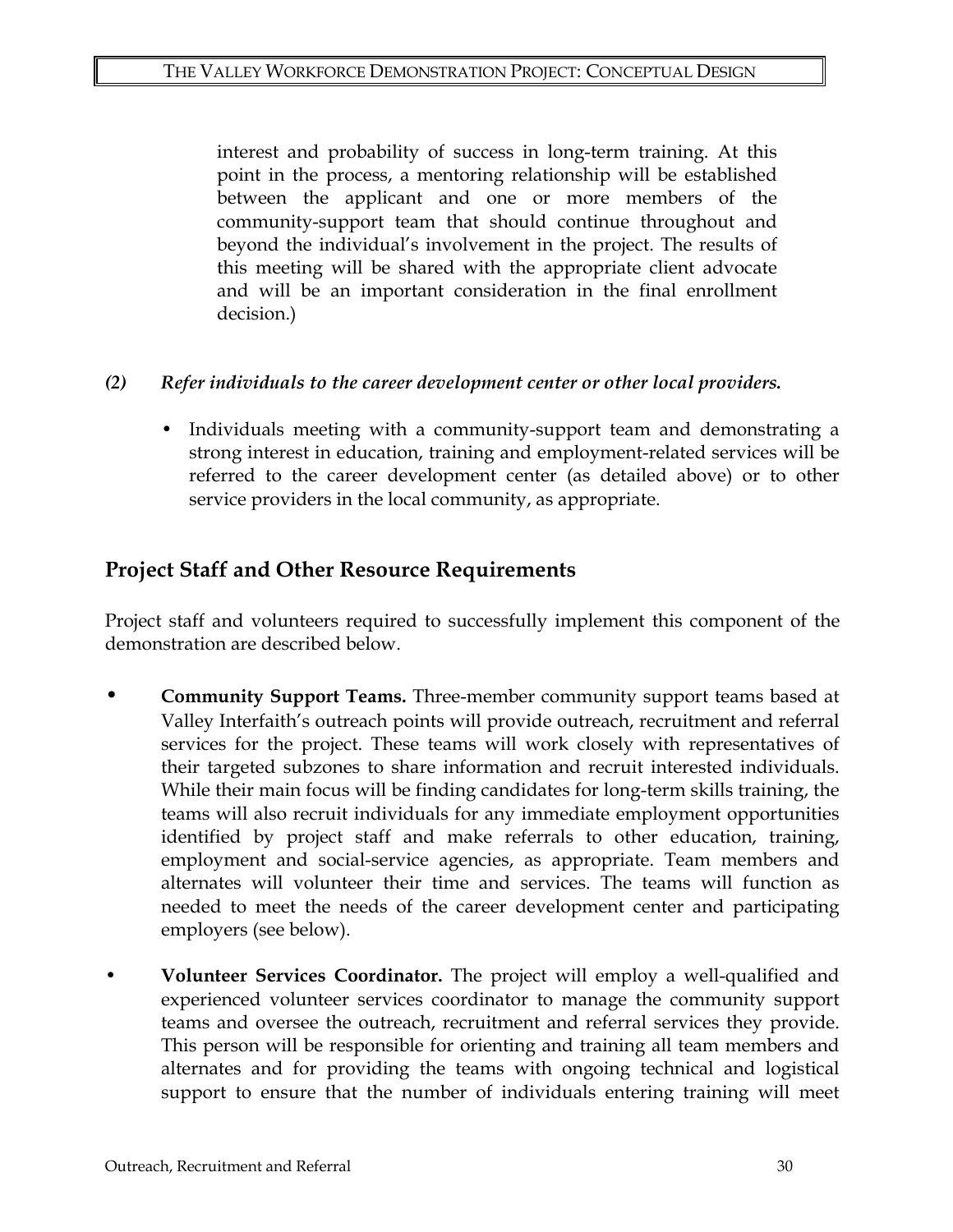employer needs throughout the demonstration period. Carrying out these responsibilities may or may not be a full-time job, depending on the level of project activity. If a full-time position is not warranted, these responsibilities should be assigned to one of the career development center's client advocates or to the project's support services broker, depending on the skills and experience of the individuals in these positions. (The roles of client advocates and the support services broker are described in further detail in the next three components.)

# **Operating Specifications**

#### *(1) Limited responsibility of the community support teams*

• The community support teams are made up of volunteers. They will not be responsible for determining an individual's eligibility for various federal and state programs or for making final decisions regarding who receives project services. Their role is to provide information, assess the interest and commitment of individuals interested in long-term skills training, make appropriate referrals, make recommendations to project staff and serve as mentors for those subsequently enrolled in training. All final decisions regarding an individual's eligibility for and receipt of project services will be made by project staff.

#### *(2) The service focus*

- While the project targets low-income, underemployed or unemployed young adults with family responsibilities residing in the targeted subzones , the career development center may also serve a limited number of individuals who meet the target criteria but live outside these areas.
- Everyone interested in the project will be given information, but not everyone will be served. Some individuals will not be a good match for project services while others—even those who might otherwise be eligible—may be denied service because of funding constraints or because employers' needs have already been met (see below).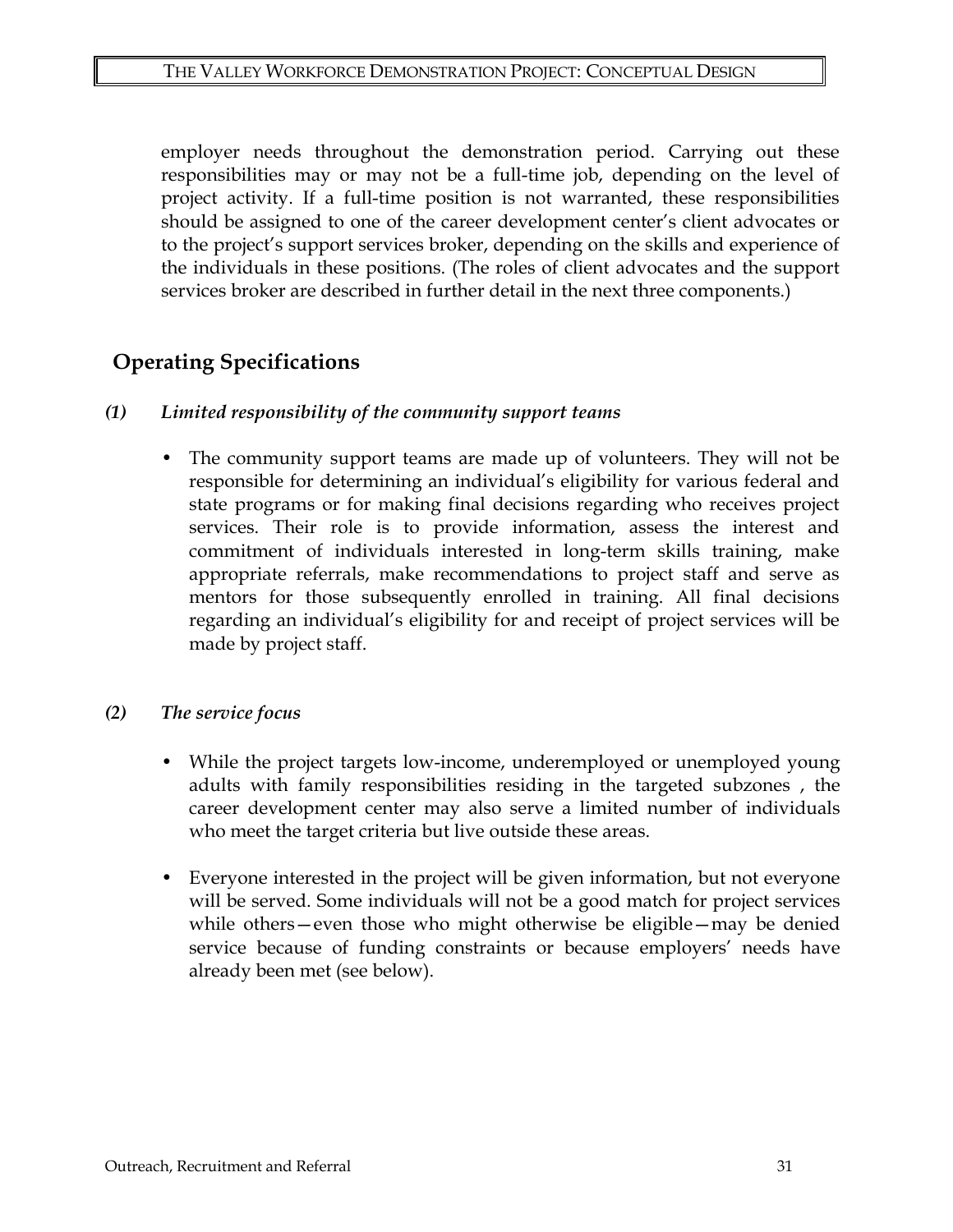#### *3) Applicant and participant flow*

- Outreach and recruitment for specific skills-training opportunities should not begin until labor shortages requiring such training have been verified, industry training committees established and the appropriate training programs identified or developed. The number of training slots available through the project will be a function of the number of training opportunities developed among participating employers at any given time.
- The flow of applicants and trainees must be carefully managed at all times to coincide with employer hiring plans and the schedules of training providers to avoid raising expectations, creating bottlenecks and needlessly frustrating applicants, trainees, project staff and employers.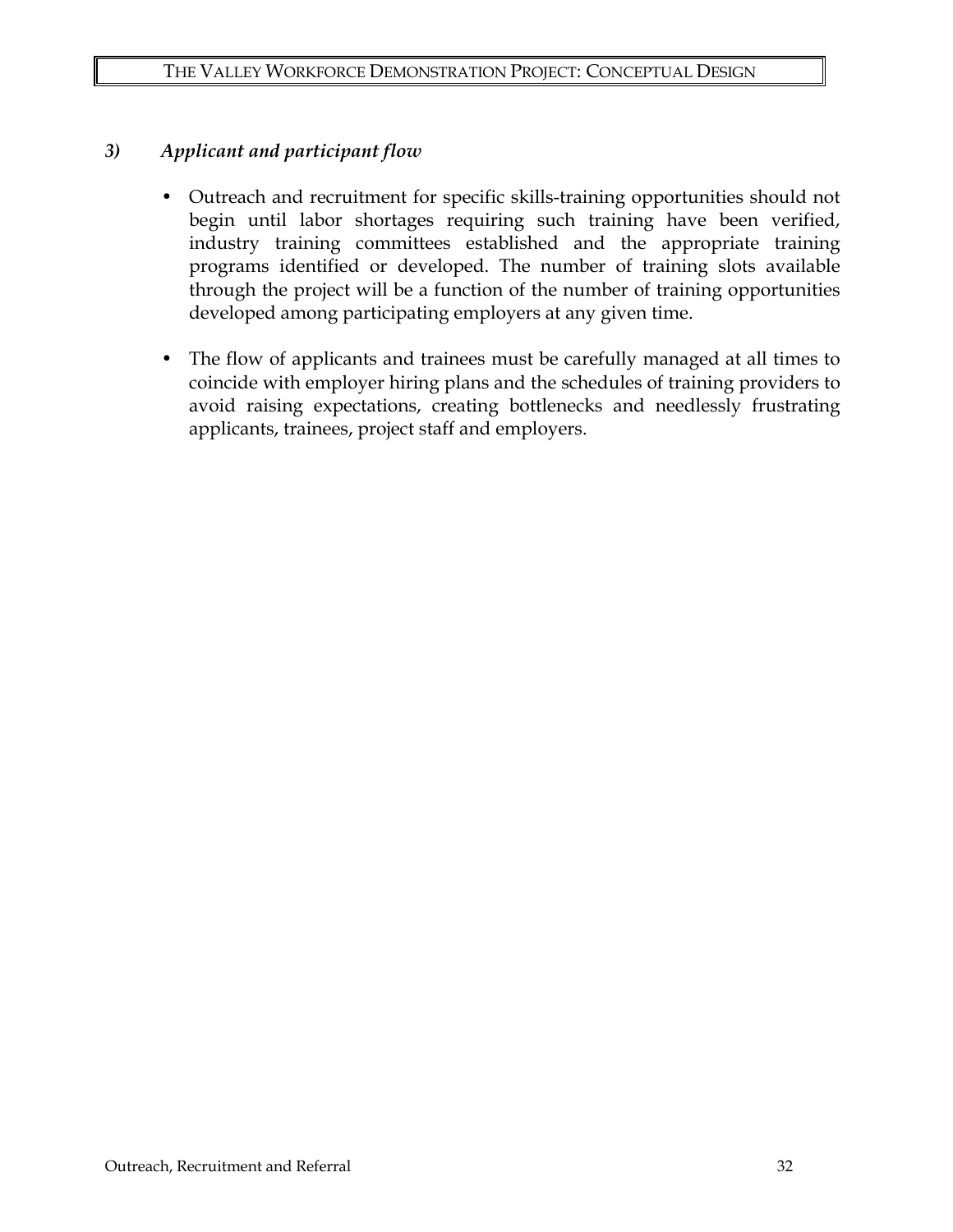#### **INTAKE, SERVICES AND REFERRAL**

## **Description**

This component reflects the project's *services first* philosophy, which seeks to address individuals' employment needs within the contexts of their daily lives and urgent needs. It offers immediate services to those who get referred by the community support teams or walk into the career development center on their own. It ensures that their pressing needs for information, counseling, crisis management, emergency financial assistance or other services will be addressed before they are subjected to the standard processing activities (e.g., program orientation, eligibility determination or needs assessment) that normally precede the provision of services in public job-training programs. Only after these needs have been met will project staff discuss employment-related services, including long-term skills training, or make referrals to other providers in the community, as appropriate.

## **Major Activities**

- (1) Determine the individual's immediate needs for assistance.
- (2) Provide information, counseling, stress management or financial assistance to address those immediate needs.
- (3) Determine the individual's employment goals and offer access to the project's direct employment or other services, or referrals to additional education, training, employment or social-service providers in the immediate area.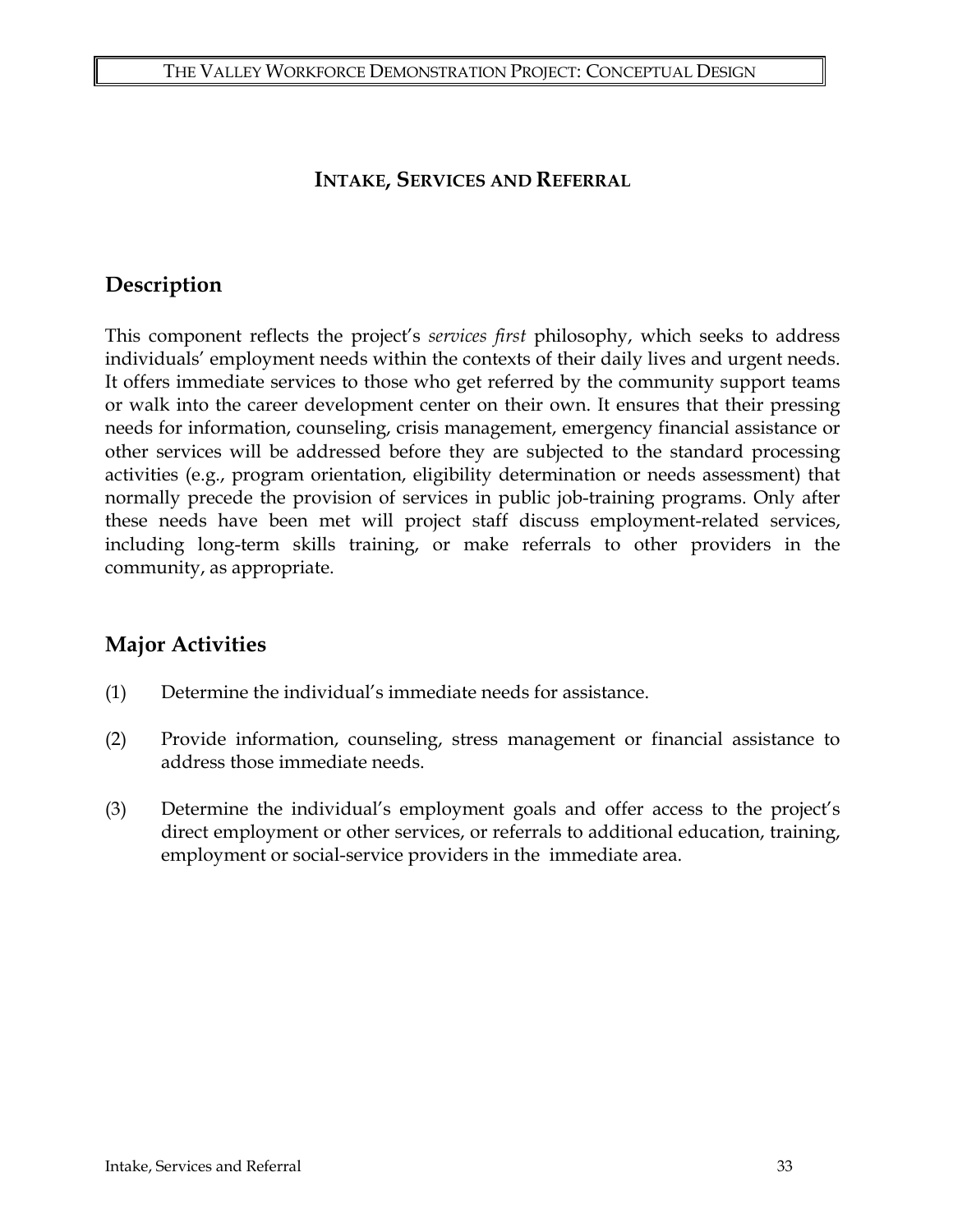### **The Service Process**

- *(1) Determine immediate service needs.* 
	- Each individual who is referred to the career development center for services or walks in on his/her own will meet one-on-one with a client advocate. The client advocate will initiate an informal conversation to make the individual feel comfortable and begin a general but unobtrusive assessment designed to:
		- determine the individual's present situation;
		- identify any immediate needs for services that must be addressed before the individual will be able to benefit from the employment and training services that may be available through the center; and
		- identify his/her immediate employment goals.

#### *(2) Provide information, counseling, stress management, financial assistance to address immediate needs.*

• Based on the needs identified during this initial conversation, the client advocate will provide information and services to temporarily stabilize the individual's situation or make an immediate referral to other services available at the center, through other public or private agencies or from individuals in the community.

(The client advocate's first obligation is to provide services to address the individual's immediate needs. He/she will not present a lengthy description of the project and its services, gather information on the individual's eligibility for various government programs, start a formal case file or attempt to enroll the individual in any project activity or service.)

• Services available at this stage in the process will address individuals' immediate needs rather than any intractable problems requiring more intensive, long-term intervention. They will include information,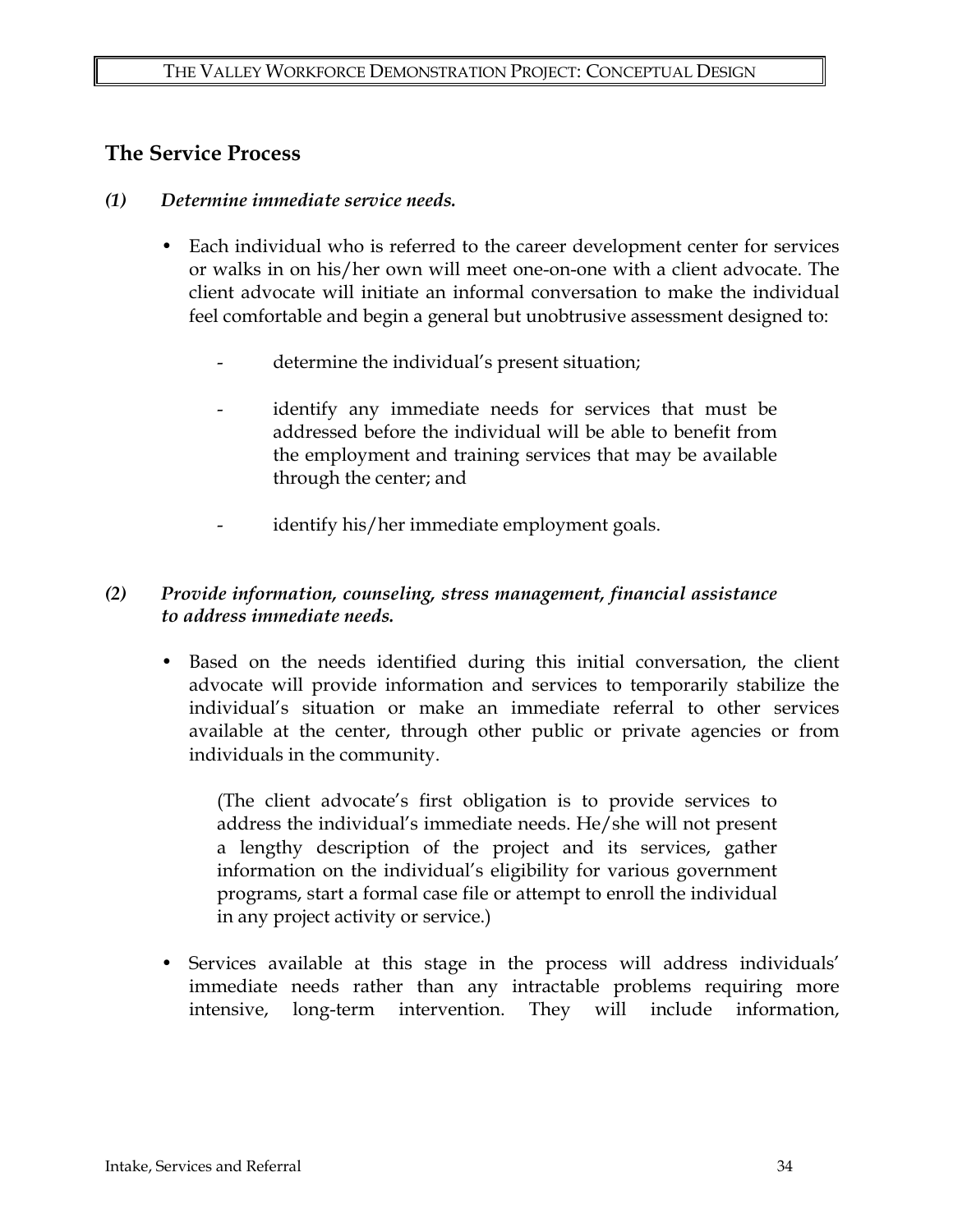personal or family counseling, crisis intervention, stress management, career counseling, emergency financial assistance or other social services, as needed.

(These services may be available at the career development center or through referrals to other employment and social-service providers in the community. Church congregations affiliated with Valley Interfaith will also be included as sources for these services. To the maximum extent feasible, these services will be available on site and funded from a varitey of sources.)

#### *(3) Determine employment goals and offer access to project services or referrals to other education, training, employment and social-service providers.*

- Once these immediate needs for assistance have been addressed and the individual's situation stabilizes, further consideration will be given to meeting the employment and training needs of those interested.
- Individuals looking for a job but not interested in long-term skills training will have immediate access to the project's direct employment services. Those interested in long-term skills training will be scheduled for diagnostic testing, in-depth needs assessments, career exploration, counseling, eligibility determination and related services described later in the employability development component. Those with needs that cannot be met with available project services will be referred to other providers in the area.

## **Project Staff and Other Resource Requirements**

- **Client Advocates.** Project staff will include a number of client advocates who will function as single points of contact for individuals coming into the center. They are responsible for addressing individual's immediate needs directly or through referrals to other project staff or other service providers, as necessary. Once the immediate needs of individuals have been addressed, client advocates will work with those who are interested to help them identify and access the services they need to become employable. (The further responsibilities of client advocates are described in later components.)
- **Personal Counselors.** Project staff will include one or more personal counselors to work with the client advocates as needed to deal with any immediate and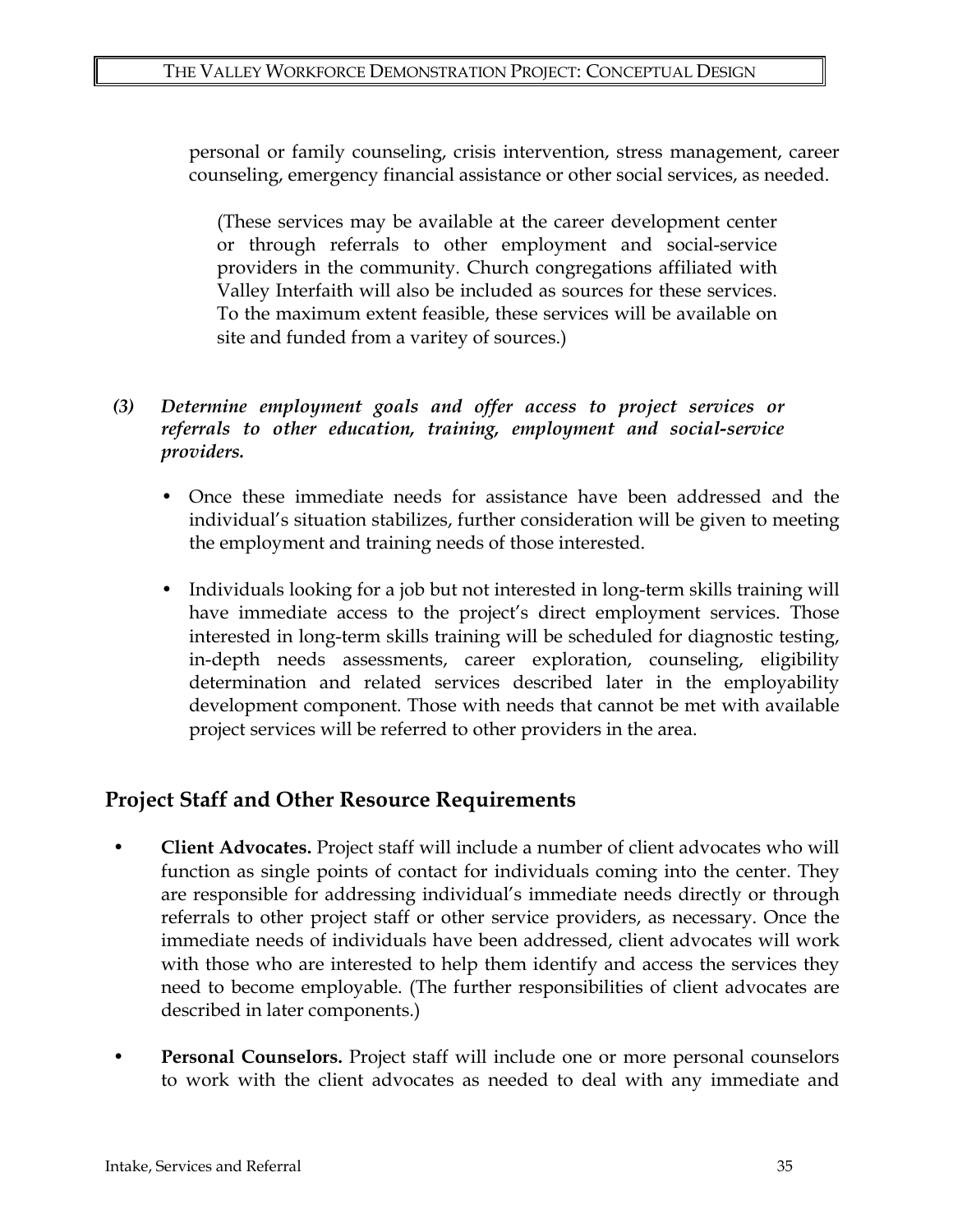pressing personal issues that must be addressed before an individual's labormarket needs can be effectively met.

# **Operating Specifications**

- *(1) The career development center* 
	- A single career development center will be centrally located and easily accessible to residents of the targeted subzones. It will be housed in a professional building with adequate off-street parking. It will have welllighted, well-appointed offices and a professional staff. It will have the appearance of a place where something positive can happen for those coming through its doors.
	- All the project's "front-end" services (i.e., intake, assessment, testing, counseling, eligibility determination, case management, and job-search and referral services) will be located at the center as will support services, when possible. Developmental services such as basic education and skills training will be arranged through the center but not provided on site.
	- All project staff will work at the center.

#### *(2) Universal eligibility for services*

• The services offered in this component will be available to everyone seeking assistance through the career development center regardless of income level or labor-market status.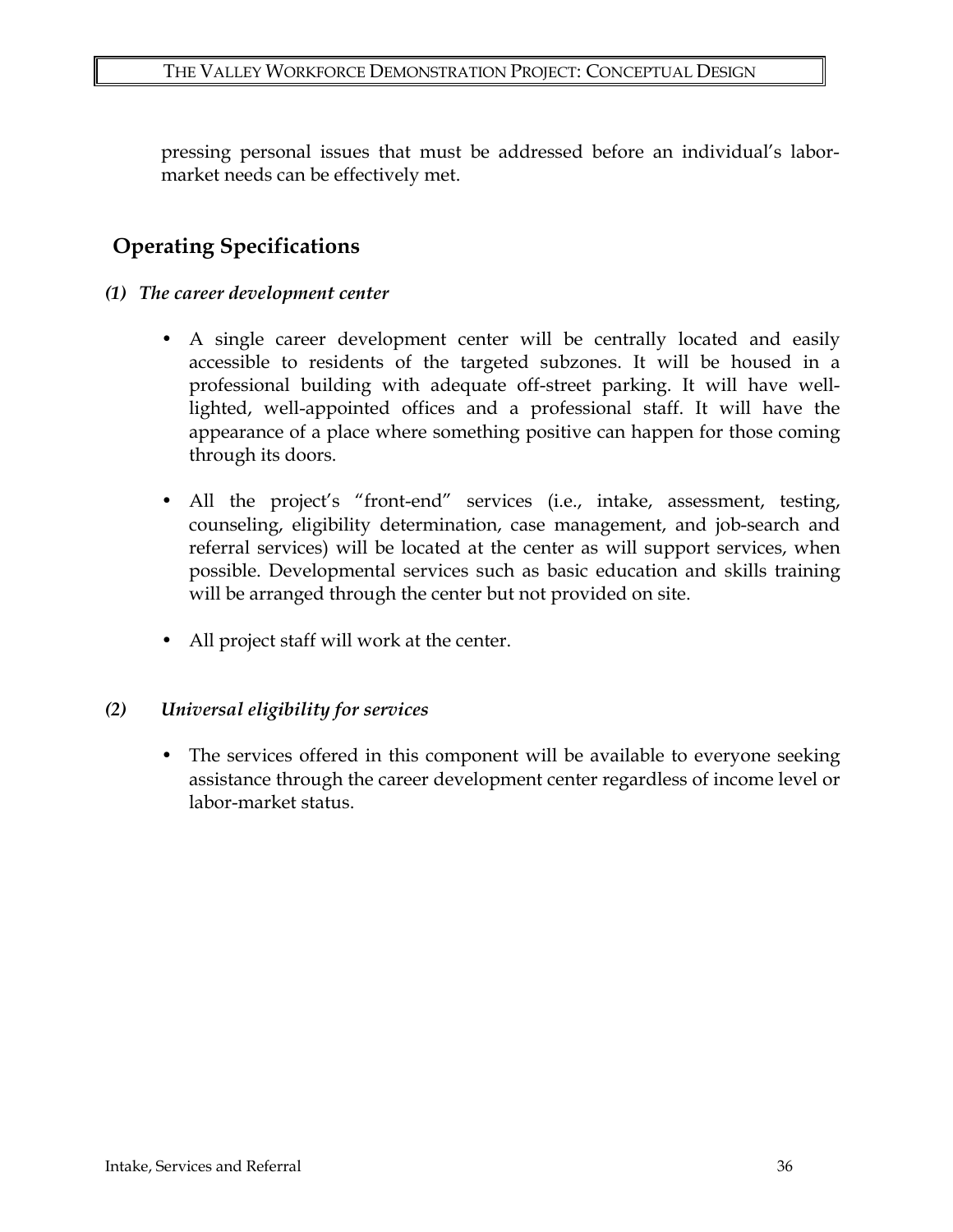### **DIRECT EMPLOYMENT SERVICES**

## **Description**

This component is designed to provide short-term, intensive employment-related services for individuals who feel they are qualified for existing job openings in Valley labor markets and need only information and minimal assistance to find a job. This component offers access to labor-market information and job matching services, and limited amounts of career counseling, job-search training and placement assistance. To the extent feasible, these services will be offered through computer-assisted self-help models that encourage individuals to take responsibility for their own employment and require a minimum of project resources.

Ideally, these services will be available at the career development center. The mix and level of services and where they are actually provided, however, will be determined by a number of factors, including the relative costs of the various service options, the quality and appropriateness of similar services available in the community and the types of arrangements that can be developed with other providers, specifically the regions local workforce development boards and the Texas Employment Commission (or its successor, the Texas Workforce Commission).

## **Major Activities**

- (1) Utilize a computer-assisted job-matching service that relies heavily on the existing capability of the Texas Employment Commission (or its successor, the Texas Workforce Commission).
- (2) Assist with self-assessment and career exploration.
- (3) Develop an employment strategies plan.
- (4) Provide job-search training and self-directed job-search assistance.
- (5) Offer job-placement assistance.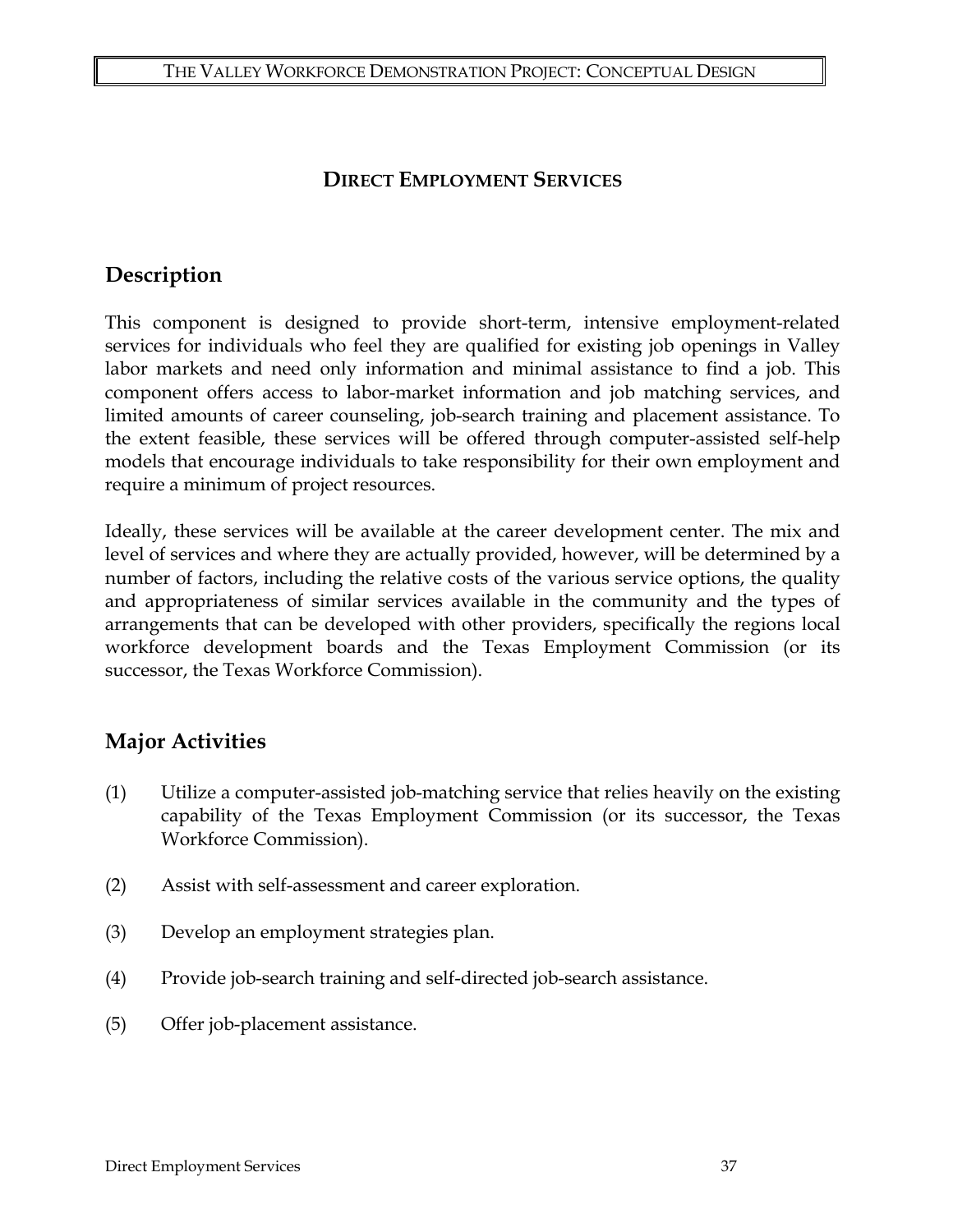### **The Service Process**

#### *(1) Utilize computer-assisted job matching services.*

• Individuals coming into the career development center will have immediate and unrestricted access to job information/job-matching services that rely heavily on the computerized job bank maintained by the Texas Employment Commission (or its successor, the Texas Workforce Commission) and other sources of labor-market information available in the community. These services, designed for job seekers who feel they are qualified for existing job openings in the Valley labor markets, will be available through a self-help model that requires a minimum of project resources and staff time.

(One area of the career development center will be clearly identified as the jobs information/resources center. Individuals will be made aware of its existence when they enter the center and will have access to its information and services without having to sign in, provide personal information or go through a formal processing activity of any kind. Client advocates will serve as resource persons in the jobs center on a rotating schedule. One client advocate will be responsible for keeping information and resource materials upto-date and for ensuring that quality service is provided.)

#### *(2) Assist with self-assessment and career exploration.*

- Those individuals seeking more specialized services will complete a selfassessment of interests, aptitudes, skills and transferability of previous work experience and then meet with a client advocate to schedule a mix of activities and services most likely to result in immediate employment. Depending on the interests and needs of the individual, a typical service sequence might include an exploration of current job openings and career opportunities, limited career counseling, the identification of immediate employment goals and an evaluation of employment-related needs.
- Once the self-assessment process is completed, client advocates will schedule a series of career exploration activities designed to give individuals maximum exposure to jobs and occupational areas of high interest. These self-directed activities will incorporate interactive videos, work samples, descriptive reading materials, informational interviews with employers, employer presentations at the center, site visits and, where possible, limited job shadowing opportunities. As a result of this exposure, individuals will be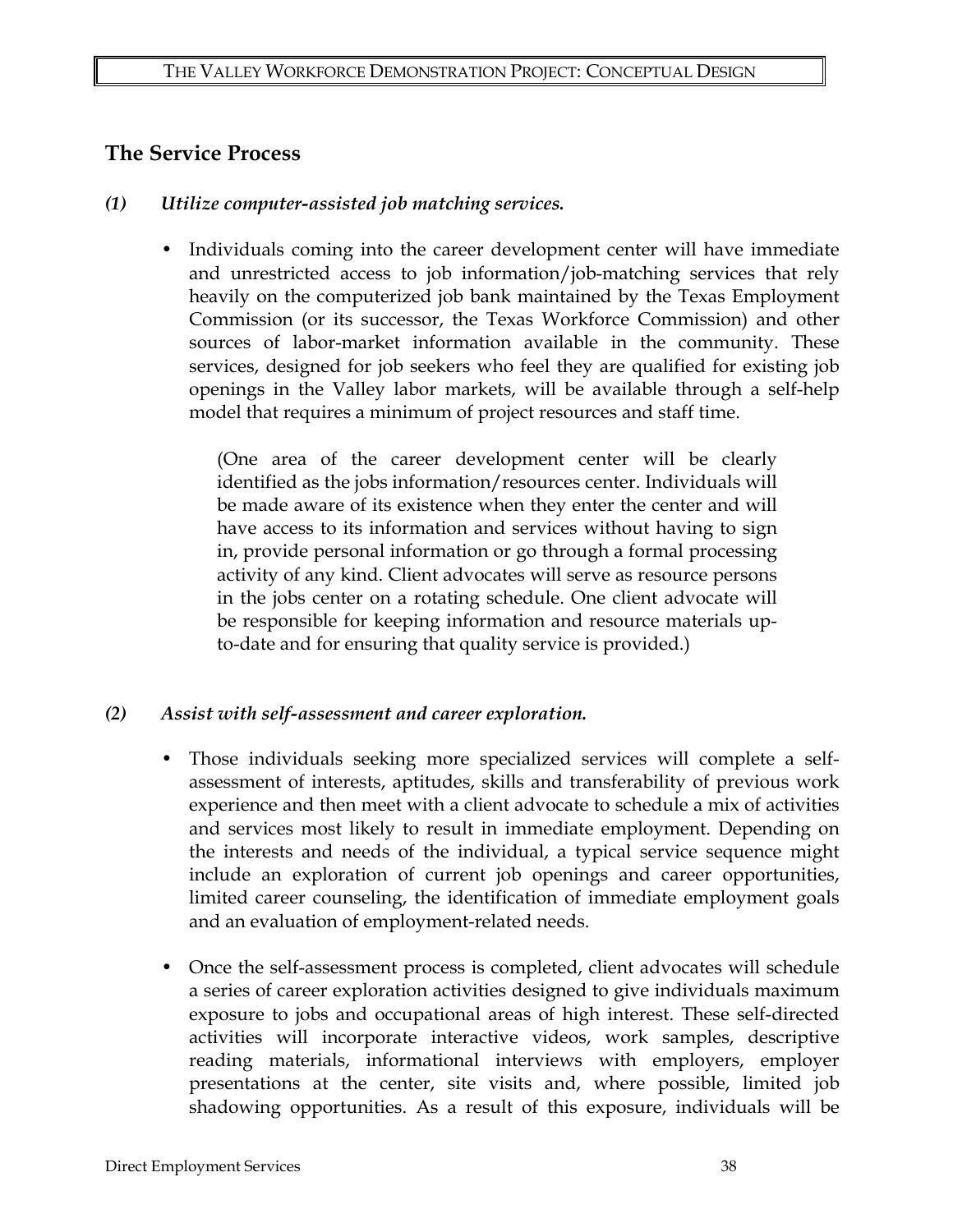expected to choose at least three occupational areas in which to concentrate their job-search activities.

### *(3) Develop an employment strategies plan.*

• Using information gathered from the self-assessment exercise and career exploration activities, client advocates will work with individuals to map out an employment strategies plan—a specific plan of action that addresses their individual interests and needs and is most likely to lead to immediate employment.

(The employment strategies plan is not an elaborate document. It is a mutually agreed to schedule of activities and services designed to support an individual's search for a job. It effectively links the appropriate job-search training, self-directed job-search activities and job placement services, as needed, to address identified needs.)

• A completed and mutually agreed to employment strategies plan will constitute enrollment in job-search training and assistance activities available through the project.

### *(4) Provide job-search training and self-directed job-search assistance.*

- Job seekers will be expected to attend regularly scheduled job-search training workshops and actively participate in self-directed job-search activities consistent with their employment strategies plans. These activities will be specific to individuals' needs and designed to provide them with the tools they need to take primary responsibility for their own job searches, including techniques for developing and maintaining ongoing peer support groups.
- Project staff will employ a three-part service approach that combines smallgroup workshops, one-on-one counseling and guidance sessions, and assistance in developing job-search networks and ongoing peer-support groups.

(Job-search training and assistance will be provided in formats and at times that are both appropriate and convenient for those seeking assistance. The center will offer or arrange for workshops covering a wide range of related topics, including life skills, stress management, financial management, building self esteem, using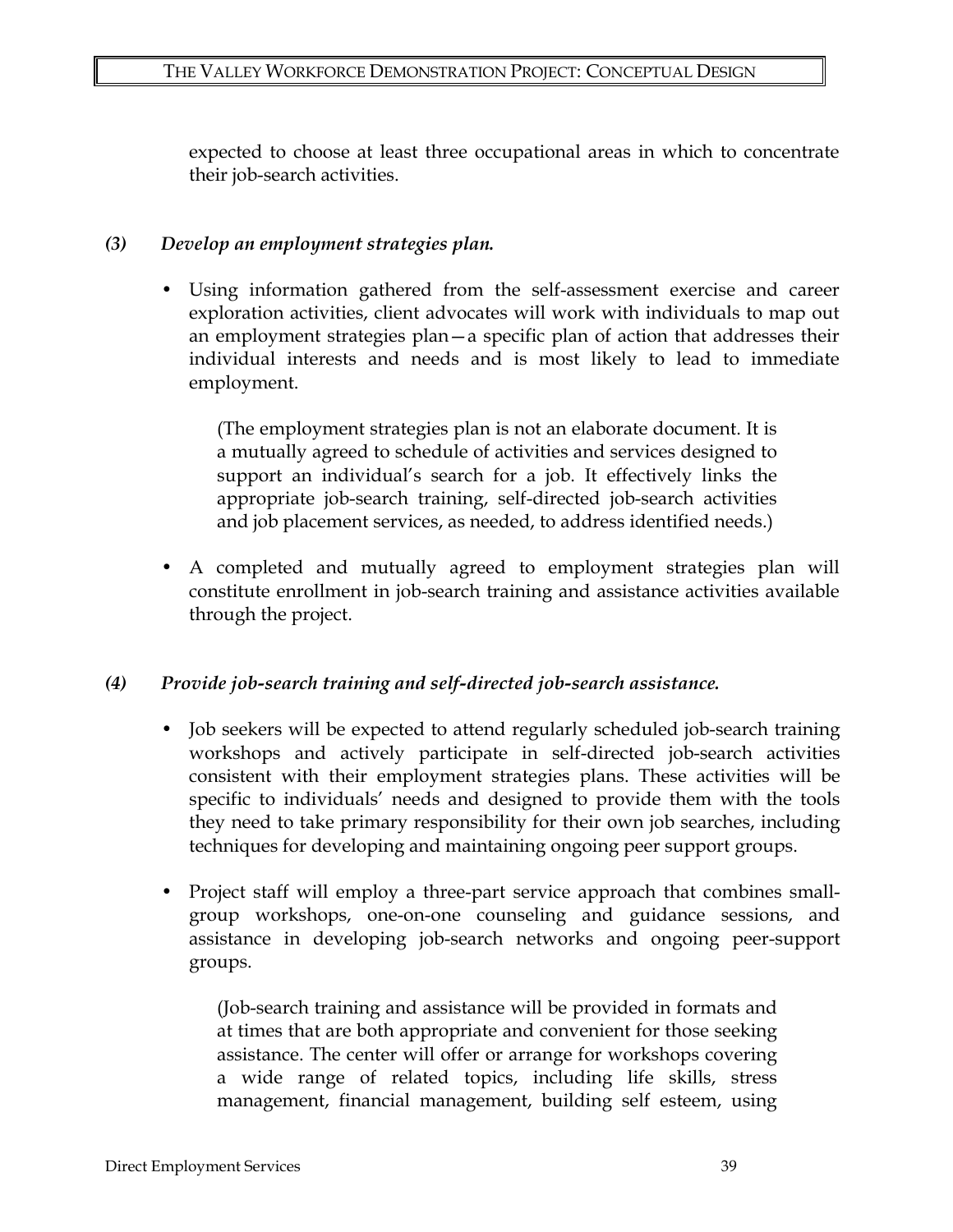labor-market information, enhancing generic workplace skills, developing informal job-search networks, researching prospective employers, résumé preparation, completing applications, effective interviewing, and organizing and maintaining support groups for ongoing job-search activities.)

- Project staff will regularly monitor the progress of those participating in jobsearch training and related activities to offer encouragement and provide limited one-on-one career counseling services to help job seekers stay focused on productive job-search activities.
- Logistical support for ongoing job-search activities will be available at the jobs information center. To the extent feasible, individual job seekers will have ready access to newspapers, trade journals, job-hunting guides, labor-market information, America's job bank via the Internet, telephones, word processors, a fax machine and mailing privileges. Limited clerical assistance may also be made available, depending on resource availability.

#### *(5) Offer job-placement assistance.*

• Job-placement assistance will be provided on a limited basis. It might include information on current or potential job opportunities and referrals, where appropriate to job openings listed with the project by specific employers.

(In addition to the normal channels for such information—the classified ads, job listings with the Texas Employment Commission (or its successor, the Texas Workforce Commission) and employer contacts made by Valley Interfaith leaders—immediate job opportunities may be identified by the project's employer services brokers as they contact local employers.)

• Project staff will provide information, job matching and referral services that benefit both employers seeking applicants and individuals looking for jobs. To that end, project staff will ensure that only qualified applicants are referred to employers by testing and screening job seekers before making any referrals.

(To develop and ensure the project's reputation as a quality supplier of human resources, the job-placement service must rely on the employment services brokers to pass on accurate, up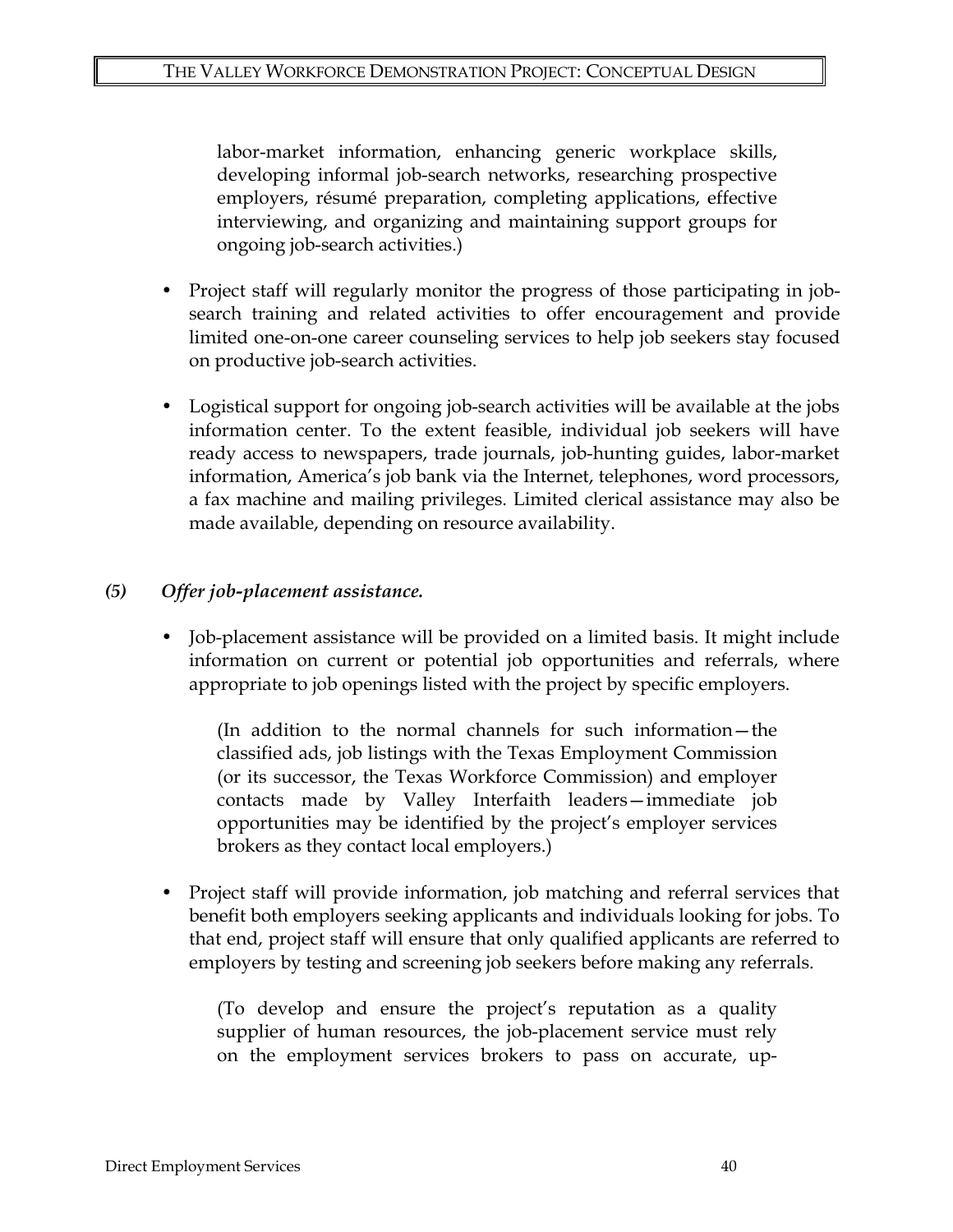to-date information from participating employers regarding the education, skills levels, attitudes and behaviors they seek so that it refers only qualified applicants.)

**Special Note:** This step is the nexus of two different but related project services. By developing quality-supplier relationships with employers, project staff will identify job opportunities that can be filled by individuals looking for immediate employment. If done well, both customers—employers and workers—benefit, and the project gains status as a provider of quality services in the eyes of local employers.

• Those participating in the job-search and related activities of this component who are unable to find suitable employment due to a lack of skills will have the opportunity to apply for long-term training available through the project.

## **Project Staff and Other Resource Requirements**

Only limited staff resources can be committed to providing the direct employment services envisioned here. Successfully implementing this component depends, therefore, on forging effective working relationships with service providers offering similar direct employment services, specifically the local workforce boards serving the region and local offices of the Texas Employment Commission (or its successor, the Texas Workforce Commission).

- **Client Advocates.** Client advocates will assist individuals in their self-assessment and initial career-exploration efforts, help them develop effective employment strategies plans, schedule job-search training and related self-directed job-search activities, and provide limited one-on-one counseling and job-placement assistance, as appropriate. They will also serve as resource persons in the jobs center.
- **Career Counselor.** A staff career counselor will support the client advocates' work by providing clients the latest career information, counseling services and placement assistance either one-on-one or in group settings.
- **Personal Counselors.** Personal counselors on staff will support the client advocates' efforts by providing clients limited counseling services on personal issues (i.e., building self-esteem, accepting responsibility and managing stress) that may be adversely affecting their employability.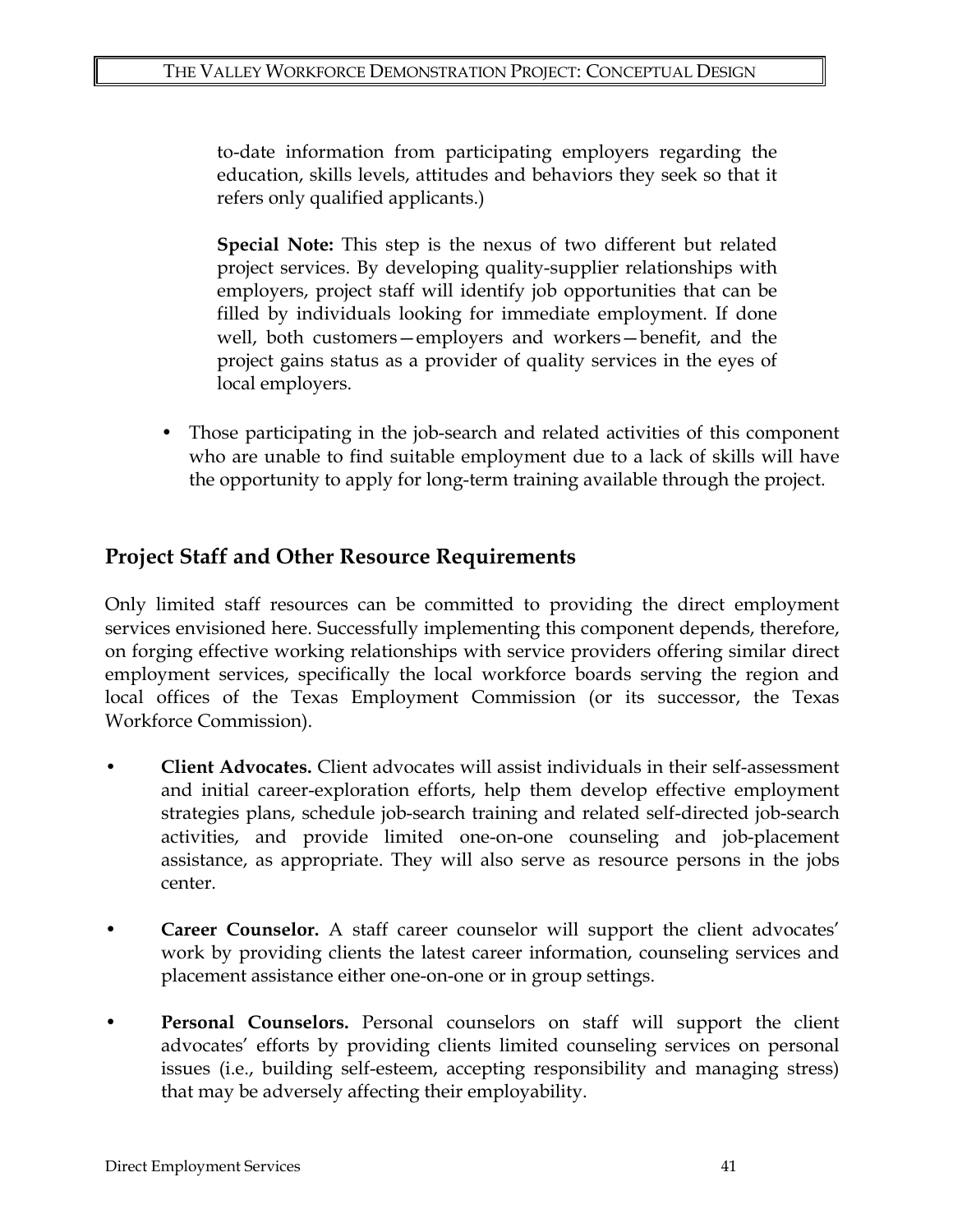- **Local Workforce Boards and/or the Texas Employment Commission (or its successor, the Texas Workforce Commission).** The job-training workshops their number, frequency and range of topics—as well as the quality of the project's self-directed job-search activities will depend on the arrangements negotiated between the project and the two key agencies currently providing direct employment services in the local area. Such arrangements, which are potentially cost effective for all parties, are absolutely essential to this component of the demonstration.
- **Employment Services Brokers.** These staff members will provide the latest information on job openings and employer requirements to the client advocates, and assist with the outreach, testing, screening and referral of qualified applicants to prospective employers.

# **Operating Specifications**

- *(1) Eligibility for and access to direct employment services*
	- No eligibility or program application requirements will be imposed on individuals seeking the services identified in this component of the demonstration. Everyone will have equal access to the information and services available, regardless of income or labor-market status, but not everyone will receive the same type or level service. Unfortunately, many will not be served at all due to limited resources. Access to extensive career exploration activities, one-on-one counseling, and job-search training and assistance will be limited by the project's funding constraints, so many seeking these staff- and resource-intensive services may not be served.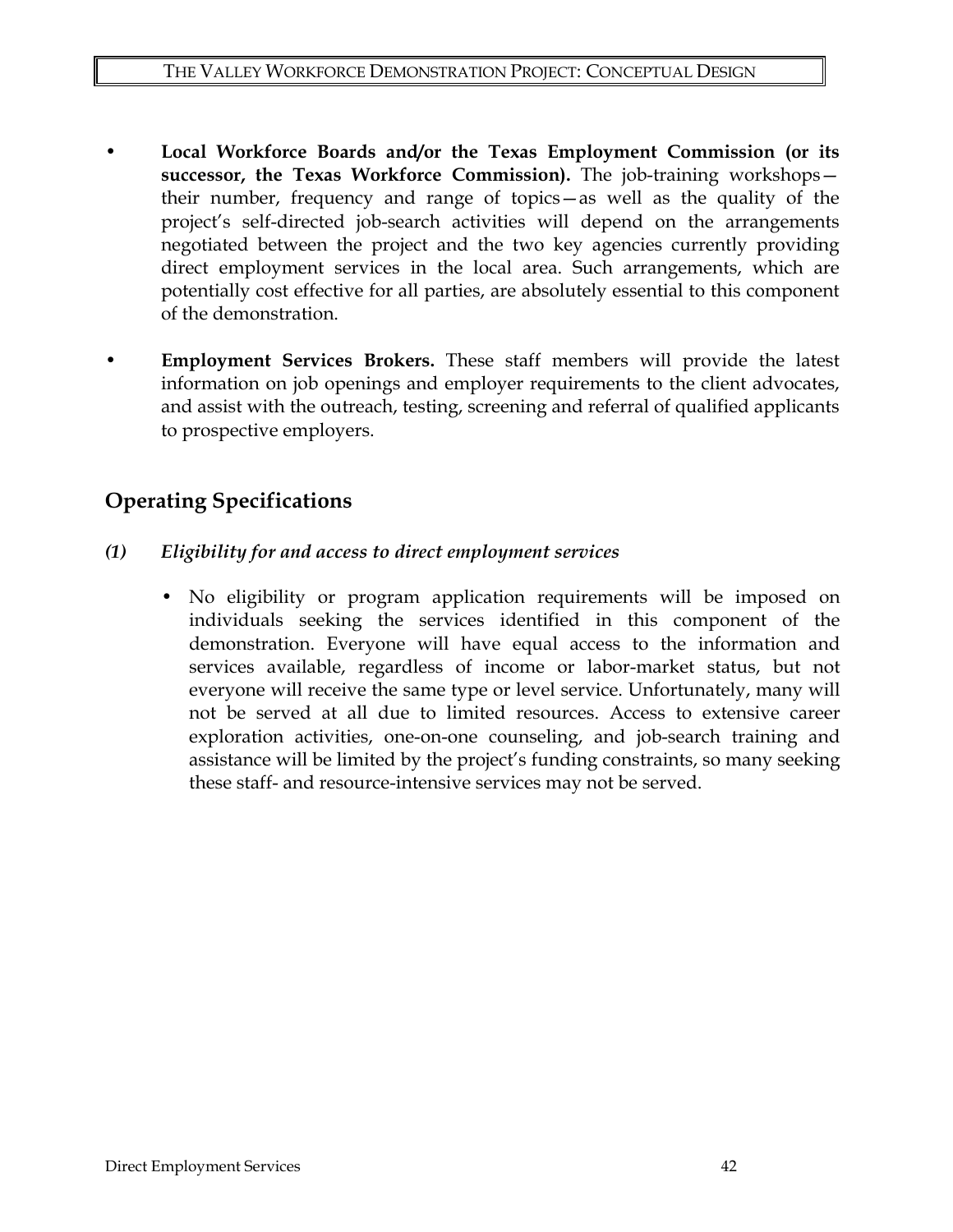#### *(2) The jobs-information/resources center*

The jobs information/resources center will be the focal point for the project's job-information/job-matching service. Texas Employment Commission (or its successor, the Texas Workforce Commission) computer terminals as well as newspapers, trade journals, job-hunting guides, career information and other labor-market information will be located here, readily accessible to everyone who wants to use it. This part of the career center should be quiet, wellappointed and separate from other service areas, with cubicles for privacy and a common space for reading and general information gathering.

#### *(3) Job-placement assistance*

The project will only market qualified referrals to employers. It will not use on-the-job training contracts or wage-subsidy schemes, hold out the promise of tax credits or make appeals to employers' sense of social responsibility as techniques for developing jobs and placing individuals.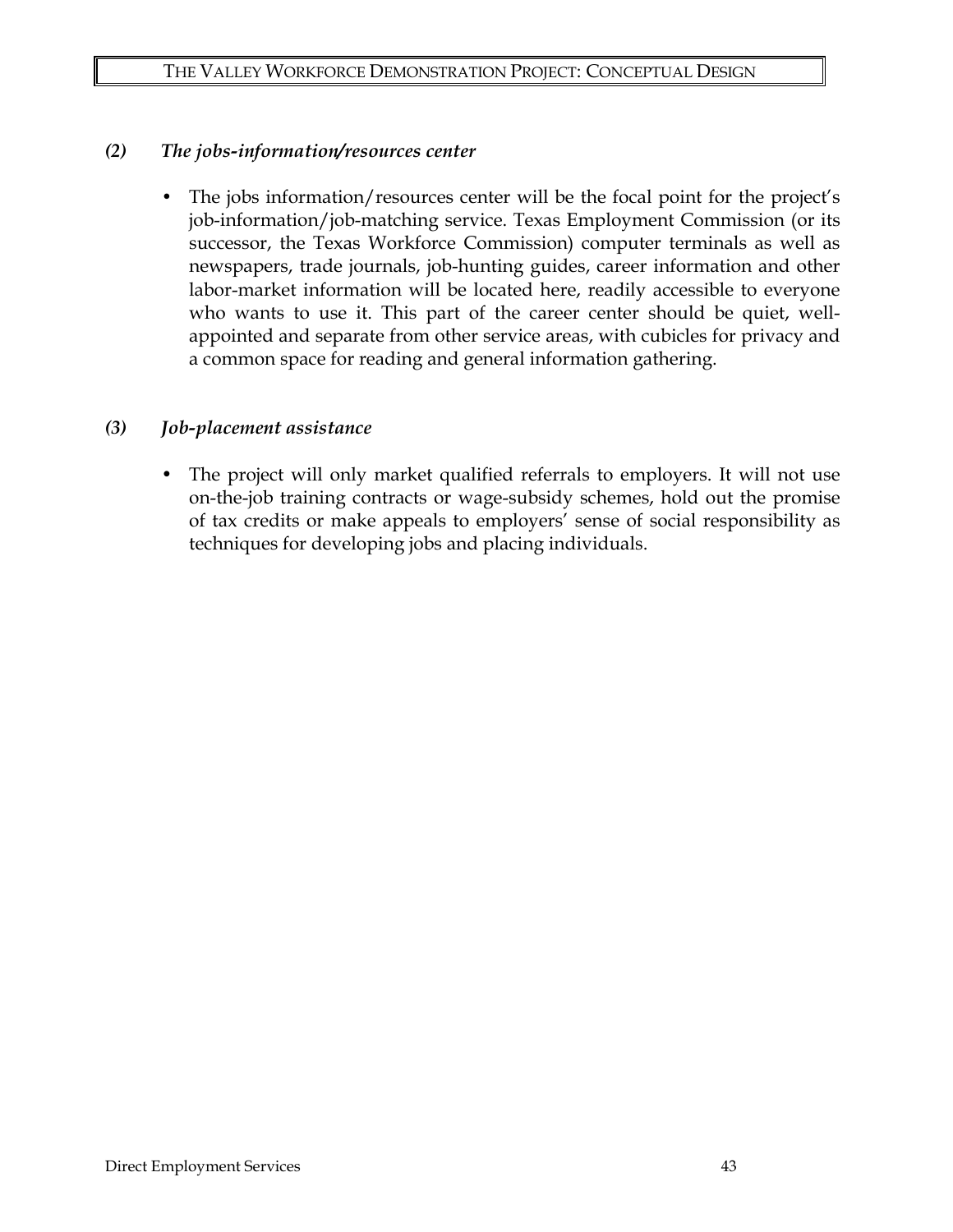## **SHORT-TERM CUSTOMIZED TRAINING**

# **Description**

This component of the demonstration provides short-term customized training for Valley residents tailored to the needs of selected employers offering high-quality entrylevel jobs with good opportunities for advancement. As envisioned here, such training will normally be provided over a two to fourth month period, depending on employer needs and the skill levels of residents.

Valley employers targeted for services from this component will be those with occupational areas projected to provide continuing employment and career opportunities for unemployed or underemployed residents seeking to improve their employment and earnings potentials. Local employers expanding their operations in the Valley as well as new employers considering locating manufacturing facilities in the region will be targeted for services.

The training services described here complements services available through other components of the demonstration—specifically the direct employment services described earlier and the long-term training services that follow this section. Adding short-term customized training as an option moves the demonstration closer to the fullservice career development system envisioned in the state's new workforce development laws.

## **Major Activities**

- (1) Identify employers in targeted industries with labor shortages in selected high-skill, high wage occupations that can best be met through short-term customized training.
- (2) In concert with the prospective employer and a qualified training provider, identify the employer's specific needs, determine the requisite education and skill requirements, and set curriculum specifications.
- (3) Develop the training program.
- (4) Conduct outreach, recruit, screen and refer individuals to training.
- (5) Monitor training to ensure quality.
- (6) Evaluate results.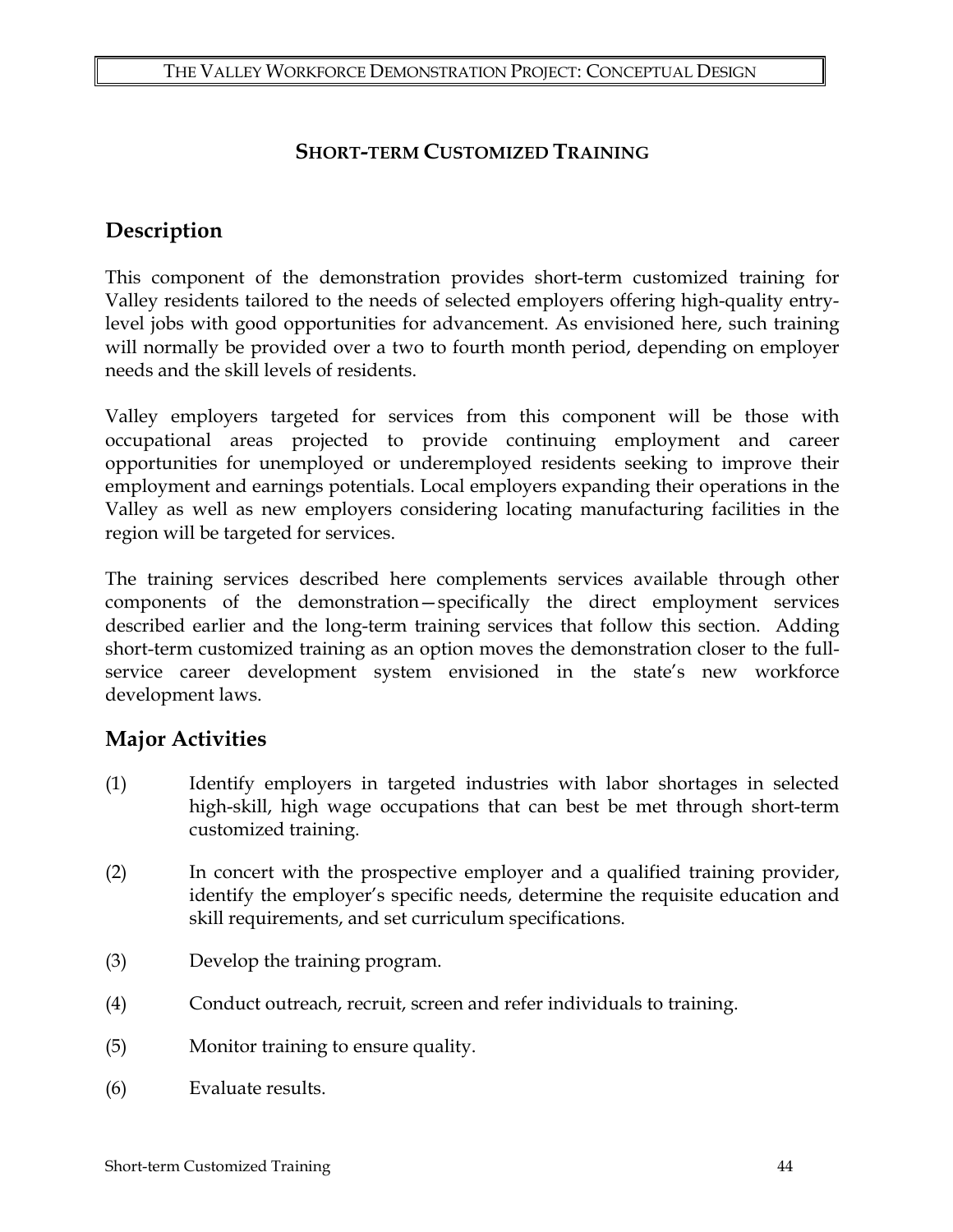### **The Service Process**

*(1) Identify employers in targeted industries with labor shortages in selected high -skill, highwage occupations that can best be met through short-term customized training.* 

- In the process of marketing project services described earlier in the employer services component of this demonstration, staff will work closely with economic development groups throughout the Valley to ensure that project services, including short-term customized training, are part of the incentive package for attracting new businesses to the area. Staff will also ensure that information about all project services is available to financial institutions, local chambers of commerce and others involved in helping Valley employers expand and/or restructure their production processes.
- In this marketing effort, project staff will likely encounter individual employers or a groups of employers who express a need for a short-term customized training programs for prospective employees and show a strong interest in developing such training through the project.

(Before proceeding, project staff will validate the stated need for training. This will be done by using the outreach and intake components of the demonstration to identify Valley residents who may already have the education and skills needed by the prospective employer. If a sufficient number of qualified applicants meet the employer's entry-level requirements for a given occupation, are available and are interested in employment with that employer, training will not be authorized.)

- If a need for training is demonstrated, project staff will meet with interested employers to explore the possibility and feasibility of developing short-term training to meet the identified need.
- Interested employers and the job opportunities they offer will be evaluated and prioritized in terms of the entry-level wages and fringe benefits they offer, working conditions, the prospects for continued employment in the occupational area, their stability and their commitment to providing further training and education for front-line workers.
- Project staff will work with high-priority employers to develop preliminary training proposals for consideration by the project's board of directors.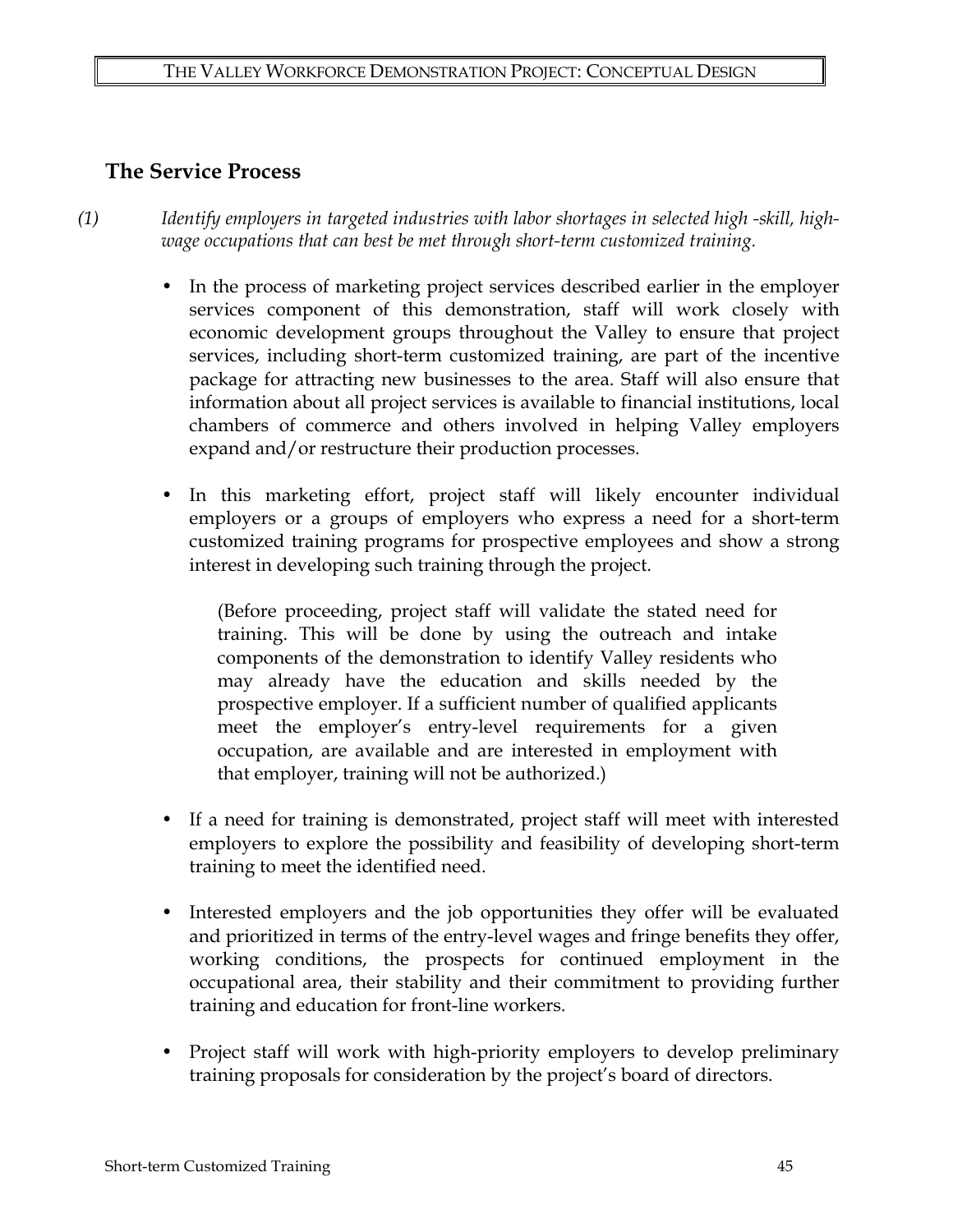(At a minimum, these proposals will include descriptions of the industry, the prospective employer and the entry-level occupation for which training is requested; estimates of the numbers of residents to be enrolled, trained and hired; evidence that individuals with the needed skills are not currently available in the Valley labor force; forecasts of the outlook for continued employment in the occupational area and the prospects for further training by the prospective employer; and finally, evidence that the training requested is not already being provided.)

• The board will review all preliminary training proposals and determine those to be fully developed for final consideration for project funding.

(The board should ensure that all short-term customized training funded through the project meets established criteria for such training and, to the extent possible, links the individuals trained with further training provided by the employer once the individual is on the job. **The board should also ensure that the interest in short-term customized training does not overshadow the project's primary objective of providing long-term training to Valley residents.** Furthermore, short-term training should not duplicate similar training already available in the Valley.)

- *(2) In concert with the prospective employer and a qualiiied training provider, identify the employer's specfic needs, determine the requisite education and skill requirements and set curriculum specifications.* 
	- Once the board has given approval for the development of a preliminary training proposal, project staff will work with the prospective employer to identify the specific education and skill requirements of the occupation targeted for training and develop specifications for the appropriate training curriculum.
- *(3) Develop the training program.*
	- Once the curriculum specifications are developed, project staff will schedule a meeting with all public and private training providers in the Valley to solicit proposed training designs, curriculum outlines, suggested approaches, teaching methods and estimated costs.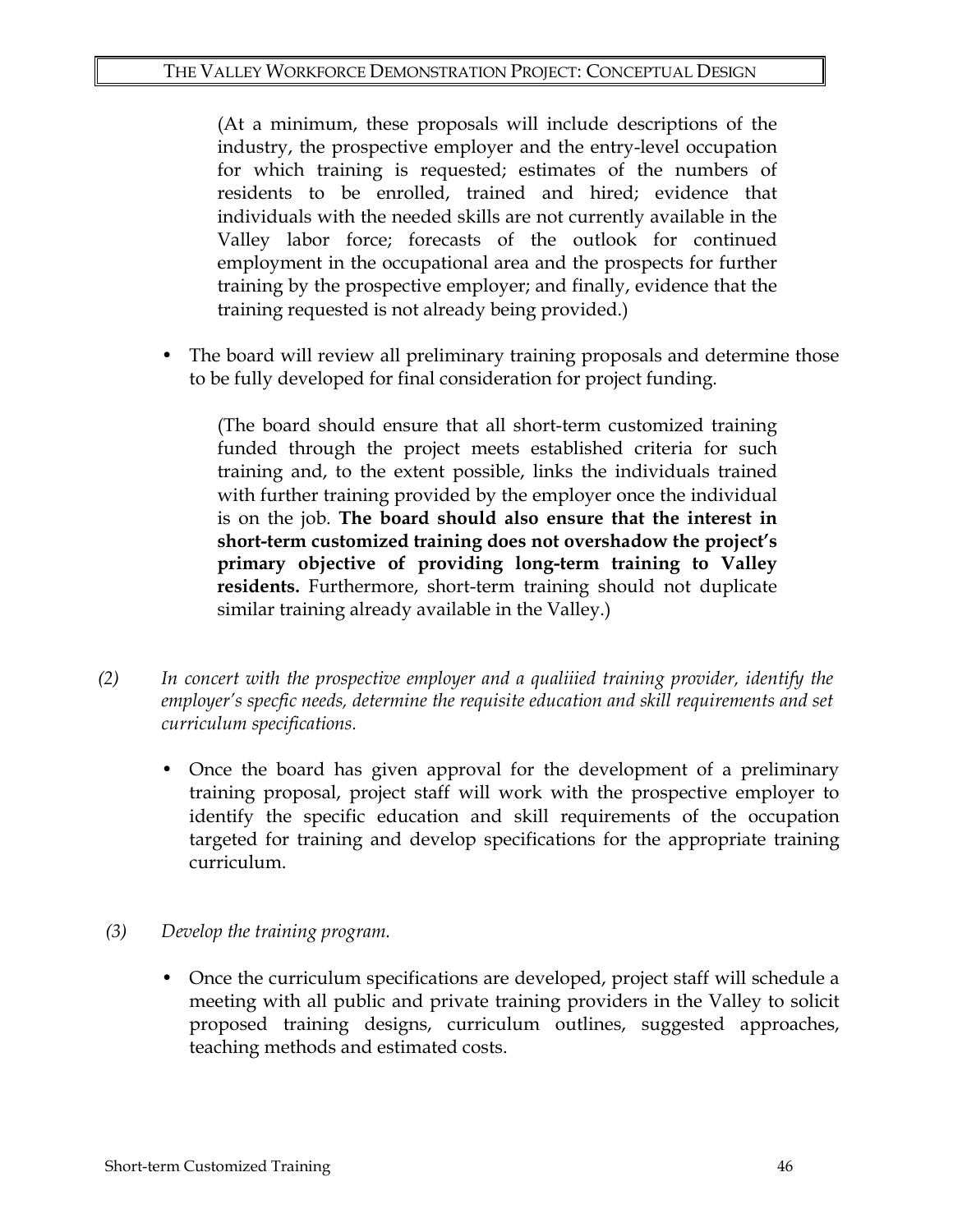- Training providers interested in working with the employer and the project will submit curriculum proposals which will be evaluated by the participating employer and project staff and subsequently approved by the project's executive director.
- The training provider selected will then work with the employer and appropriate project staff to develop the detailed curriculum and final training proposal for board consideration. Under no circumstances will a training program be funded without board approval.
- If no existing training provider responds to the prospective employer's need, the training may be developed and provided by the employer itself. In cases where a group of employers needs the same kind of occupational training and no training provider responds adequately, a single member of the group may function as the training employer.
- *(4) Conduct outreach, recruit, screen and refer individuals to training.*
	- As the final training proposal is being developed, project staff will use the methods described earlier in the outreach and intake components of the demonstration to identify Valley residents who may be interested in shortterm customized training and subsequent employment in the available occupational area.
	- Project staff will assess each individual's interests, skills and aptitudes relative to the requirements of the occupational area Although, this assessment will be similar to the one outlined in the direct employment services component, it will not be as extensive as that used in the employability development component for long-term training applicants.
	- Project staff will augment these standard procedures with any special tests or screening criteria supplied by the prospective employer as long as such tests or criteria directly relate to the education and skill requirements of the targeted occupation. Staff may also involve a representative of the prospective employer in the screening and selection process.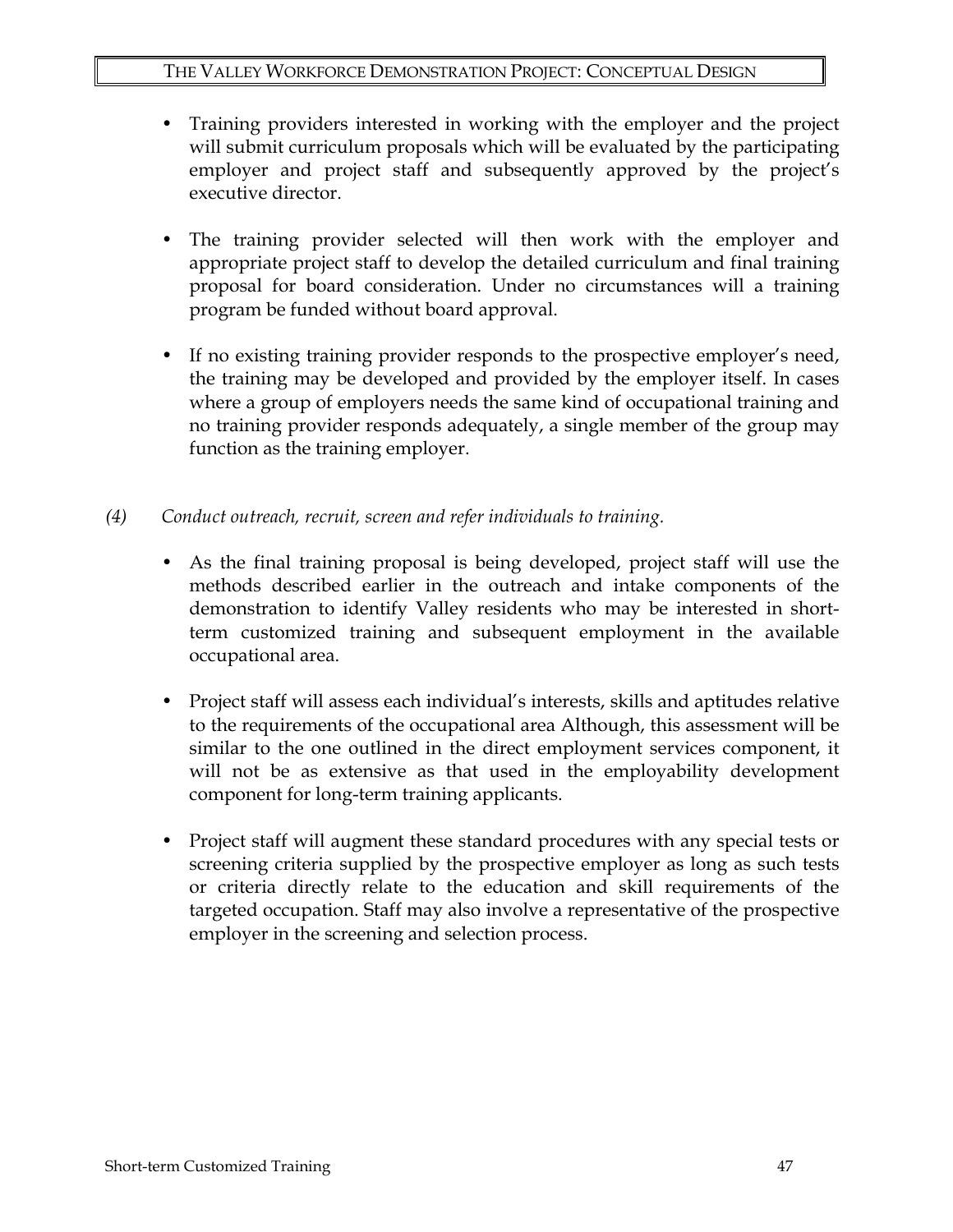- *(5) Monitor training to ensure quality.*
	- Project staff will make regular visits to the training sites and interview training instructors, students and prospective employers to ensure that the training being provided is consistent with curriculum design and that individual trainees are making satisfactory progress toward their completion as scheduled.
- *(6) Evaluate results.* 
	- Project staff will review the results of each short-term customized training program. Staff members will systematically follow up on those trained and placed to evaluate their employment and earnings experience, document their access to additional employer-provided skills training and track their advancement.

## **Project Staff and Other Resource Requirements**

- **Project Director.** The project direct will serve as the primary point of contact with individual employers, local chambers of commerce and economic development groups to identify needs for short-term customized training, prioritize potential training opportunities and manage the development of training programs.
- **Employer Services Brokers.** Short-term customized training will be included as one of the services marketed to Valley employers by the project's employer services brokers. When identified, an employer's need for such training will be immediately communicated to the project director, who will then prioritize requests and select employers for further consideration. Employer services brokers will work with those employers to develop preliminary training proposals for further consideration. If these proposals are approved by the board, brokers will work directly with the project director and employers—and eventually with the selected training providers—to fully develop the training program for final action by the board.
- **Client Advocates.** Client advocates will work with the volunteer services coordinator and community support teams to provide Valley residents information on short-term training opportunities and to assess, screen and refer to training individuals with the interests, aptitudes and minimum education and skills requirements.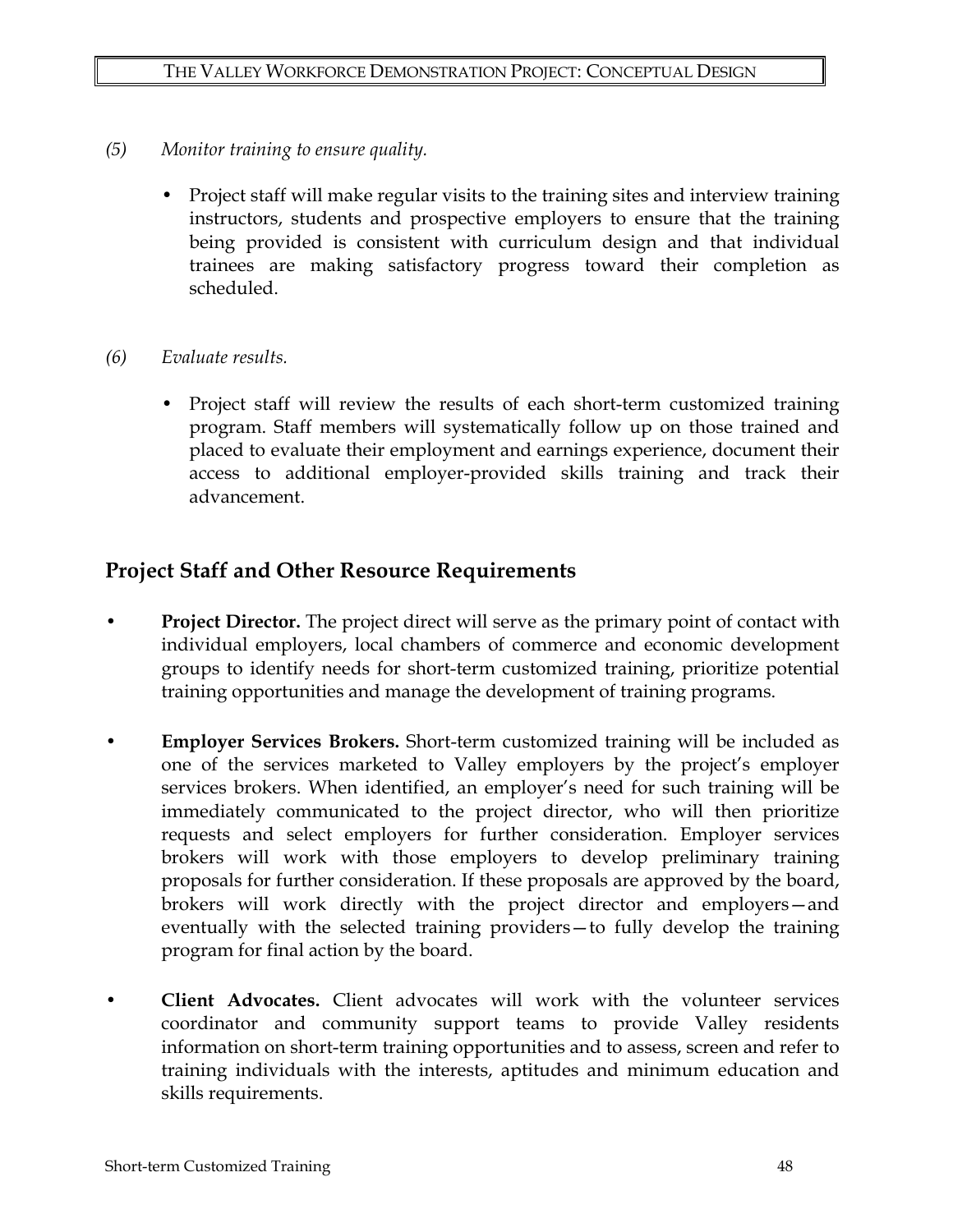- **Community Support Teams.** The project's community support teams will provide information on short-term training opportunities to residents of communities throughout the Valley. Teams will conduct outreach, recruit and refer individuals interested in such training to the project's career development center.
- **Local Economic Development Councils.** Local economic development groups in the Valley will be encouraged to include the project's short-term customized training option in their promotional and business recruitment literature. They will also assist project staff in communicating the availability of such training to Valley employers—those recently recruited to the area as well as long-standing employers considering expanding their operations in the area.

# **Operating Specifications**

- *(1) Eligibility requirements for occupations and individual employers*
	- The project will focus on private-sector firms that are large enough to have structured occupational areas with clearly defined points of entry and identifiable career paths offering good prospects for advancement; have internal training programs for front-line, non-managerial workers, and are committed to providing training and development opportunities for their employees.
	- The project will focus primarily, but not exclusively, on training for manufacturing jobs in the Valley with good prospects for future employment.
	- There must be actual or projected job openings in the occupation in which training is to be provided. Training available through this project may not duplicate programs already available in the area.
	- The occupational area in which training is provided must be identified in the latest "State Priority and Regional Targeted Occupations," a list provided by the Quality Workforce Planning Unit at the Texas Education Agency. If a need for training is identified in a new or emerging occupation not listed, local employers must verify the actual or projected job openings and the project board must approve the occupational area prior to the development of a preliminary training proposal.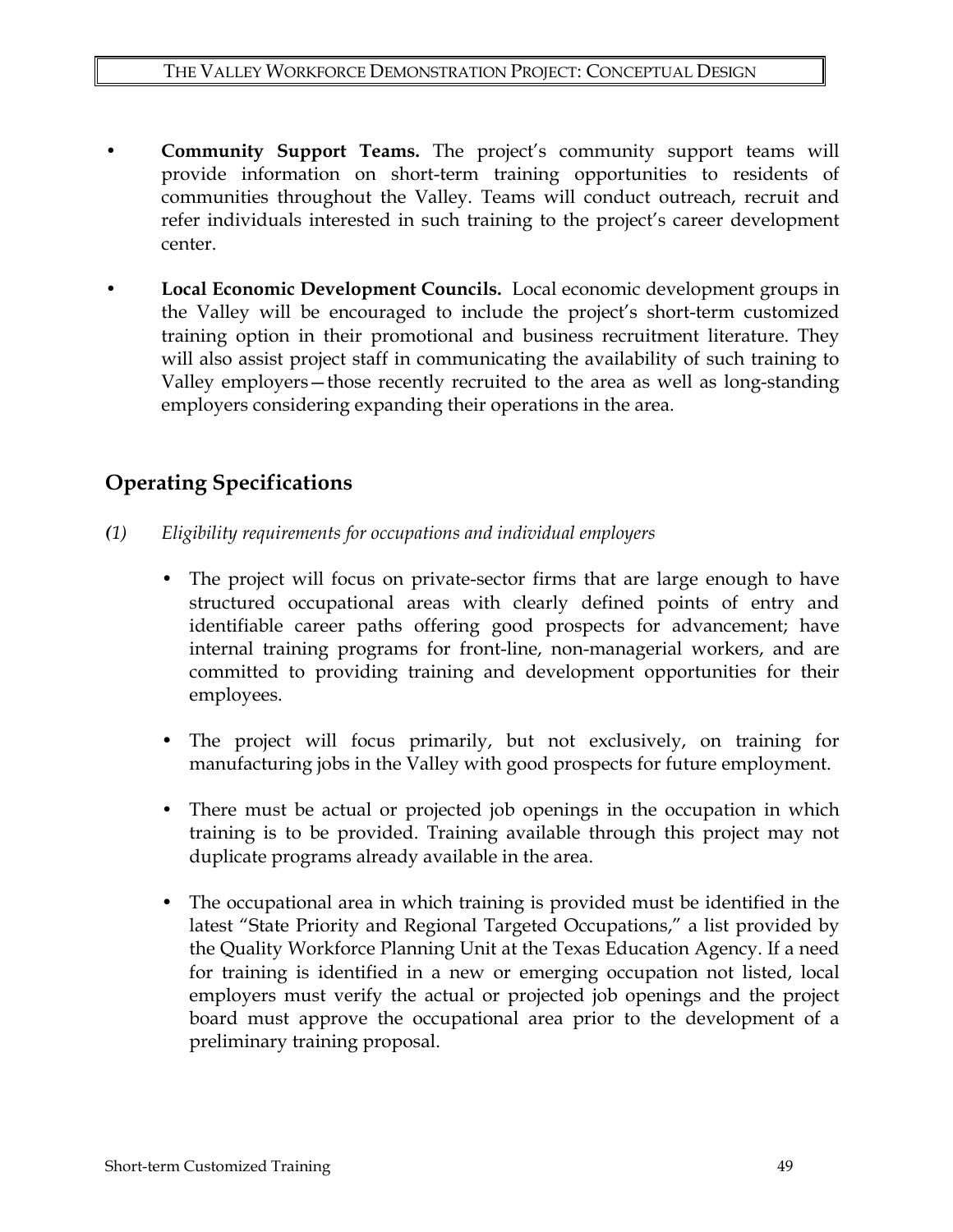- Prospective employers must provide a letter of commitment to hire those individuals who complete the appropriate customized training program and meet the entry-level education and skill requirements identified by those employers before the training began.
- There must be a reasonable expectation those individuals trained through the project will find full-time employment for at least two years in the occupational area in which they are trained.
- Priority will be given to those employers willing to contribute one-half of the costs of providing the training either in cash or as in-kind contributions that can be clearly documented.

### *(2) Resident eigibility*

- Training available through this component will be made available to residents throughout the Valley subject only to the federal or state requirements that may accompany the funding. For example, if empowerment zone funding is used to support a given project, participants—at least a significant portion of them—will have to be residents of one of the four delineated Valley subzones.
- In contrast to those participating in long-term training, individuals going into short-term customized training program will not be required to have high school diplomas or GEDs or to function at those levels as a condition for enrollment. They must, however, meet the minimum education and training requirements for the training program set by the prospective employer and possess sufficient skills to successfully participate in the prescribed training and develop the needed job skills within the training period. They must also be individuals who are likely to obtain and retain employment in the occupational area as a result of the training they receive.

### *(3) Wage and employment standards*

• This component will target entry-level jobs that pay at least \$7.50 per hour or the prevailing wage for the occupation in the local labor market area, whichever is greater. They must provide fringe benefits that meet industry standards and include health insurance.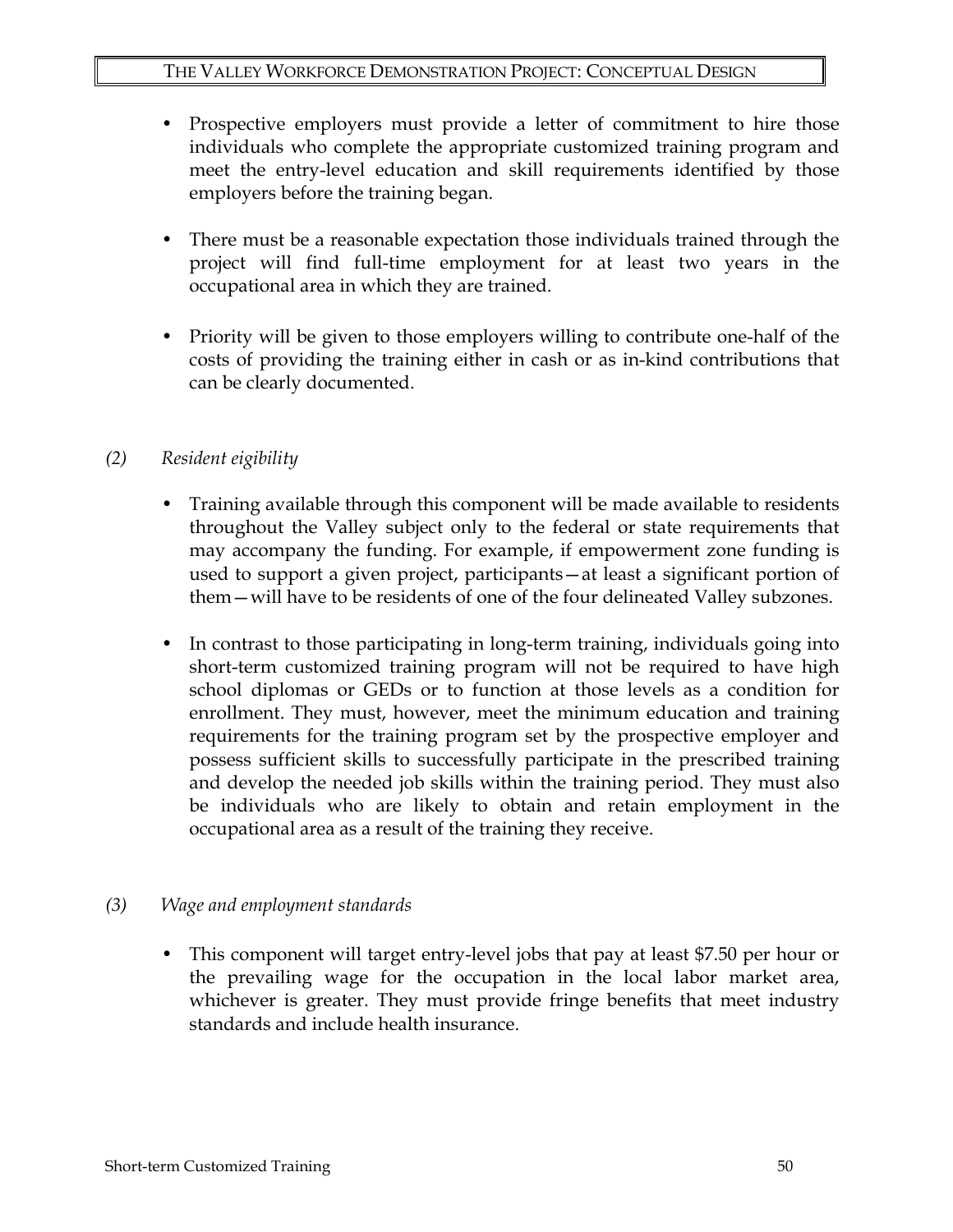(A limited number of occupations paying less than \$7.50 but at least \$6.50 per hour may qualify for customized training provided through the project. These occupations must offer job opportunities with employers which provide structured on-the-job training and realistic opportunities for advancement in the occupational area so workers can earn at least \$7.50 per hour within one year of their initial hire. The customized training portion of the program must be linked with further training provided by the employer to ensure continued training and attainment of the wage goal onceindividuals are on the job.)

- Project funds will only be used to provide training in occupations offering full-time employment—defined as employed as 35 hours or more per week for at least six months in a calendar year.
- Federal funds will not be usedto support short-term customized training in cases where an employer is relocating its work site within the area or from some other part of the state or nation to the Valley. This restriction may not apply to state or local funds, depending on the specific source of those funds and the associated requirements.

### *(4) Types and quality of training allowed*

- Training funded as a part of this demonstration will focus on entry-level jobs at the bottom of clearly identifiable career ladders in private-sector firms offering good possibilities for advancement and opportunities for further education and training.
- The training will be designed to develop the basic education and technical skills required to do the job and help new employees move up the occupational ladder. Training will include English as a Second Language (ESL), basic computer literacy and "SCANS skills," as appropriate.
- Training may be provided in work- or school-based settings or in some combination that best meets the training needs of the employer and the individuals being trained. It should include the appropriate mix of theoretical and practical training required for individuals to successfully perform on the job.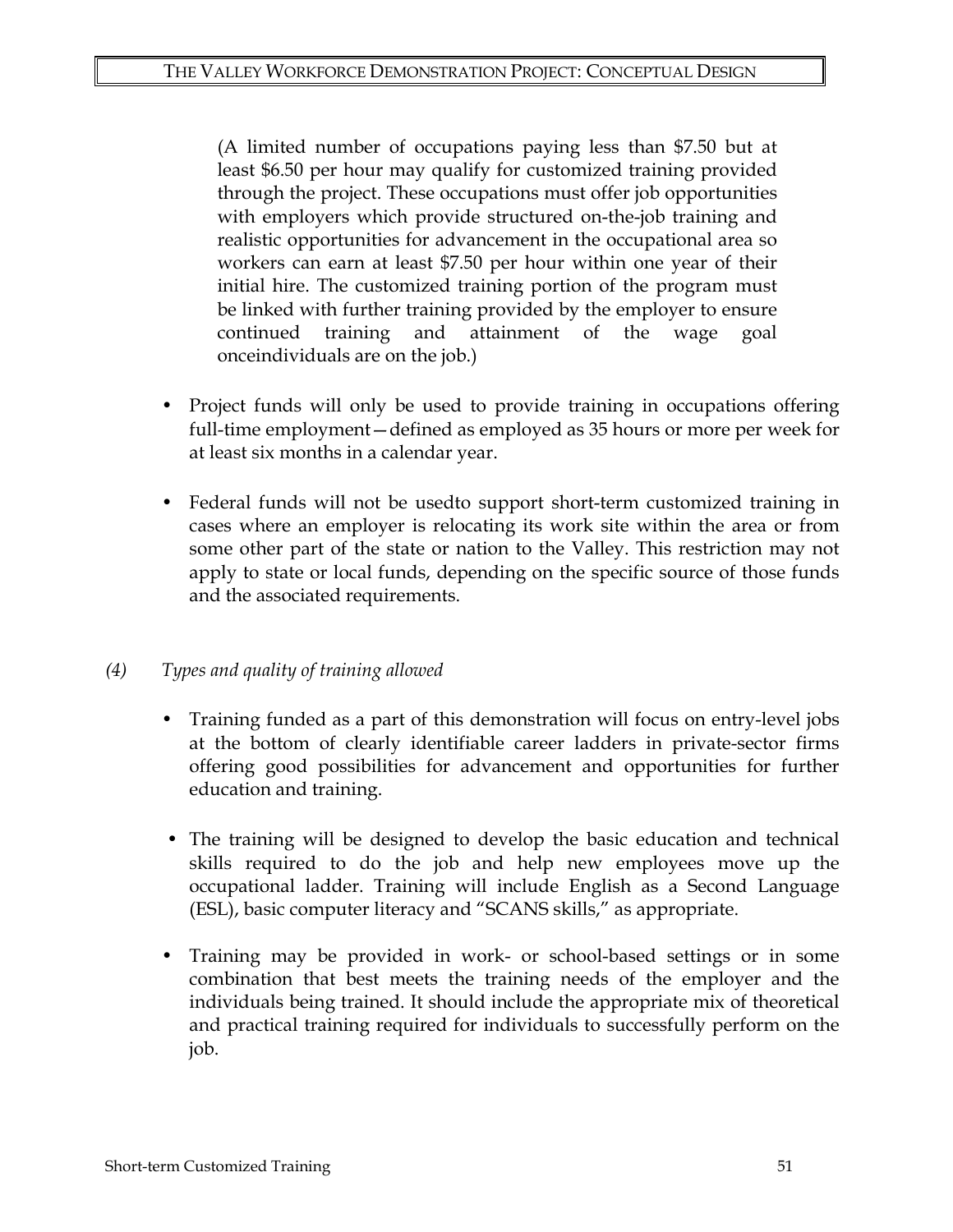- To the extent practical, the training curriculum will include a combination of specific and general training designed to enhance workers' mobility within the firm or occupational area or among other employers in the Valley.
- Only well-structured, competency-based training guided by a training curriculum that requires trainees to perform tasks of increasing difficulty will be approved for project funding.

(These last two requirements are designed to ensure that training paid for with public resources provides more than a subsidized employment experience for trainees and participating employers. )

#### *(4) Training cost, funding and accountability for performance*

- The cost of short-term customized training supported through this demonstration shall be comparable to that of similar training provided by public institutions or private employers in the area.
- To maximize training effectiveness and minimize costs, the classroom or school-based portion of the training should be provided by well-established local institutions using existing facilities. Arrangements will have to vary with the employer and occupational area. In all cases, however, employers should be encouraged to provide state-of-the-art equipment and, where appropriate, instructors to provide the necessary training.

[While no project funds should be spent on equipment, other direct costs normally associated with training (i.e., tuition, books and supplies) can be covered as necessary. This should not in any way discourage project staff from working out shared-costs arrangements with employers to conserve scarce project resources where possible.]

• Participating employers will be expected to pay wages to any individuals for any on-the-job training they receive. Project funds or project-generated funds will not be used to pay trainee wages.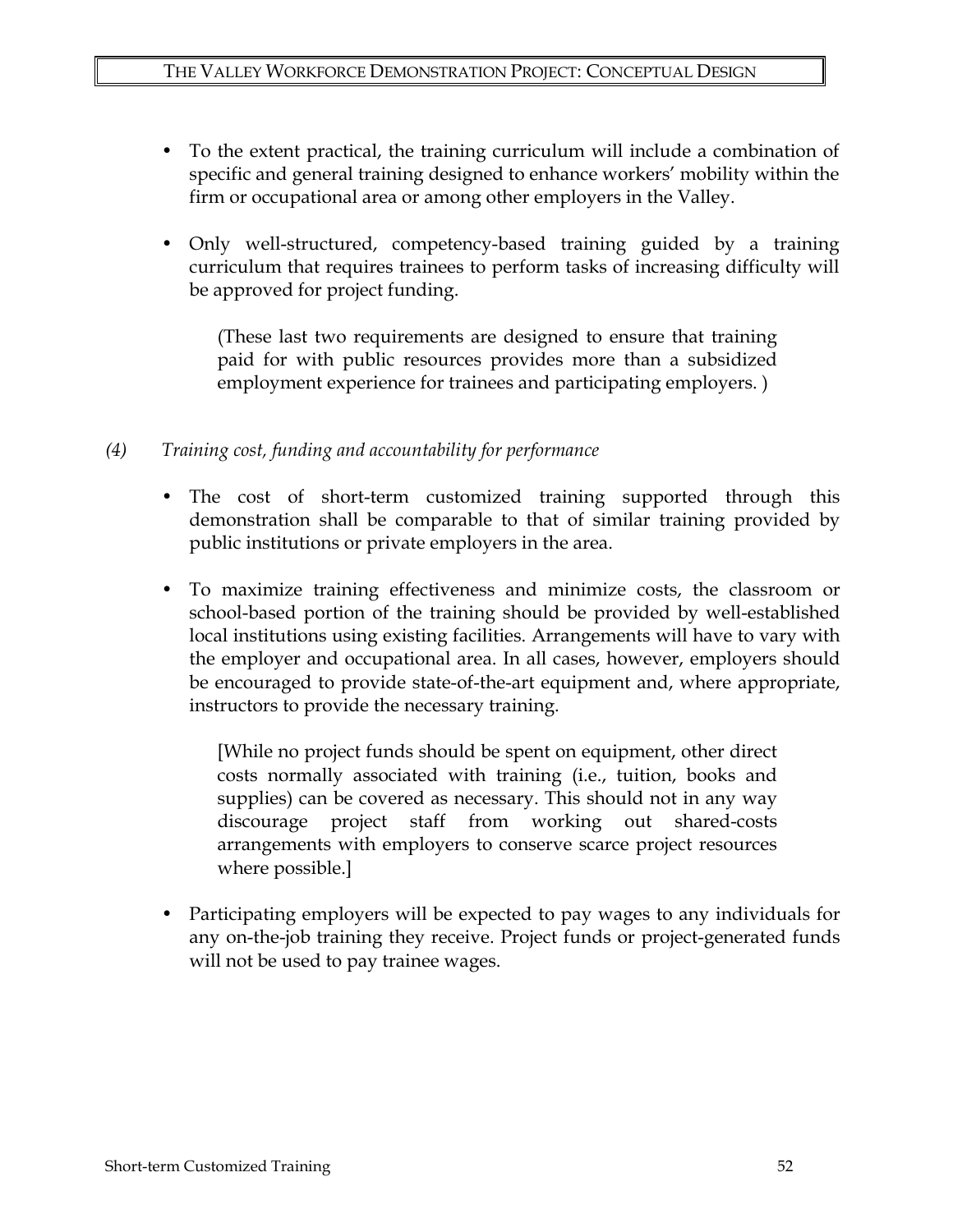### **EMPLOYABILITY DEVELOPMENT PLANNING**

## **Description**

The activities of this component deal with identifying individuals who both need longterm training to enhance their employability and have the basic education, interests, aptitudes and level of commitment necessary to successfully complete one of the demonstration's skills-training programs. Together, the activities and service process outlined here will lead project staff and applicants through a structured informationgathering, assessment, counseling, planning and decision-making process to determine the feasibility of enrolling an applicant in long-term training and the probability of his/her success. Over the long term, following these steps to match applicants and available training will ensure more appropriate training for those enrolled, provide participating employers with workers who are better suited to their needs and reduce dropout rates among trainees.

By design, this process includes numerous opportunities for assessment and decision making by both applicants and project staff. As this matching process unfolds, attrition rates among applicants will undoubtedly be high. Few are likely to complete the process and enroll in long-term training. Those not going on to skills training will be referred to more appropriate services at the project or in the community.

Please note that some steps in the service process may be collapsed to make it more orderly, efficient and customer-friendly.

## **Major Activities**

- (1) Conduct initial interview, provide a basic orientation and begin the assessment process.
- (2) Determine eligibility for assistance.
- (3) Provide intensive career exploration.
- (4) Test and assess basic skills, interests and aptitudes.
- (5) Refer to a community support team.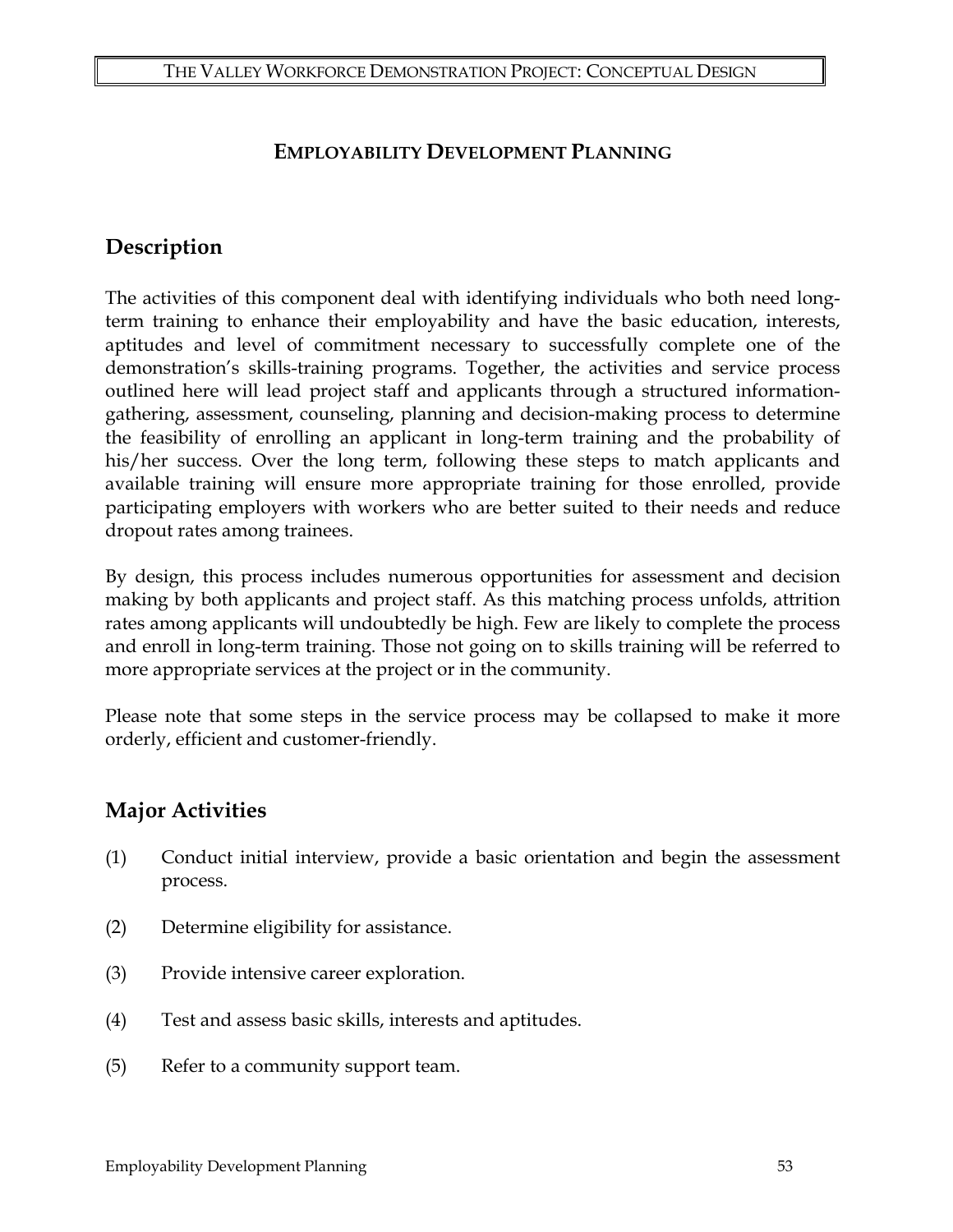- (6) Draft an employability development plan.
- (7) Enroll in the project.

# **The Service Process**

- *(1) Conduct initial interview, provide a basic orientation and begin the assessment process.* 
	- Individuals expressing a strong interest in skills training will be scheduled for an initial one-on-one interview with a client advocate to exchange information, receive a basic project orientation and begin the assessment process which will culminate in the individual's enrolling in skills training or being referred to more appropriate services.

(This interview will be a brief, get-acquainted session limited to no more than an hour, when a client advocate will identify himself/herself as the applicant's single point of contact. Those demonstrating a continuing interest will receive a basic orientation at this meeting or another scheduled time. For those who subsequently participate in long-term skills training, this initial meeting will mark the beginning of an ongoing case management/counseling relationship with a client advocate that will continue throughout their involvement with the project.)

• At the orientation, applicants for will receive an overview of the project, its staff and the services potentially available, a general introduction to the occupational areas where skills training is currently available (i.e., types of jobs, wages and working conditions, prospective employers in the local area and employer expectations), and a brief description of the local training institutions where the required training is offered. They will be given an orientation packet containing this information. The packet will also include a written statement outlining what the community expects of participants and summarizing the commitments and responsibilities of participants to the project and of the project to them.

(Client advocates will conduct orientations one-on-one or in a small group settings, depending on the volume of applicants and the project's resource constraints.)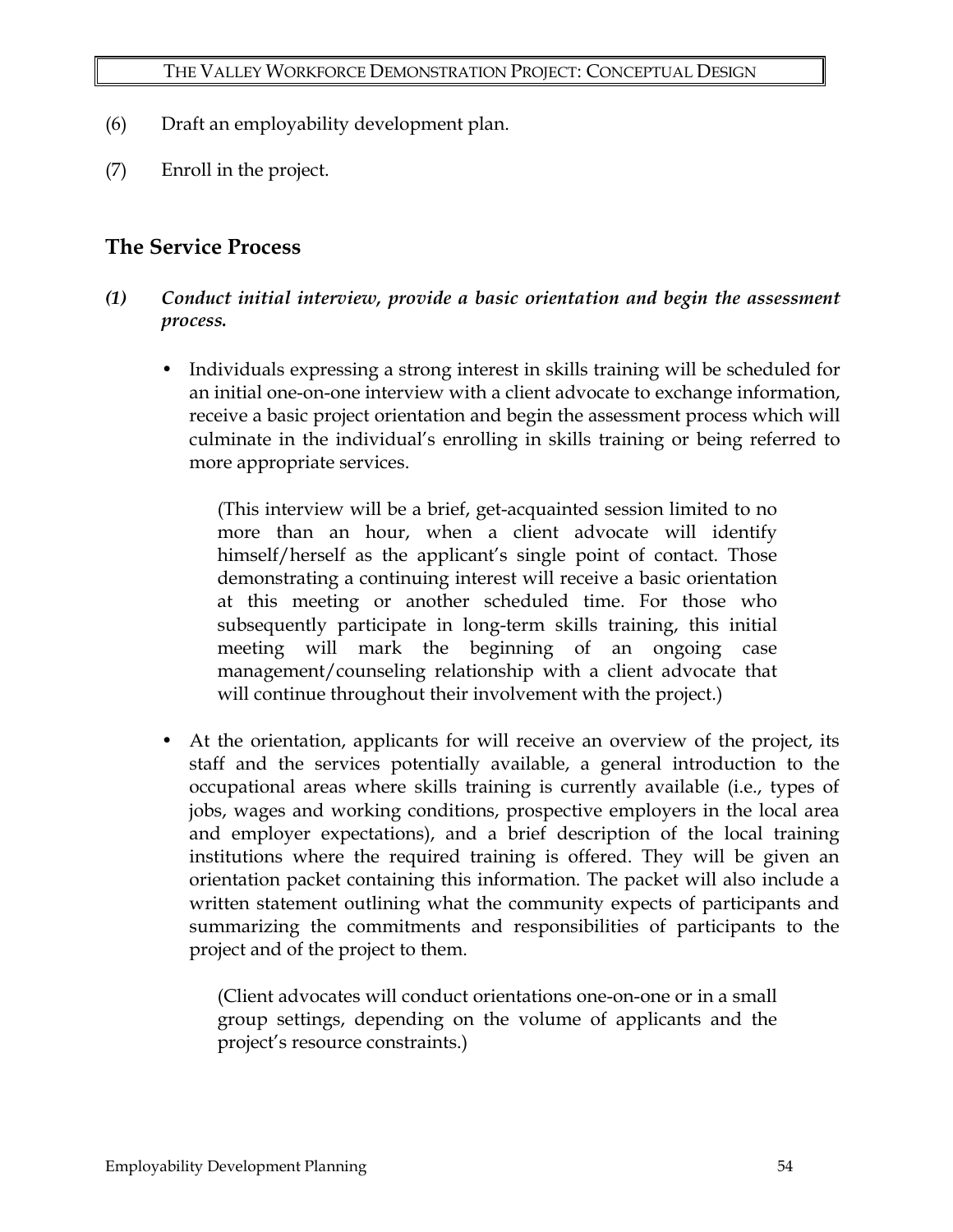• At this point, client advocates will begin the informal and somewhat subjective process of assessing and evaluating each individual's readiness to participate in long-term skills training and be successfully employed in the labor market. They will consider factors such as an applicant's demonstrated interest in and commitment to participating in long-term training, basic education and skills level, current life circumstances (personal and economic), level of generic workplace skills, and recent successes or failures in the workplace. Their assessments of an applicant's generic workplace skills (i.e., skills, attitudes and behaviors needed to survive in the modern workplace, whatever the occupational area) will continue throughout the individual's participation in the project.

(The generic workforce skills assessment, which may be based on appropriate tests, will follow the key workplace competencies identified by the secretary of labor's Commission on Achieving Necessary Skills, or SCANS. These include organizing and managing time and resources, utilizing interpersonal skills, processing and communicating information, understanding complex relationships and using computer technology. It will also assess personal qualities, i.e., punctuality, attitude, willingness to accept responsibility, self-esteem, general appearance, integrity and honesty.)

• Client advocates will record their evaluations of individuals' workplace readiness using a rating form. They will identify applicants' perceived strengths and weaknesses and indicate any need for special counseling or training to develop and/or polish their workplace skills.

(The workplace-readiness rating form, which becomes part of the individual's automated case-management file, will be regularly updated by his/her client advocate based on information from other project staff and training instructors.)

- Client advocates will give those who demonstrate a continuing interest in available skills training and who meet the minimum requirements of candidates for such training an application form and a list of the documentation required to determine their eligibility for funding through project sources. Client advocates will also schedule subsequent meetings with their clients.
- Those individuals who are not interested or do not meet the requirements of skills training will be made aware of the direct employment services available through the project or other providers in the area and referred to them, as appropriate.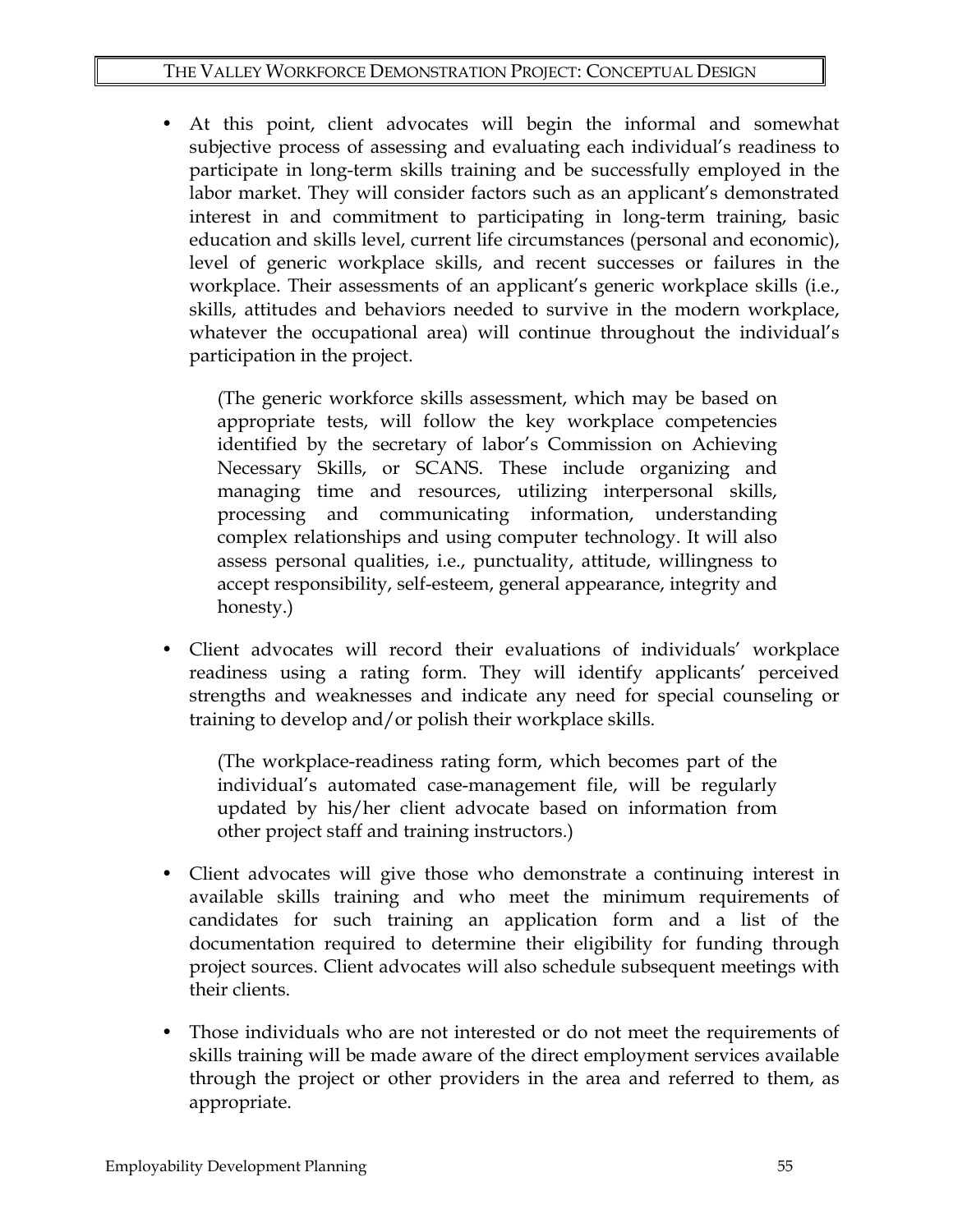#### *(2) Determine eligibility for assistance.*

• Individuals returning their applications and documentation will meet with their client advocates to review these materials and initiate the eligibility determination process. Those who have difficulty completing their applications will be provided assistance, as needed.

(During this time, client advocates will assess applicants' ability to follow instructions, respond within the specified time, gather the required information and complete an assigned task. **All applications will be retained for the project's future evaluation.**)

• Client advocates will enter applicants' information in the computer-based program-eligibility determination system and receive a print out of programs for which each applicant is eligible. This information will be retained in the computerized applicant file, and a hard copy will be given to the applicant.

(The eligibility-determination system will have the capability to check an applicant's eligibility for funding available not only to the project but also to the broad array of other programs operating in the area, including those providing support services and income assistance.)

- Those with a continuing interest in skills training who are eligible for some form of government assistance or able to provide evidence they can pay for training and support themselves over the training period will be scheduled for the intensive career exploration activities described below.
- Those applicants who are not eligible for financial assistance from a federal or state program or who cannot otherwise support themselves over the projected training period will be referred to other project services or other providers in the area.

#### *(3) Provide intensive career exploration.*

• A series of self-directed career-exploration activities will enable eligible applicants (see above) to explore their interest in and aptitude for working in those occupational areas targeted for skills training. These activities will include interest and aptitude tests which can be self-administered and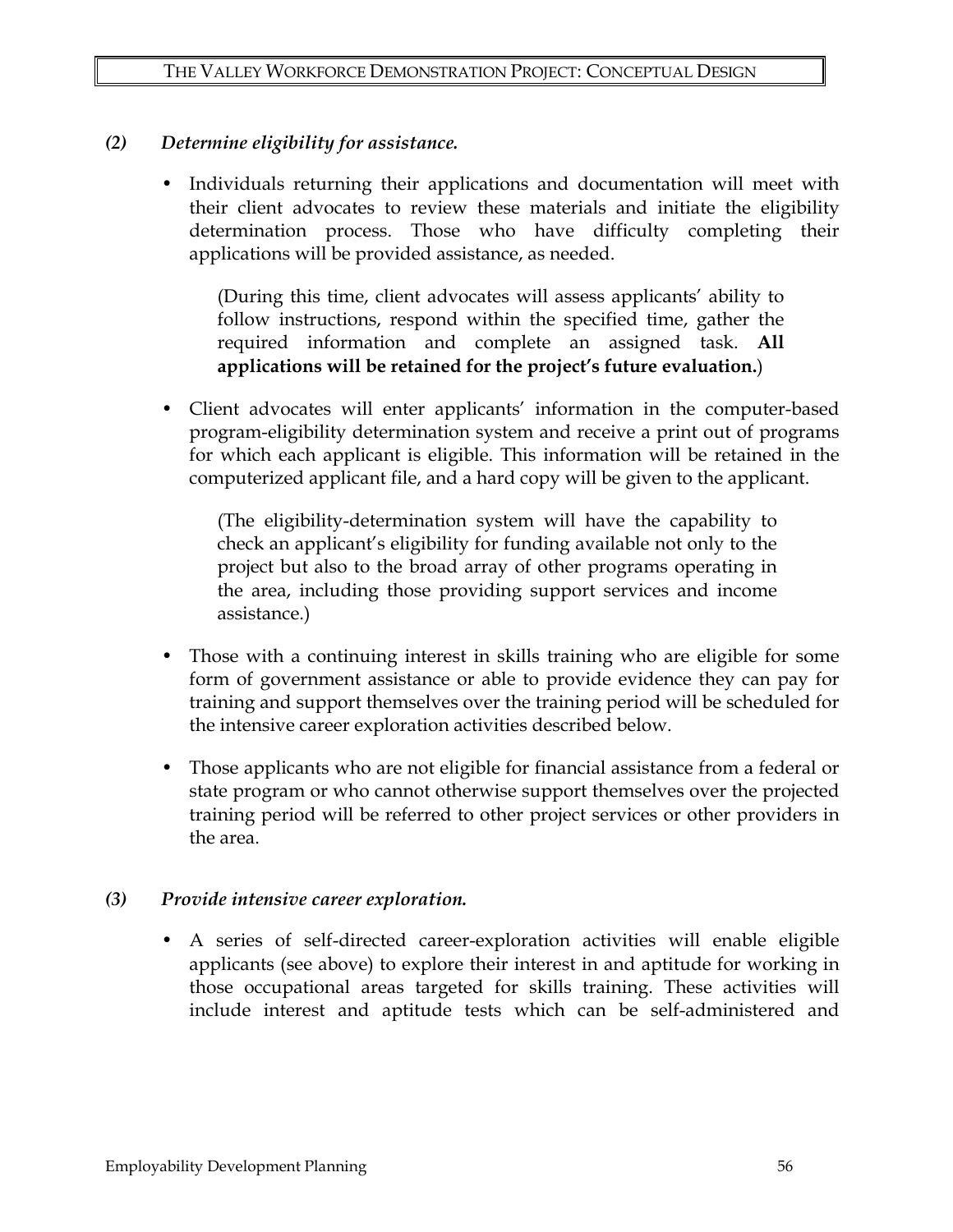evaluated as well as interactive videos, work samples, descriptive reading materials, employer interviews, visits to work sites, employer presentations at the center and, if possible, limited job shadowing experiences in occupations of highest interest.

(Career development materials will be available at the jobs information/resources center described earlier.)

• These career-exploration activities are designed to provide as much detailed information about and exposure to the available occupations as early as possible in the process (i.e., working conditions, potential earnings, upward mobility, related career opportunities, additional education and skill requirements, and positive and negative aspects of working in the field). Though these activities are self-paced, applicants will be expected to complete them within a specified period negotiated with their client advocates.

(The range of exploratory careers at any given time will be determined by the number of occupations identified for skills training by the project's employer services component. Though limited at the beginning of the project, the range will increase as more occupations are identified and additional industries and employers participate.)

• Once applicants' career/occupational preferences have narrowed, client advocates will arrange for them to visit one or more local institutions offering training in their preferred occupations. These visits will expose applicants to a variety of training environments so they can understand the requirements of each and better assess their probability of success in different institutional and cultural settings.

(The project's education and training broker will assist client advocates by arranging these trips to prospective institutions and briefing applicants in advance.)

- Next, applicants will complete an occupational preference worksheet and schedule follow-up sessions with their client advocates. The worksheets will identify their preferred occupations and include specific information that demonstrates a serious career-exploration effort and explains why they are interested in an occupation and why they could benefit from training available through the project.
- Client advocates will meet individually with applicants to review the results of their career-exploration activities, assess their level of interest and complete another assessment of their workplace readiness.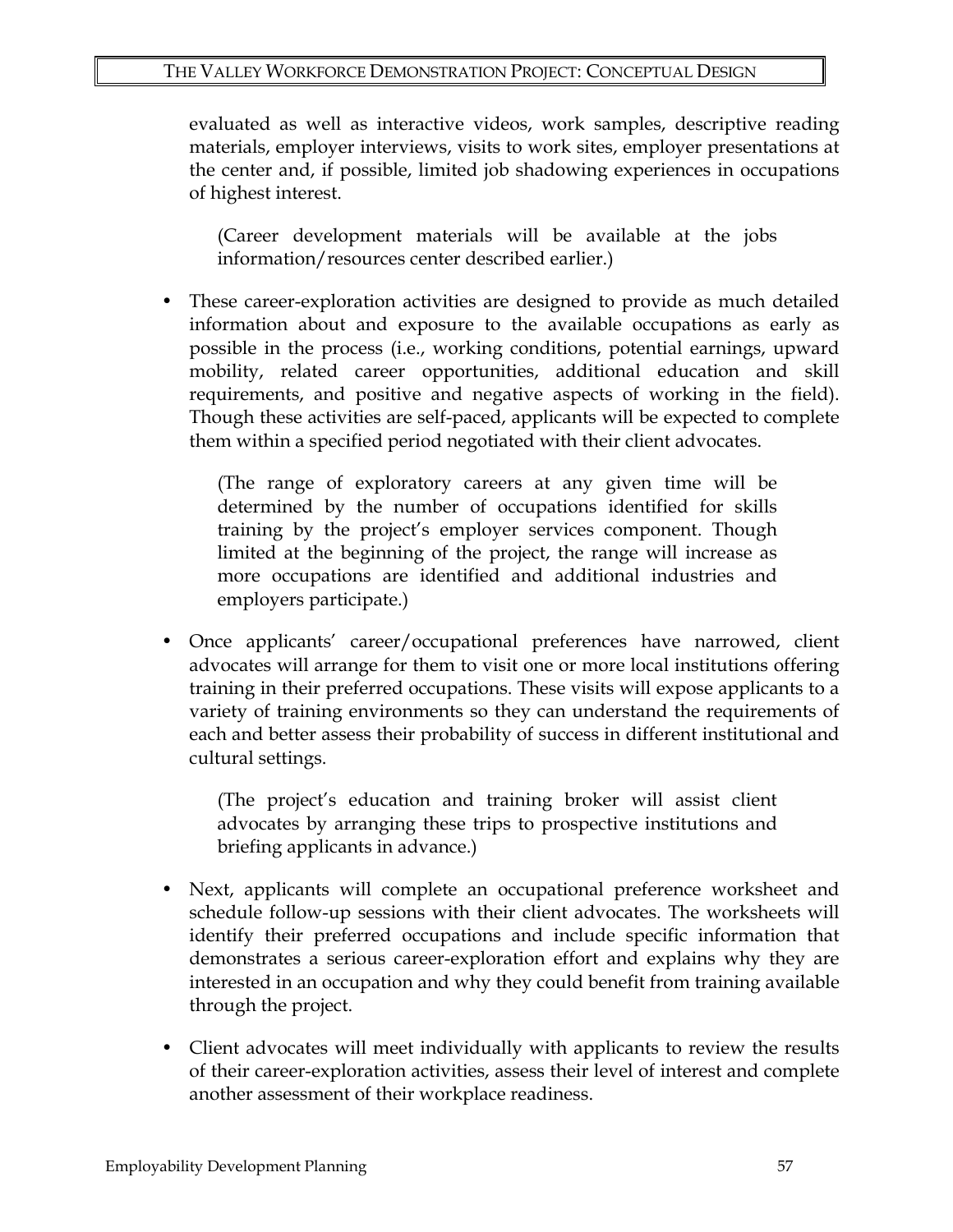• Applicants who complete their career exploration still interested in skills training and who meet project requirements will be scheduled for in-depth testing and assessment. Those not in this category will be referred to other, more appropriate services.

(Time spent on career exploration may range from one to several days, depending on the number of occupations available and the variety of activities that can be arranged to provide applicants maximum exposure to them.)

#### *(4) Test and assess basic skills, interests and aptitudes.*

• Client advocates will supervise the administration of an intensive six- to eighthour testing battery to better determine applicants' basic education and skills (functional levels), interests and aptitudes, and the transferability of their existing skills and prior job experience to their preferred occupational areas. The battery will be administered over a two-day period to avoid testing burnout.

(While a standard battery of tests will be available, the testing process—i.e., the types of tests and when they are administered will vary to accommodate the educational levels, skills, abilities and needs of each applicant. Testing will be done at the discretion of the client advocates.)

- The career counselor or one of the personal counselors, as appropriate, will assist client advocates by administering the prescribed tests and preparing a summary of results, which will be entered in applicants' files.
- With assistance from the career counselor, personal counselor and/or other qualified staff, client advocates will interpret test results.
- The client advocates will meet with applicants to review test results and general workplace-readiness skills, consider the appropriateness of available long-term skills to their interests and aptitudes and determine their specific needs for such services. The results of this meeting will be entered in applicants' computerized files and be given to them in hard copy.

(Applicants' education and training needs will be determined by comparing the education and skills required for employment in their preferred occupations with their current functional levels, as assessed by their client advocates.)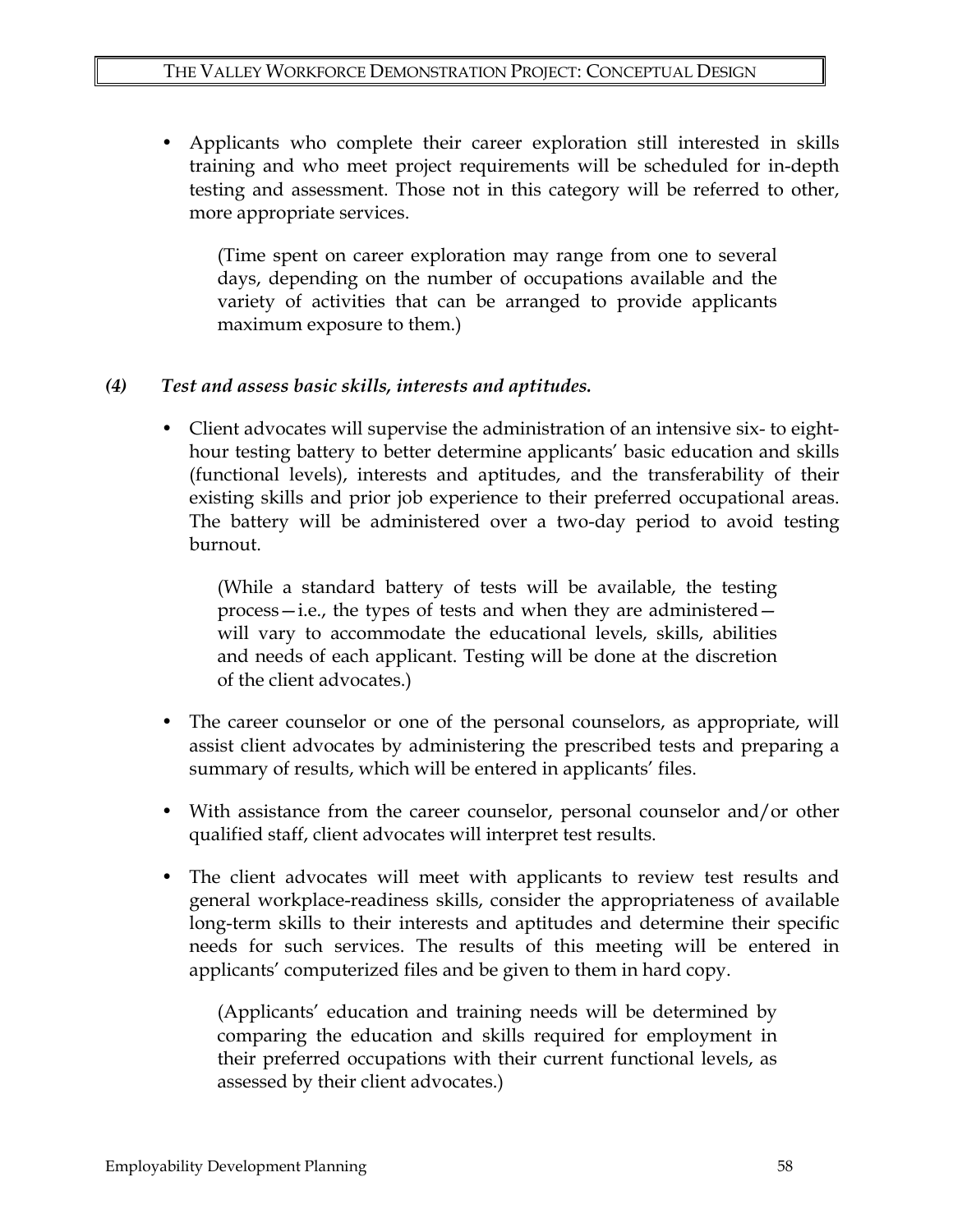- Applicants whose education and skill deficiencies or other needs exceed the scope of the project (due either to the unavailability of services or the time required to address the identified deficiencies) will be referred to other service providers. They will be given the opportunity to return to the project once those needs are met. Applicants whose interests and aptitudes do not match those required for training and employment in any of the available occupational areas will also be referred to other education and training providers in the area.
- Applicants with the interests, aptitudes, and requisite education and skill levels to complete available training and be successfully employed in their preferred occupations will be given a financial analysis worksheet and scheduled for another meeting with their client advocates.

(The worksheet, to be completed before that meeting, is a statement of monthly current income and expenses designed to summarize an applicant's sources and amounts of income, and types and amounts of expenses. It will serve as the basis for a subsequent financialplanning session to tally the total costs of his/her participating in training and identify adequate sources of support services and financial assistance to ensure the applicant's successful completion of training and subsequent employment.)

• After completing the financial analysis worksheet, applicants will meet with their client advocates and the support services broker to discuss their life circumstances, determine the types of assistance they need and identify potential sources. This mix of support services and financial assistance will be based on individual needs, and be periodically reviewed and adjusted to reflect changing needs. Barriers to applicants' employability development (i.e., circumstances that would prohibit or significantly impede their successful participation in training) or employment (circumstances that would make working in their preferred occupations impossible or extremely difficult) will also be identified at this meeting.

(At this point in the service process, client advocates will have the information necessary to objectively assess applicants' needs in three critical areas: basic education and occupation-specific skills, workplace-readiness skills, and support services and financial assistance. These assessments form the foundation of the employability-development planning activities that follow. Each area of need must be adequately addressed in the developmental sequence in order for an applicant to enroll in training.)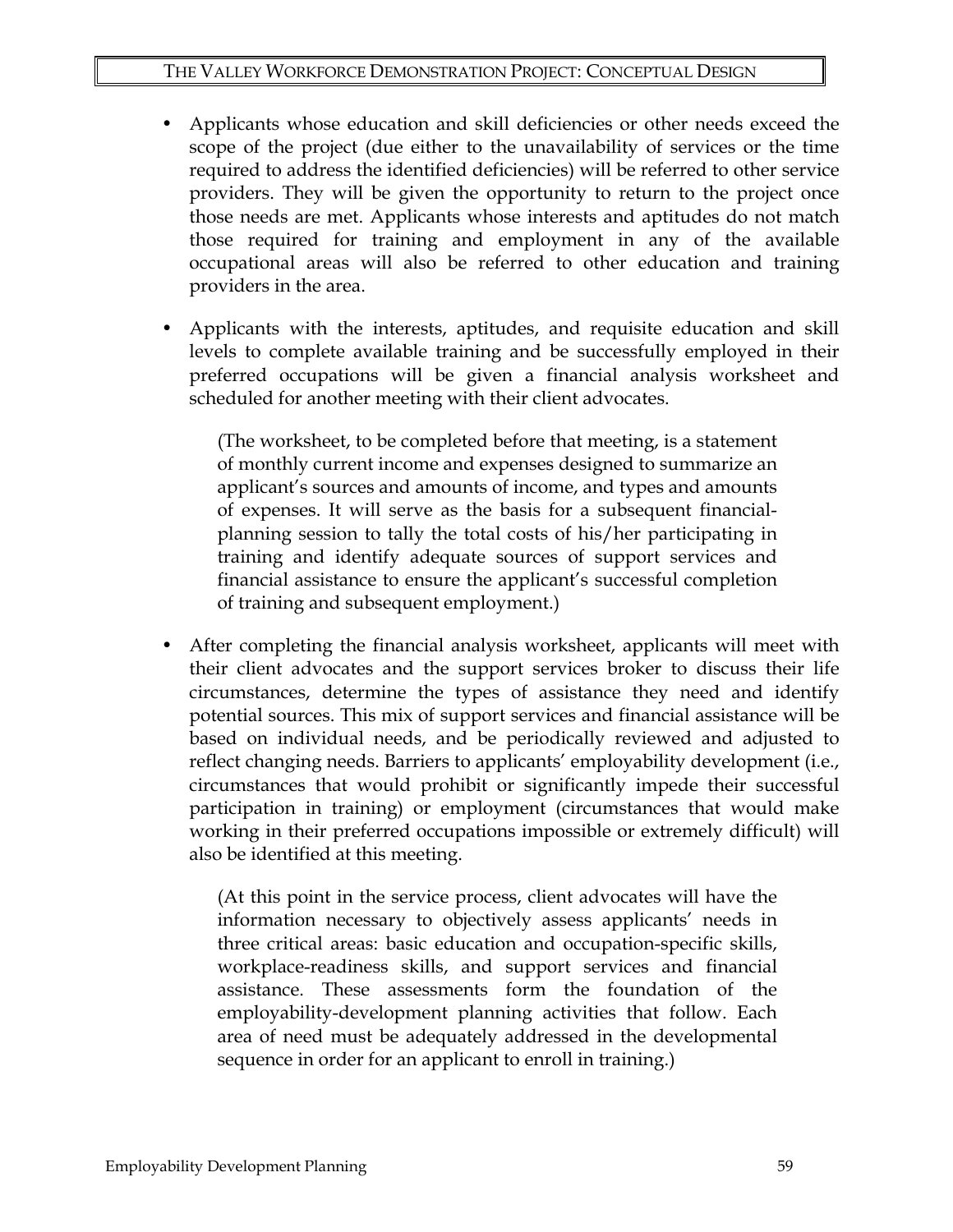**Special Note:** Ideally, enrollment in long-term skills training should not occur until after completion of the employability development plan. If Job Training Partnership Act funds are used to support project participants, they would have to be enrolled here, at step 4. With support and assistance from the local workforce boards, project staff should seek a waiver of this requirement to allow enrollment of all individuals at the point envisioned in this design.

#### *(5) Refer to a community-support team for review.*

- Applicants whose support-service and financial needs can be met by some combination of resources will meet (a second time for most) with the appropriate community support team for a final discussion of their commitment to participate in and complete long-term training.
- Specifically, the community support teams will interview applicants to:
	- explain the origin of the project and the importance of the project's success for the community;
	- clarify the community's commitment to and expectations of applicants and vice versa (i.e., a contract of mutual responsibility);
	- assess their willingness and level of commitment and the probability that they will successfully participate in, complete and benefit from a long-term education and training program; and
	- initiate mentoring relationships between applicants and one or more team members or community leaders that will continue throughout and beyond the individuals' involvement in the project.

(To support them in this activity, community support teams will be trained in effective interviewing techniques and provided with a generic profile of the ideal candidate for long-term skills training. They will also receive a written set of objective criteria to follow in assessing an individual's willingness, level of commitment and ability to participate in and complete a long-term training program.)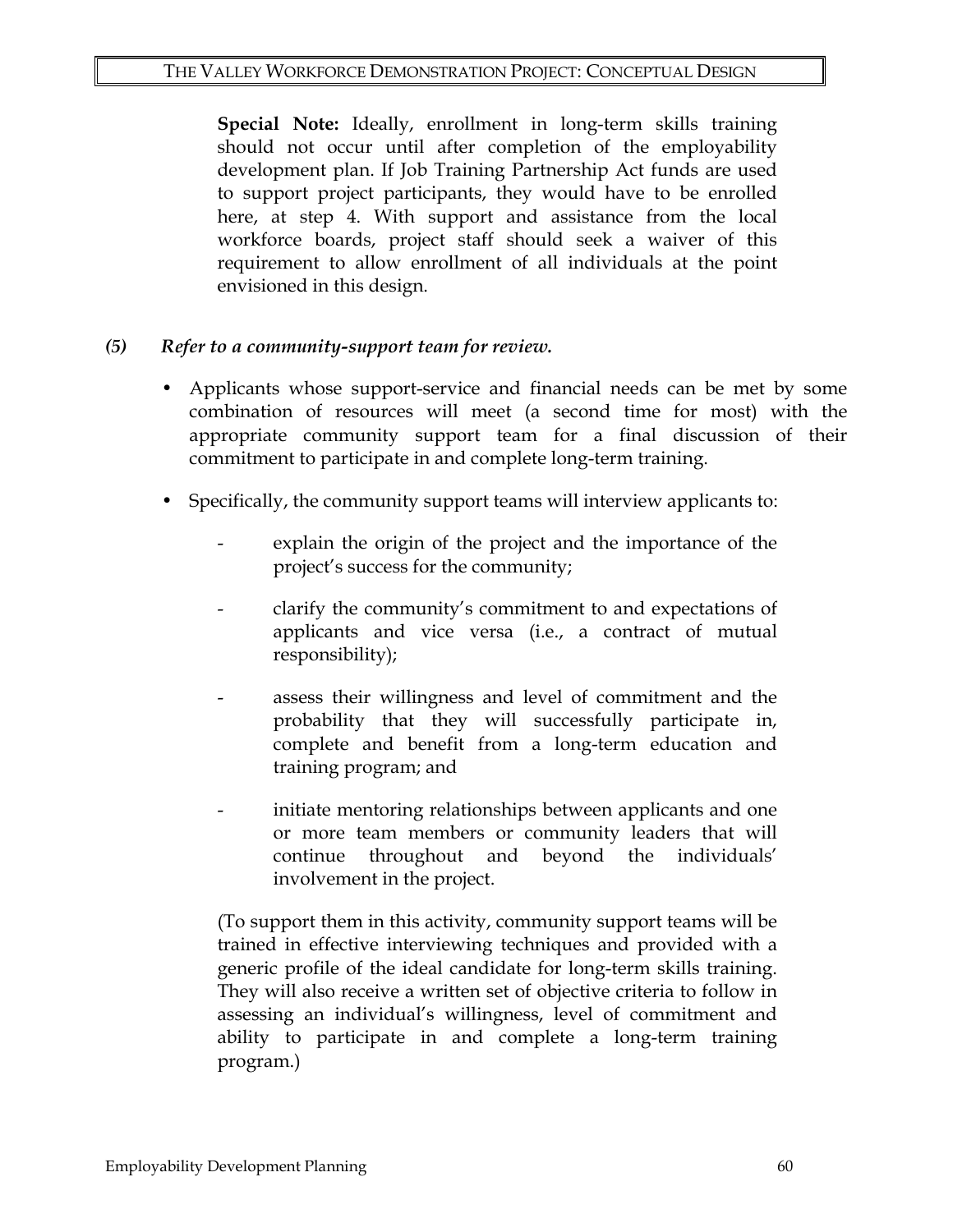The community support teams will make a recommendation in each case and forward it to the applicant's client advocate immediately after the interview.

### *(6) Draft an employability development plan.*

- At this point in the process, client advocates will schedule joint planning sessions with each still viable applicant, the career counselor, a personal counselor and the appropriate employment services broker. These meetings may also involve the education and training and support services brokers. The purpose of these sessions is to:
	- review applicants' stated occupational/ career goals;
	- establish their employability and personal development objectives: the requisite education, occupational and workplace-readiness skills for their preferred occupations/careers;
	- identify the education, occupational skills and workplacereadiness training required to achieve applicants' goals and objectives;
	- review the minimum requirements for participating in and completing the relevant education and skills training as well as the recent performance of institutions offering such training;

(Applicants will receive statistical information on the recent performance of each institution offering training for their preferred occupations, including dropout rates, placement and wage rates at completion and long-term follow-up data. At this point, applicants will also get another opportunity to visit the training institution(s) of their choice before they make a final selection.)

- identify the support services and financial assistance required for applicants to participate in and successfully complete their planned training sequences;
- develop the necessary education, training and supportservice sequence to ensure applicants' employability and employment in their preferred occupational areas;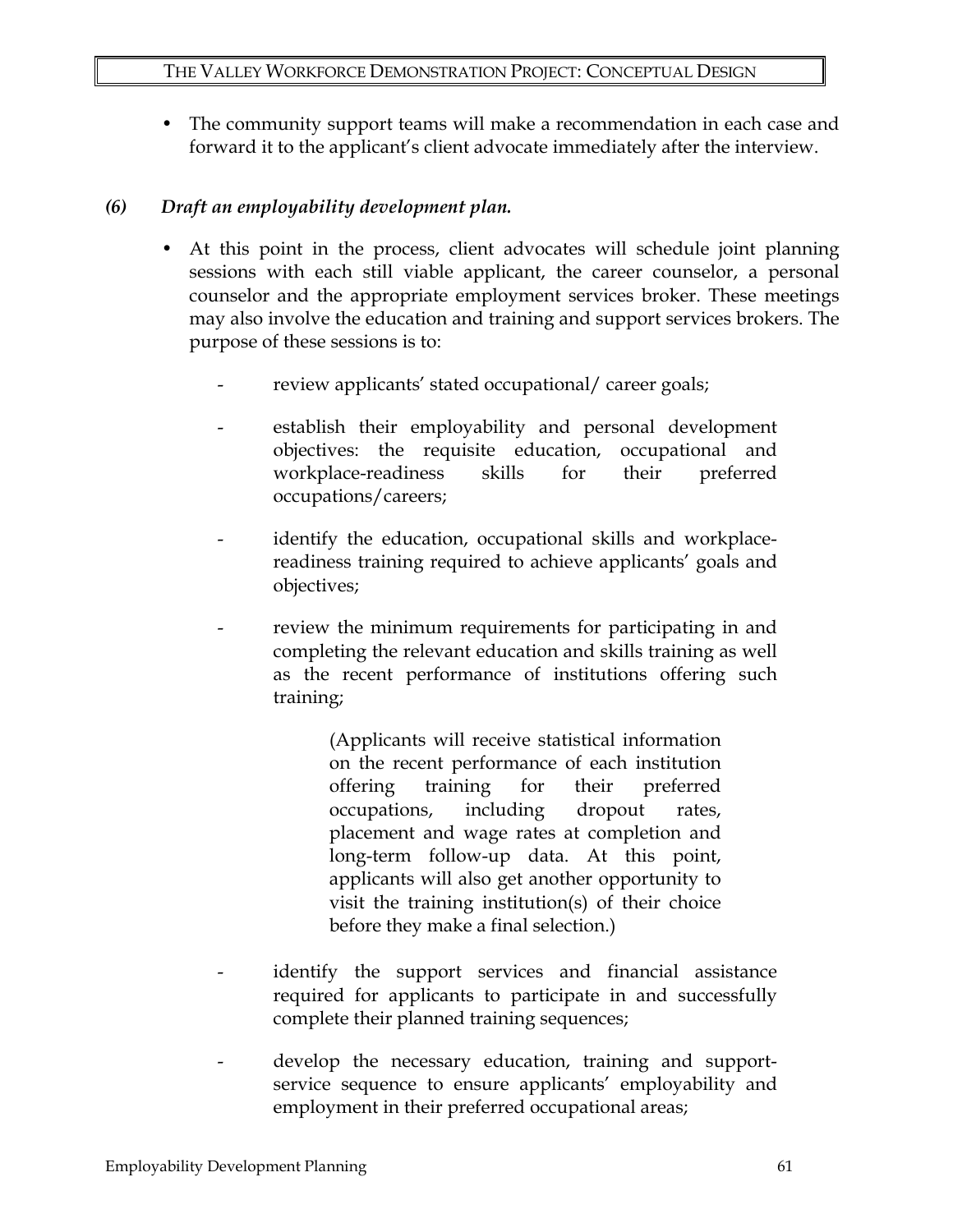- review the mutual responsibilities and commitments of the participating parties—the project, the community support teams and the applicants; and
- finalize applicants' employability development plans.
- Once completed, an applicant's employability development plan will be signed by his/her client advocate, the appropriate counselor, the participant, and a representative of the appropriate community-support team (preferably the applicant's mentor). This document will constitute a formal training and services contract that has been mutually developed with the participant that lays out the obligations, commitments and responsibilities of all participants. Along with the staff recommendation, it will be forwarded to the project director for review and a final decision on project enrollment. This plan is an integral part of an applicant's computerized project file.

(A staff recommendation for enrollment must be unanimous. This requirement will help balance any bias toward enrollment on a client advocate's part with a more objective assessment of the applicant's chances for of success by other project staff. This approach will best serve the interests of applicants, the project and employers participating in the project.)

## *(7) Enroll in the project.*

The project director will review the employability development plan negotiated for each applicant. His/her signing the document officially enrolls the applicant in the project and encumbers/commits project funds or other resources to provide the agreed upon education, training, support services and financial assistance. In effect this step establishes an individual training and services account for each enrollee that will be drawn upon to pay for services described in the employability plan or its subsequent modifications. A signed copy of the approved plan will be given to each enrollee.

(The training and services account will reflect the costs of tuition, books, materials and supplies, support services and other financial assistance to sustain a participant during his/her scheduled training period.)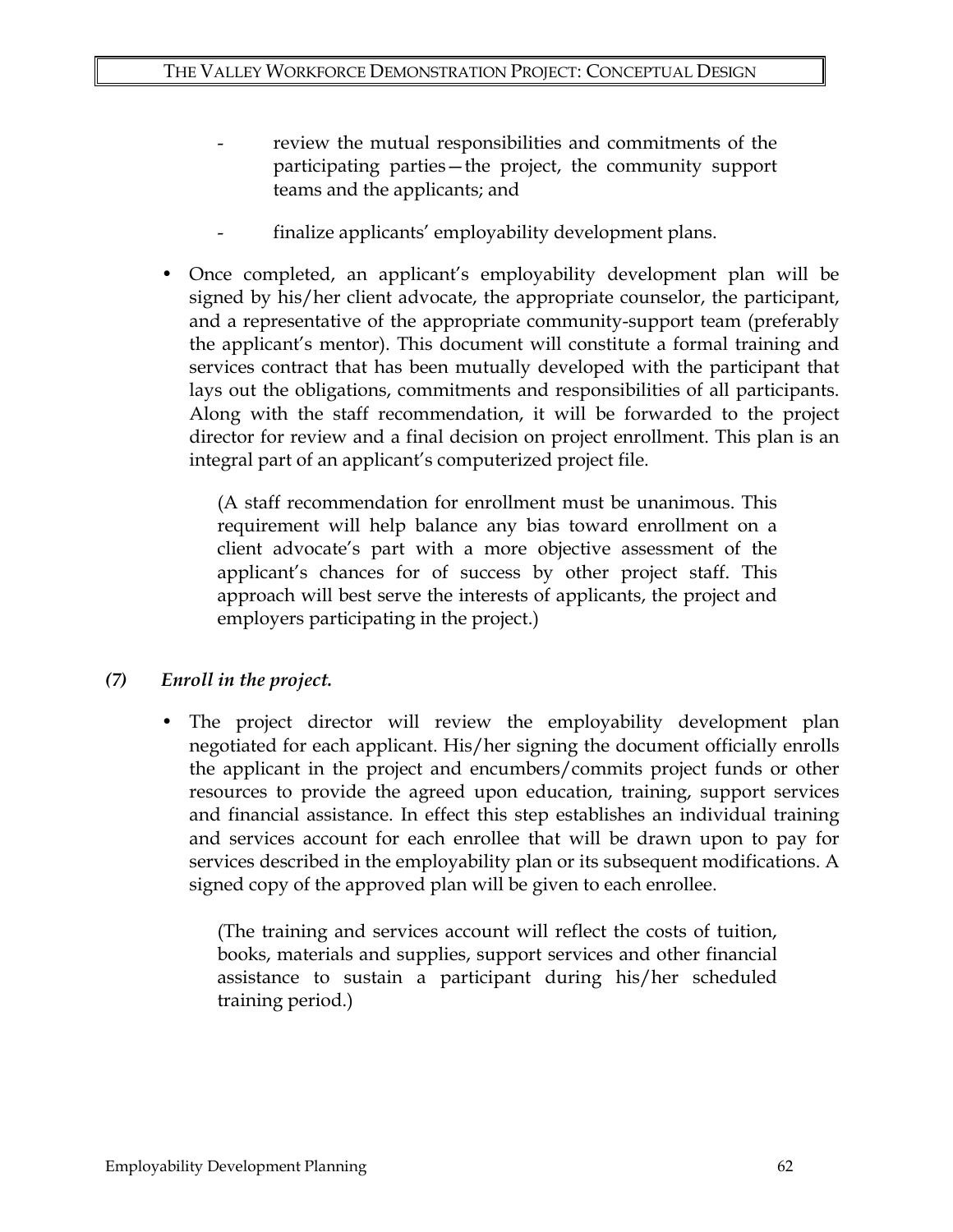• Upon enrolling in the project, individuals will be assigned a personal counselor who, like the client advocate, will work with them for the duration of their involvement with the project. The client advocates will create a computerized participant file which will include all information in an applicant's file to date.

(Enrollees should have an opportunity to meet with each personal counselor on staff and indicate their preferences to their client advocates before their counselors are assigned. To the extent feasible, enrollees' preferences will be honored.)

- At this point, an applicant's client advocate will work with the education and training and support services brokers to schedule his/her entry into training and/or receipt of the support services described in the employability development plan.
- In the unlikely event that applicants are denied enrollment at this stage in the process, they will be referred to other education, skill-training or social-service providers in the area.

## **Project Staff and Other Resource Requirements**

This component is highly labor intensive. Its successful implementation—and the ultimate success of the demonstration—will require significant staff time and project resources.

- **Client Advocates.** In this component client advocates will function as case managers, either providing or arranging for the services associated with the seven key activities. They will serve as a guide to help applicants identify their needs and interests and access the services they need to make informed decisions about enrolling in long-term training. In this role, client advocates will work primarily for applicants, marshaling project staff and resources on their behalf.
- **Career Counselor.** The career counselor will provide information and guidance services to support each applicant's career exploration, testing and assessment activities and will participate in employability development planning sessions.
- **Personal Counselors.** Staff counselors will provide personal counseling services to applicants as needed to facilitate their employability development planning. They will support the client advocates, provide direct counseling services to applicants or make referrals as necessary, and be involved in the employability development planning sessions of applicants they work with.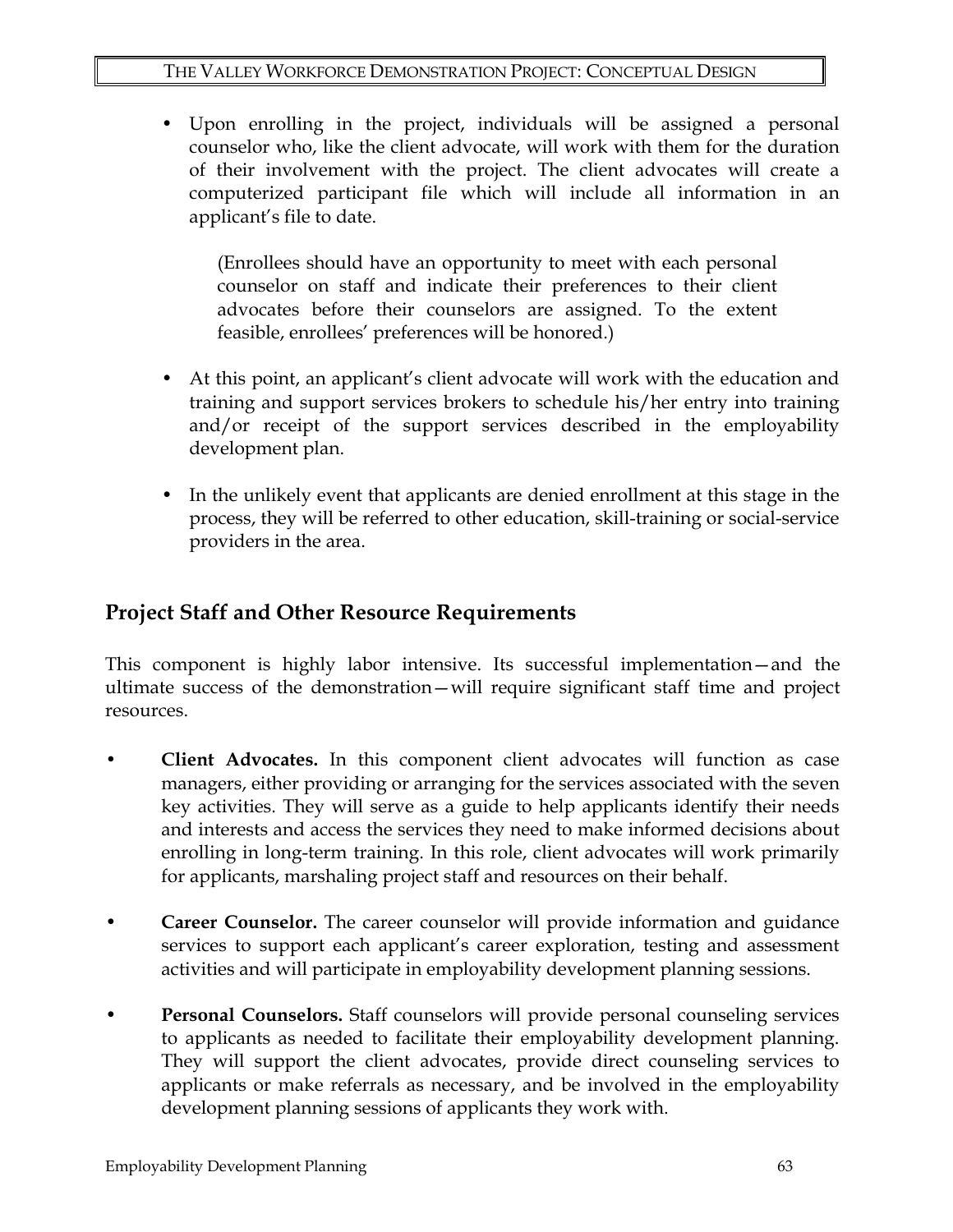- **Education and Training Broker.** The project's education and training broker will provide technical support to the client advocates and assist in the employability development process by identifying approved providers to meet applicants' education and training needs, providing information on each prospective training institution and arranging for applicants to visit their preferred sites to explore the training environments firsthand.
- **Support Services Broker.** The support services broker will work closely with the client advocates to assess applicants' needs for support services and financial assistance and to identify the mix of resources required to allow them to successfully complete long-term training.
- **Community Support Teams.** Community support teams will interview those applicants considered prime candidates for long-term skills training before they are officially enrolled in the project to clarify the community's and applicants' responsibilities and commitments, assess applicants' commitment to this longterm developmental process and likelihood of success, and make recommendations to the appropriate employability development team.
- **Employer Services Brokers.** Employment services brokers will facilitate longterm training applicants' career exploration activities by providing up-to-date information on job opportunities, employer expectations, education and skill requirements for the occupational areas targeted for training, and employer hiring practices. They will arrange for applicants' exposure to potential workplaces and employers and represent the interests of participating employers at employability development planning sessions.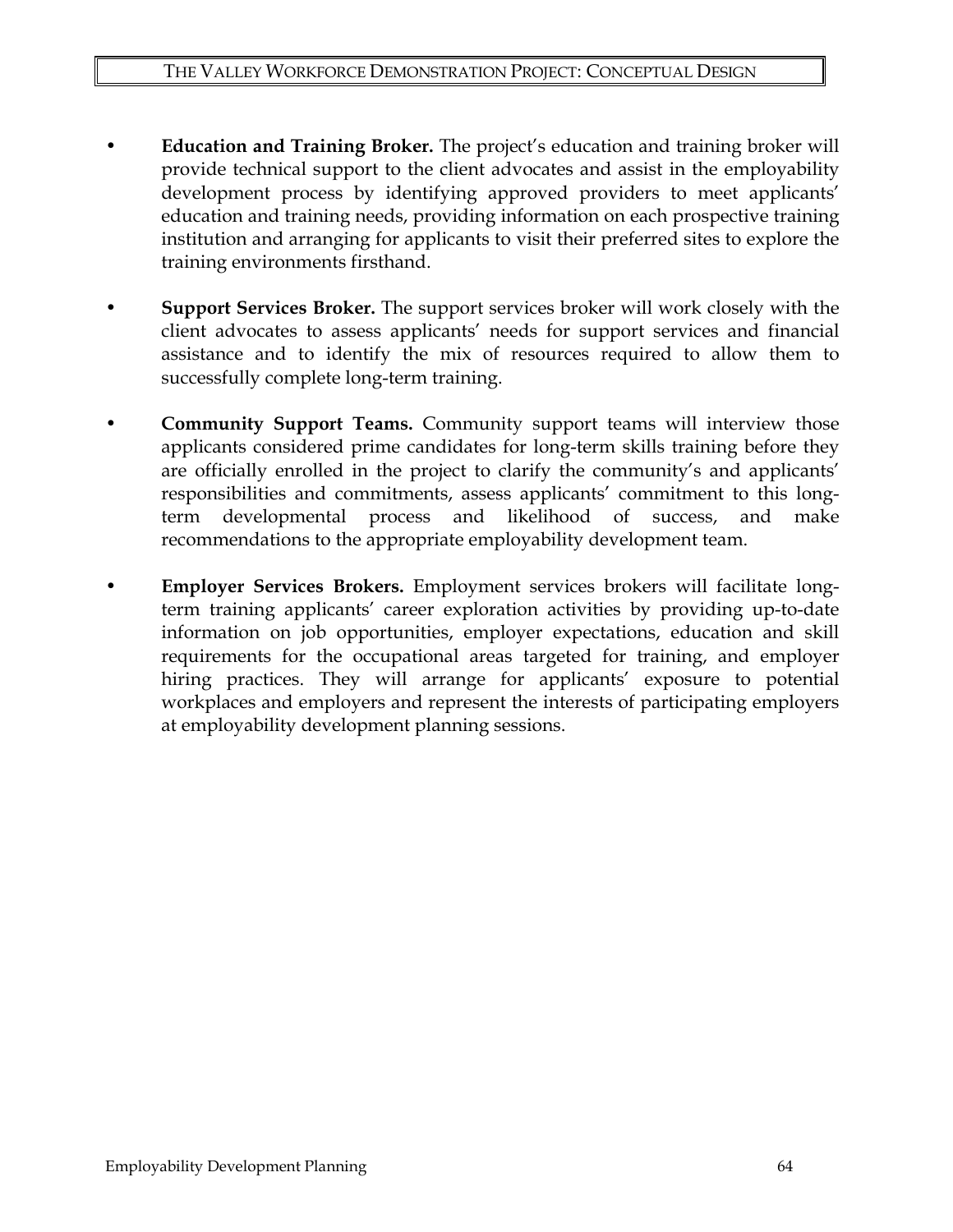# **Operating Specifications**

### *(1) A computer-assisted eligibility determination system*

• Eligibility determination will be done through a computer-based system that allows a client advocate to simultaneously determine an applicant's eligibility for funding from a number of separate sources. This eligibility component will be part of a computerized case-management, participant-tracking and reporting system that supports all project activities. This system will maintain records on all applicants for long-term training as a tool for future evaluations of project results.

(Without a computerized system, the project would have to rely on eligibility workers in each funding/program area to determine or verify an applicant's eligibility for services. This costly and time consuming process must be avoided.)

### *(2) Minimum standards for the testing battery*

- The project will employ a wide range of assessment tests and methods which are appropriate for professionals, nonprofessionals or individuals with basicskills deficiencies.
- The specific testing instruments will be chosen during the operational planning phase of the project, but at a minimum they should be comparable to the following in terms of comprehensiveness:
	- Workplace Readiness/SCANS Skills: Workkeys
	- Basic Skills: Test of Adult Basic Education (TABE) and ASSET;
	- Vocational Interests: Strong-Campbell Interest Inventory, Wide Range Interest Option Test and Career Occupational Preference (COP-R);
	- Vocational Aptitude: Career Ability Placement Survey (CAPS), APTICOM and GATB.
- If such instruments can be identified, the testing battery should also include an assessment of the transferability of an individual's current skills and prior work experience.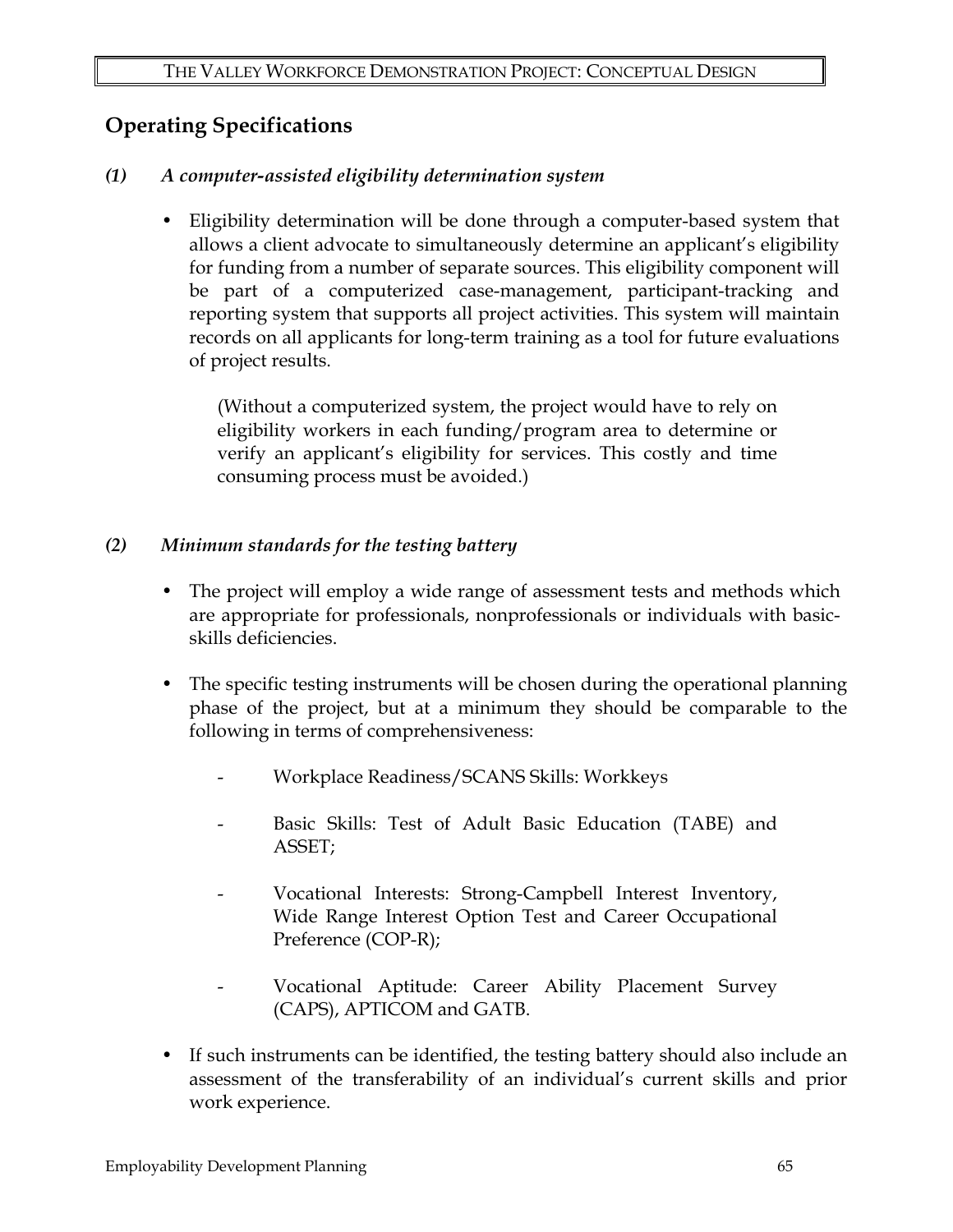• In addition to the standard generic tests, any additional interest, aptitude or skill tests which are used/required by participating employers and/or training institutions in a targeted occupational area should be incorporated into the testing process, as appropriate. For example, participants scheduled for education or training programs at a community college or technical institute that requires students to pass the Texas Assessment of Skills Proficiency (TASP) should be pretested to determine whether they can pass the TASP before they enroll.

#### *(3) Limits on project enrollment*

• Applicants will be tested to ensure that they can function at the minimum standards required for successful participation in long-term skills training before they are enrolled in the project. Those with basic-skills deficiencies that cannot be remediated in a four-month period—preferably in the context of their chosen occupational skills training—will not be enrolled. Those not meeting the minimum entry-level requirements will be referred to other education and training providers and given the opportunity to reapply with the project once they have the necessary prerequisites.

### *(4) Contents of the participant file*

• For those officially enrolled in the project, their applicant files now become their participant files. At this point, a participant file will include a completed application form, an up-to-date workplace-readiness rating form, the career preferences worksheet, the financial analysis form, all test results, the community-support team's interview reports and recommendation, a record of any developmental services provided, the final staff recommendation, client advocate's and counselor's notes, and the completed employability development plan.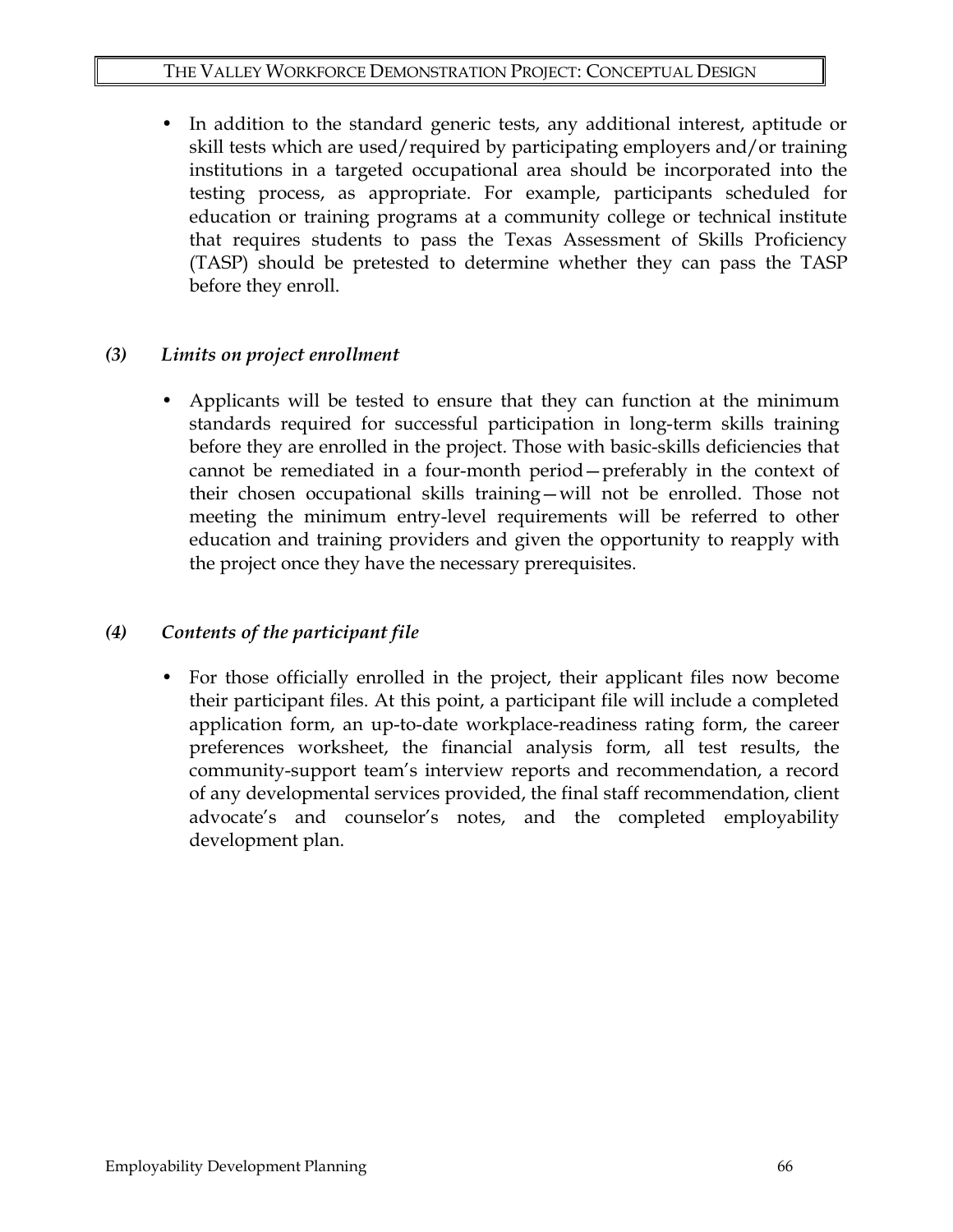## **PERSONAL COUNSELING**

# **Description**

The personal and family counseling services described in this component are designed to help project clients address those attitudes and behaviors that impede their personal growth and adversely affect their employability. The project design includes counseling services on the conviction that there are fundamental reasons why so many in the target population do not have the requisite education and skills for high-wage jobs and that many of those reasons are unrelated to their native intelligence and/or ability to learn.

These services go well beyond the career counseling and guidance services of most education and job-training programs. Personal counselors will work with project participants individually and in small groups to help them develop a better sense of self, raise their self-esteem, build effective relationships with others, improve their interpersonal communication skills and accept responsibility for their own behavior.

Personal counseling services are highlighted as a separate component of the project to emphasize their relative importance to its overall success. In practice, they will not be provided as a set of discrete services in linear sequence but will be available throughout individuals' participation in the project and integrated with the other services they receive from intake to post-project follow-up.

## **Major Activities**

- (1) Provide individual counseling services.
- (2) Organize and facilitate group-counseling sessions.
- (3) Make referrals for crisis intervention and counseling.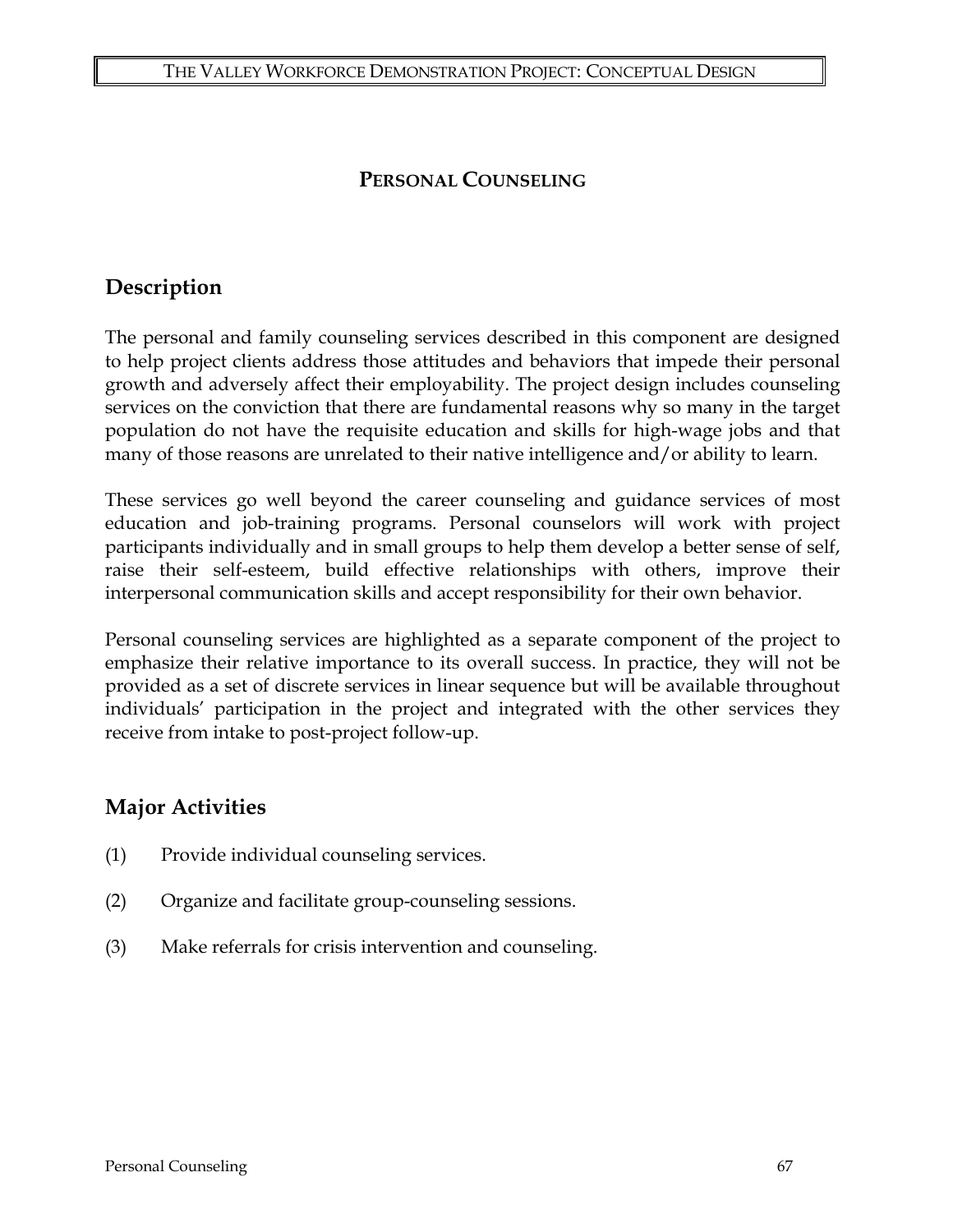### **The Service Process**

- *(1) Provide individual counseling services.* 
	- Each applicant enrolled in the project and scheduled for long-term training will meet one-on-one with his/her personal counselor for a general needs assessment. At this initial session, the counselor will begin to review the individual's life circumstances, and begin to explore personal issues, assess needs and establish a relationship of trust. The purpose is to identity any issues/problems that might prevent the individual from participating in group counseling or that cannot be adequately dealt with in a group setting. This information will be used to establish counseling objectives and determine the approach and mix of counseling services most appropriate for the individual.
	- The counselor will meet again with the individual to discuss the counseling plan and schedule a time for group and/or individual sessions, as appropriate.

(An enrollee's participation in individual counseling sessions will be determined by the personal counselor based on this/her needs and available project resources. Enrollees will be required to attend and participate in each counseling session scheduled by the counselor.)

• The counselors will meet with their clients as scheduled and make themselves available to discuss personal problems or handle emergency situations that may arise outside of these scheduled sessions.

(It is essential that counselors establish relationships of absolute honesty and trust with each client. Building such relationships will depend on counselors' availability and ability to listen and on the confidentiality of these sessions. Information shared during counseling will be held in strict confidence. Under no circumstances will it be shared with anyone without the explicit permission of the individual. While personal counselors will have access to their clients' project files, other project staff will not have access to anything discussed in the counseling sessions. Enrollees' counseling schedules will be included in their participant files only to prevent the scheduling of other project services at the same times.)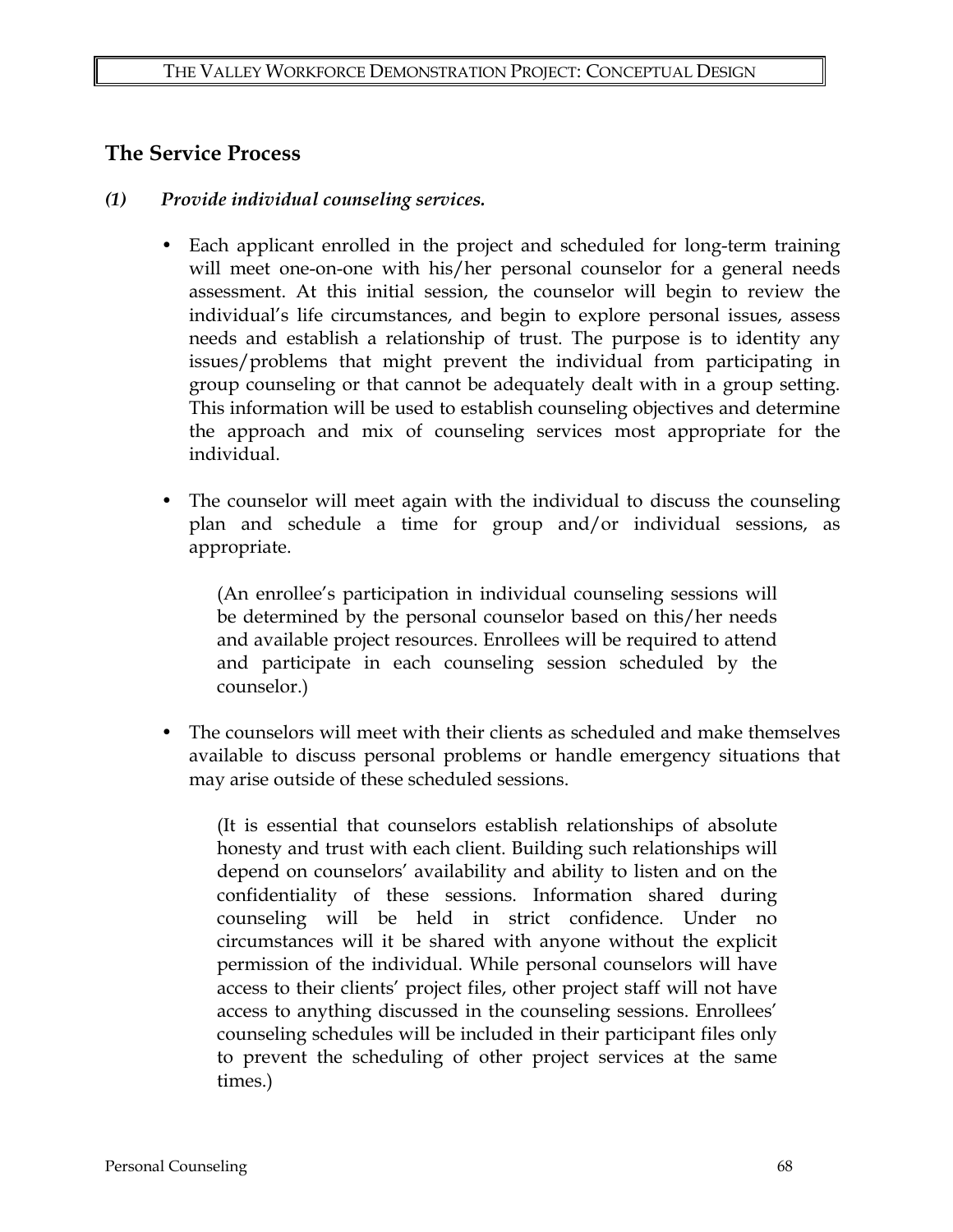- With permission from a client, counselors may involve other members of his/her family or close acquaintances in some individual counseling sessions, as appropriate.
- While the primary focus of this component is on assisting those enrolled in long-term skills training, limited personal counseling services may also be made available to individuals receiving other project services, depending on resource constraints.

### *(2) Organize and facilitate group counseling sessions.*

• Personal counselors will organize and lead weekly group counseling sessions for all those enrolled in long-term training. In these sessions, counselors will function not as problem solvers but as facilitators, encouraging discussion and exploring avenues of inquiry. The sessions will be unstructured and relatively free flowing, designed to allow participants to deal with personal issues, learn to share feelings openly, develop a better sense of who they are, raise selfesteem, improve interpersonal communication skills, develop healthy peer relationships and learn to accept responsibility for their own behavior.

(Enrollees will be required to attend one two-hour group counseling session each week during the first year of their participation in training. They will be strongly encouraged to continue the group sessions as long as they are involved in the project, but mandating group counseling after the first year will be left to the discretion of their personal counselors. A sufficient number of sessions will be offered at convenient times—probably in the evenings—to ensure that all enrollees will be able to participate. Group sessions will be limited to no more than 10-12 participants.)

• At the first group session, the facilitating counselor will explain the ground rules for attendance and participation. The same requirements regarding honesty, trust and confidentiality discussed in reference to individual counseling sessions will be applied here. In the case of group sessions, however, trust must be developed not only between client and counselor but among all members of the group.

(Information shared in group counseling sessions will be held in confidence among members of the group. Under no circumstances will it be shared with anyone without the explicit permission of the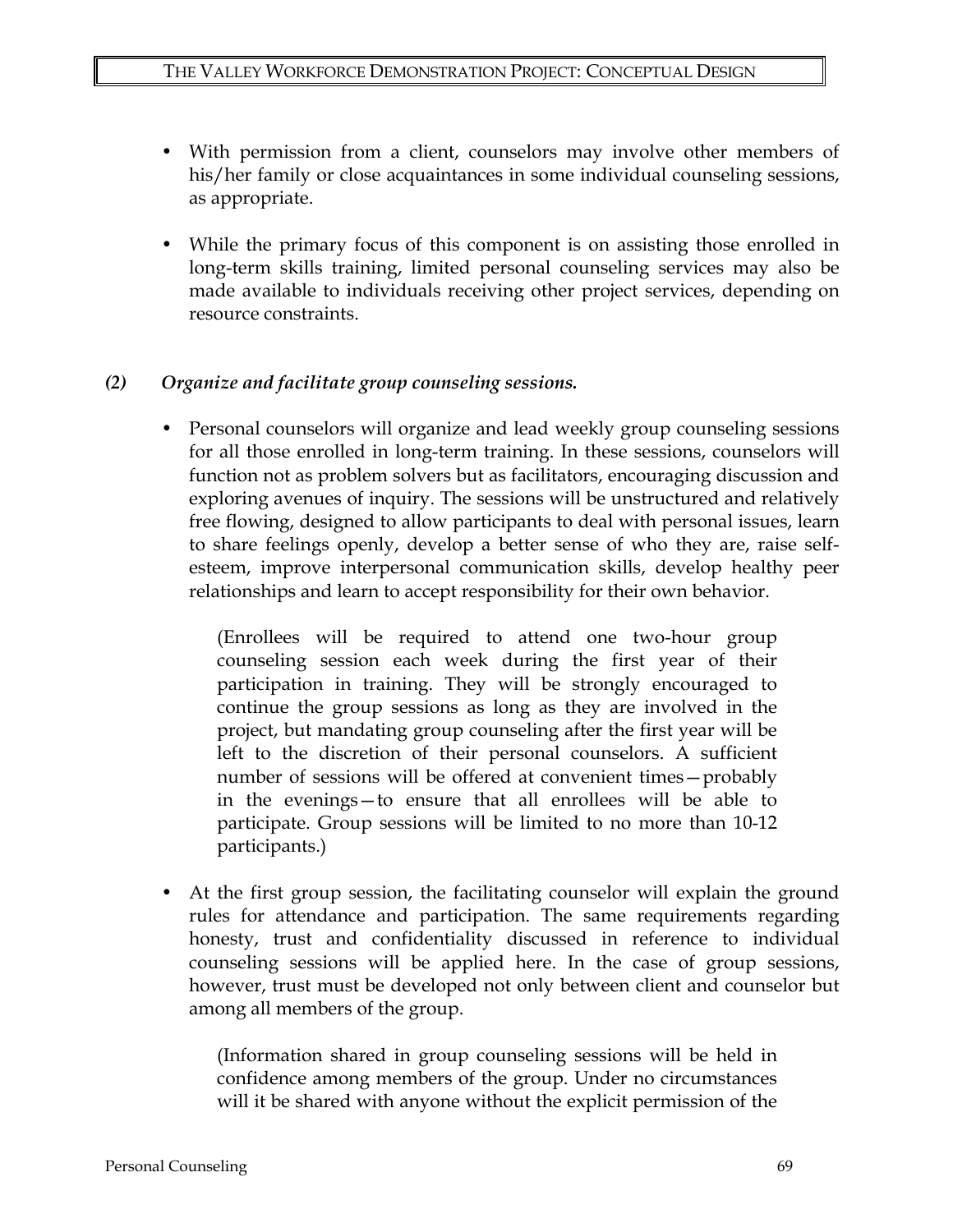individuals involved. While the counselor will have access to group members' files, other project staff will not have access to any information discussed in group sessions. Breach of this rule by counselors or enrollees will be cause for termination from the project.)

• Personal counselors will encourage the evolution of peer support networks among group members to help them become more independent and at the same time more open and supportive of each other.

### *(3) Make referrals for crisis intervention and counseling.*

As a group, the personal counselors will establish a network of public and private mental-health services providers in the community to whom they can referral individuals whose needs exceed the capacity of the project's services.

(Efforts to identify other professional counseling services outside of project staff should include appeals to church congregations affiliated with Valley Interfaith.)

• Personal counselors will refer for additional counseling any clients in crisis or emergency situations and any whose personal problems need in-depth attention.

## **Project Staff and Other Resource Requirements**

- **Client Advocates.** Functioning here, too, as case managers, client advocates will provide ongoing information and assistance to both project applicants and enrollees. They will refer individuals for personal counseling, as appropriate, assist enrollees in identifying a personal counselor they feel comfortable with and notify the counselors if a participant needs individual sessions.
- **Personal Counselors.** The personal counselors on staff will provide counseling services to individuals participating in the project, primarily those enrolled in long-term skills training.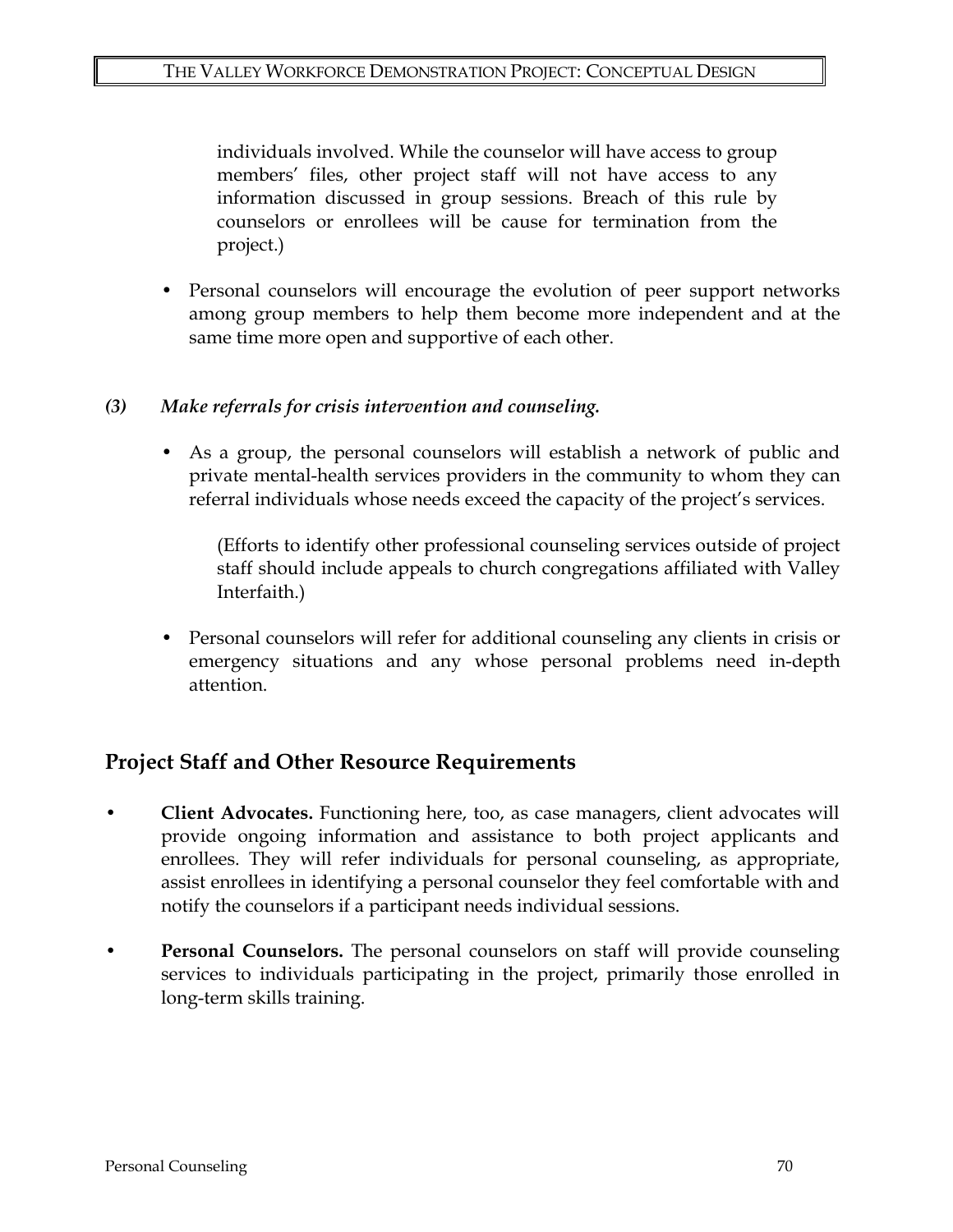# **Operating Specifications**

### *(1) Professional qualifications and experience of personal counselors*

- Personal counselors on project staff must be licensed and able to document successful experience working with the population groups targeted by the demonstration. At a minimum they will be certified by the State of Texas as either licensed professional counselors (LPC) or advanced clinical practitioners (ACP). They should also have masters degrees in social work or psychology and three to five years experience as independent, professional counselors.
- One personal counselor will be designated as the lead counselor and made responsible for supervising the others. With permission from their clients, counselors may discuss individual cases with the lead counselor for feedback and suggestions.

### *(2) Counselor case loads*

• Each of the project's personal counselors will be expected to carry an active case load of 40-50 individuals enrolled in long-term training and lead four two-hour group sessions per week involving 10-12 participants each. They will be expected to provide up to 20 individual sessions per week for clients most in need of working one-on-one and to make themselves available in crisis situations. In addition to their regular case loads, counselors will also provide services to individuals receiving project services referred to them by the client advocates. With this level of responsibility, personal counselors will not be required to provide other project services.

### *(3) Private and appropriate space for group and individual sessions*

• Project facilities will include private spaces for personal counselors to meet with their clients, preferably rooms that can be used for both group and individual sessions. These rooms should be quiet, secluded from the project's day-to-day traffic flow and comfortable. There should be no desks or tables in the counseling rooms.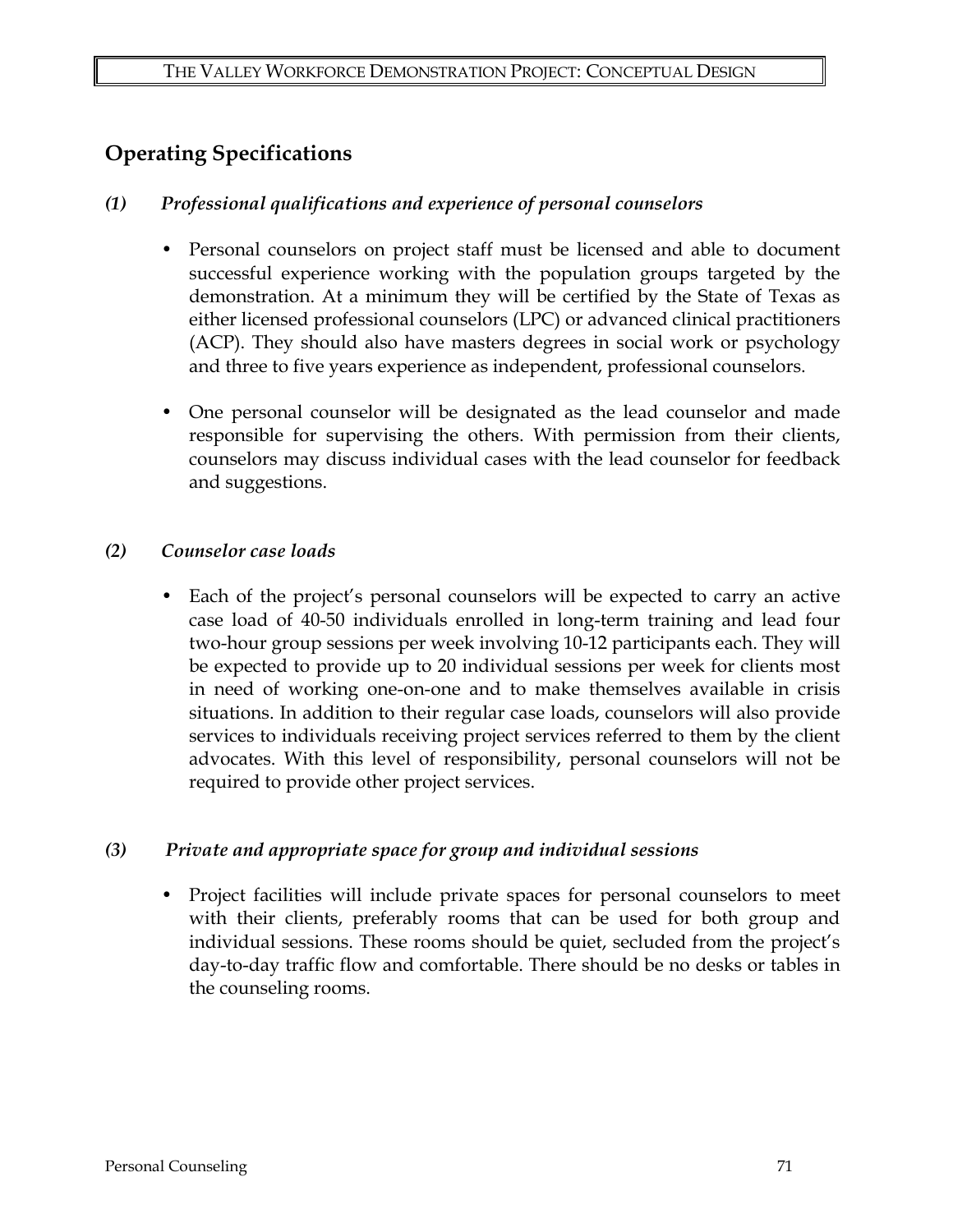## **PARTICIPANT SUPPORT AND MAINTENANCE**

# **Description**

Many who enroll in the project's long-term skills training will require a mix of support services (i.e., child care, transportation, health care) and direct financial assistance (cash) to successfully participate in training and find productive employment. This component deals with identifying enrollees' needs for assistance and arranging for the resources to meet these needs and enhance their chances of completing training. (The sources of applicants' support services must be identified and committed to them before they formally enter skills training.)

Participants' needs for support services and financial assistance will vary with their economic circumstances and the length of the training programs they select. For this reason, every applicant's needs will be separately assessed and periodically reviewed to accommodate any changes in income and expenses that occur during the training period.

The services of this component—integral parts of the employability development planning process described earlier—will underwrite the enrollees' successful participation in the long-term skills-training and placement component that follows.

# **Major Activities**

- (1) Identify support-service and financial-assistance needs of those to be enrolled in long-term training.
- (2) Arrange the support required to enhance enrollees' chances of completing training.
- (3) Ensure ongoing community support and mentoring for those enrolled.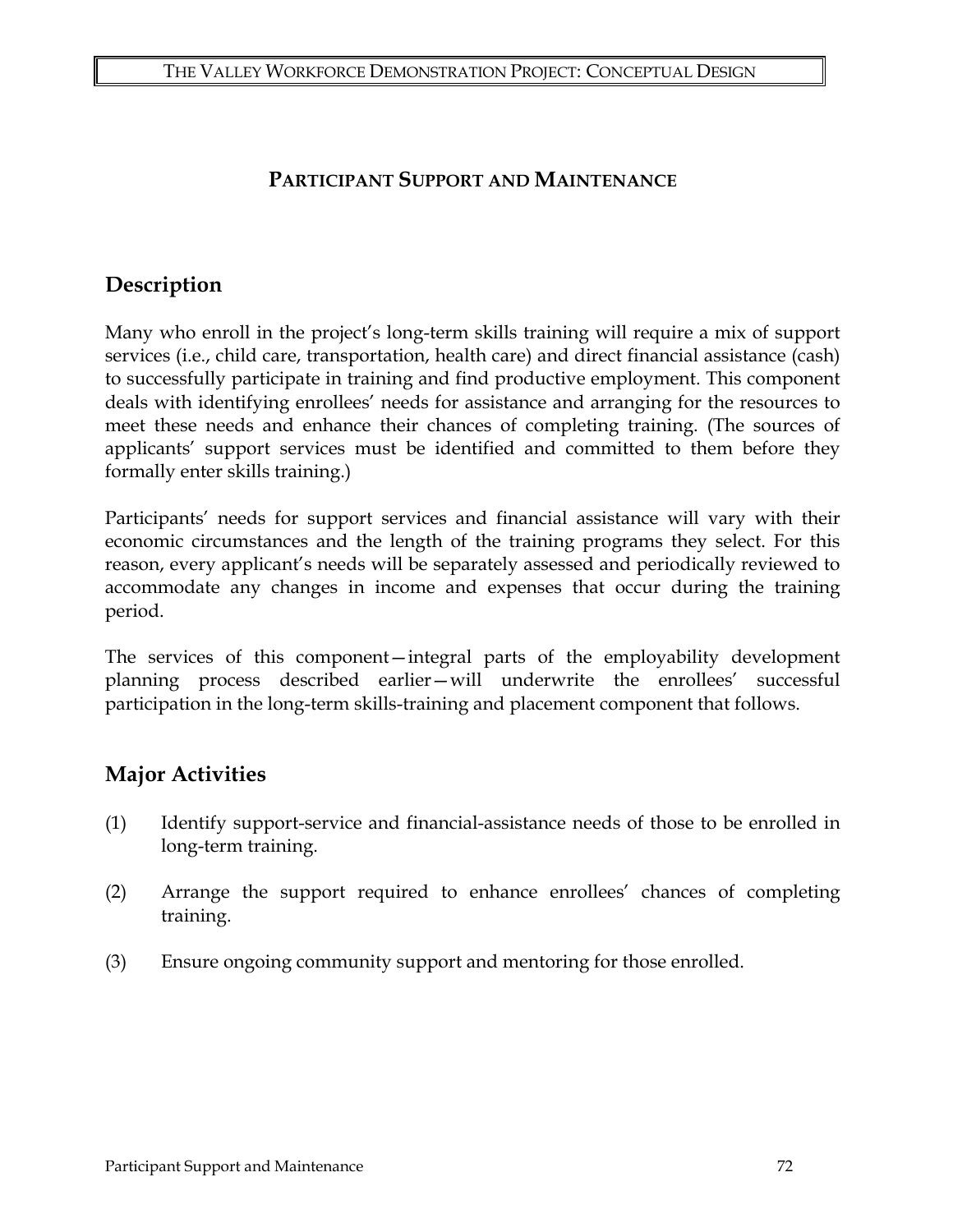## **The Service Process**

- *(1) Identify support-service and financial-assistance needs of long-term training applicants.* 
	- Once it is determined that an applicant has the requisite education and skills to effectively participate in one of the long-term training options available through the project, his/her client advocate will require the individual to complete a financial analysis worksheet and schedule a meeting to assess his/her support-service and financial-assistance needs. (This step and the one that follows are also described in the employability development planning component.)
	- Using the financial analysis worksheet, the client advocate and applicant will undertake a financial planning exercise that looks at his/her projected income and expenses, including the additional costs associated with participating in training, over the scheduled training period. They will also consider any circumstances that might prohibit or significantly impede the applicant's successful participation in training or make his/her working in the preferred occupation impossible or extremely difficult.
	- If the support services and direct financial assistance needs are within the scope of individual, project and community resources, the applicant will be scheduled for an interview with the appropriate community support group as described earlier.

### **(***2) Arrange the support required to enhance enrollees' chances of completing training.*

• Once the employability development planning process has assessed an applicant's needs, the client advocate will work closely with the support services broker to identify potential sources of assistance in the community.

(Possible sources of support will include traditional social-service agencies in the area, both public and private. In addition other community resources should be identified and approached, specifically church congregations associated with Valley Interfaith, the project's community support teams and local employers, any of which might provide scholarships for those entering long-term training.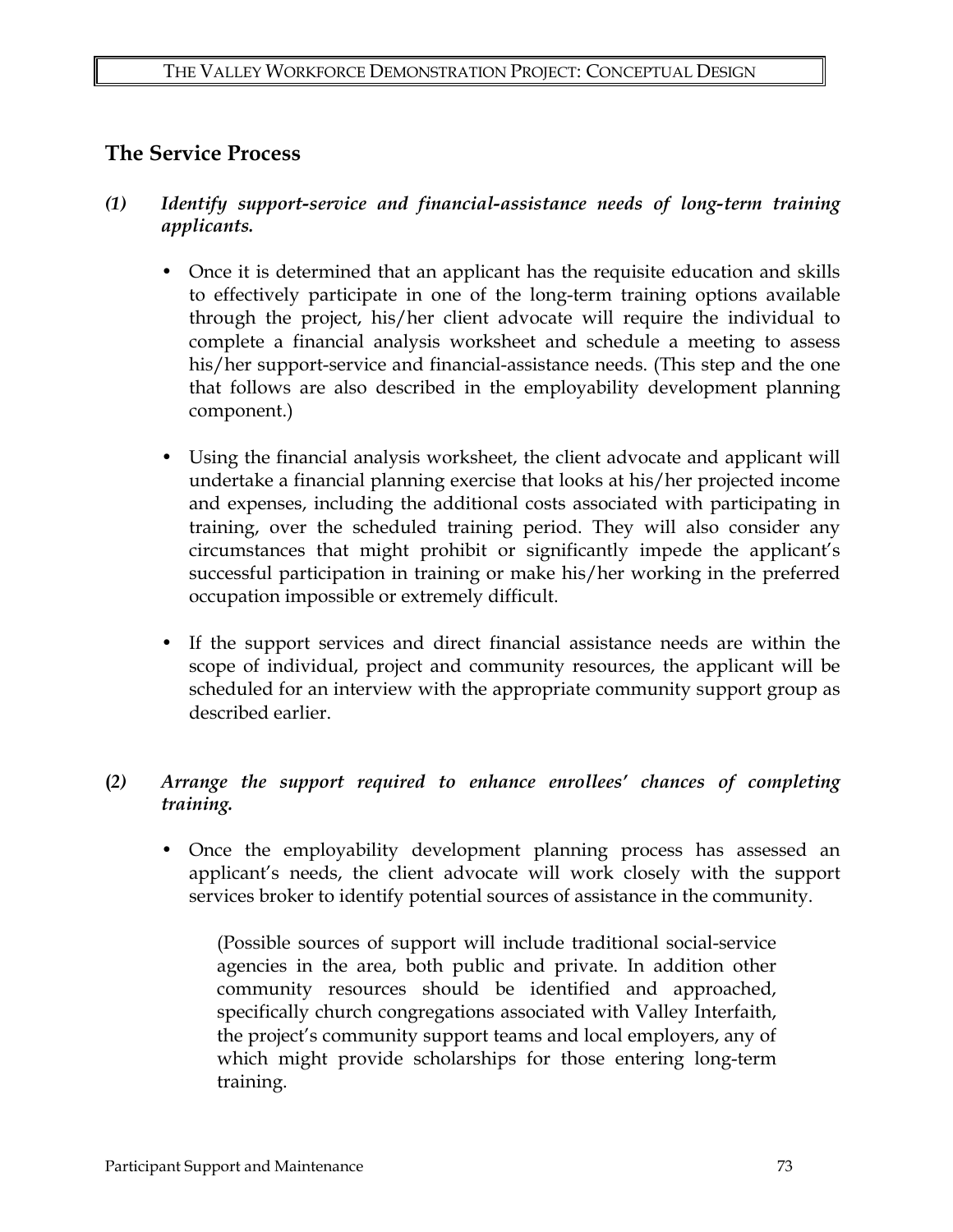(The support services broker will have primary responsibility for keeping track of private and public providers of support services and for developing working relationships with them so the project can access the broadest possible array of resources.)

- During the employability development planning session, the client advocate will formally link the identified support services and financial assistance with the applicant's needs and develop a logical sequence of services that supports the proposed training plan.
- With assistance from the support services broker, the client advocate will arrange the necessary assistance by making referrals to the appropriate providers and monitor the provision of services to ensure they are provided as committed.

### *(3) Ensure ongoing community support and mentoring for those enrolled.*

• Working in concert with the volunteer services coordinator and the appropriate community support team, the client advocate will ensure that a mentoring relationship develops between the applicant and one or more community members that will continue throughout and beyond the applicant's participation in training. Initiated during the applicant's interview(s) with the community support team and fully developed once he/she enters long-term training, this should be a personal relationship that offers support, encouragement and assistance over and above any support services and financial assistance the enrollee may receive.

(The name, address and phone number(s) of the mentor will be included in the participant's file and regularly verified/updated as necessary.)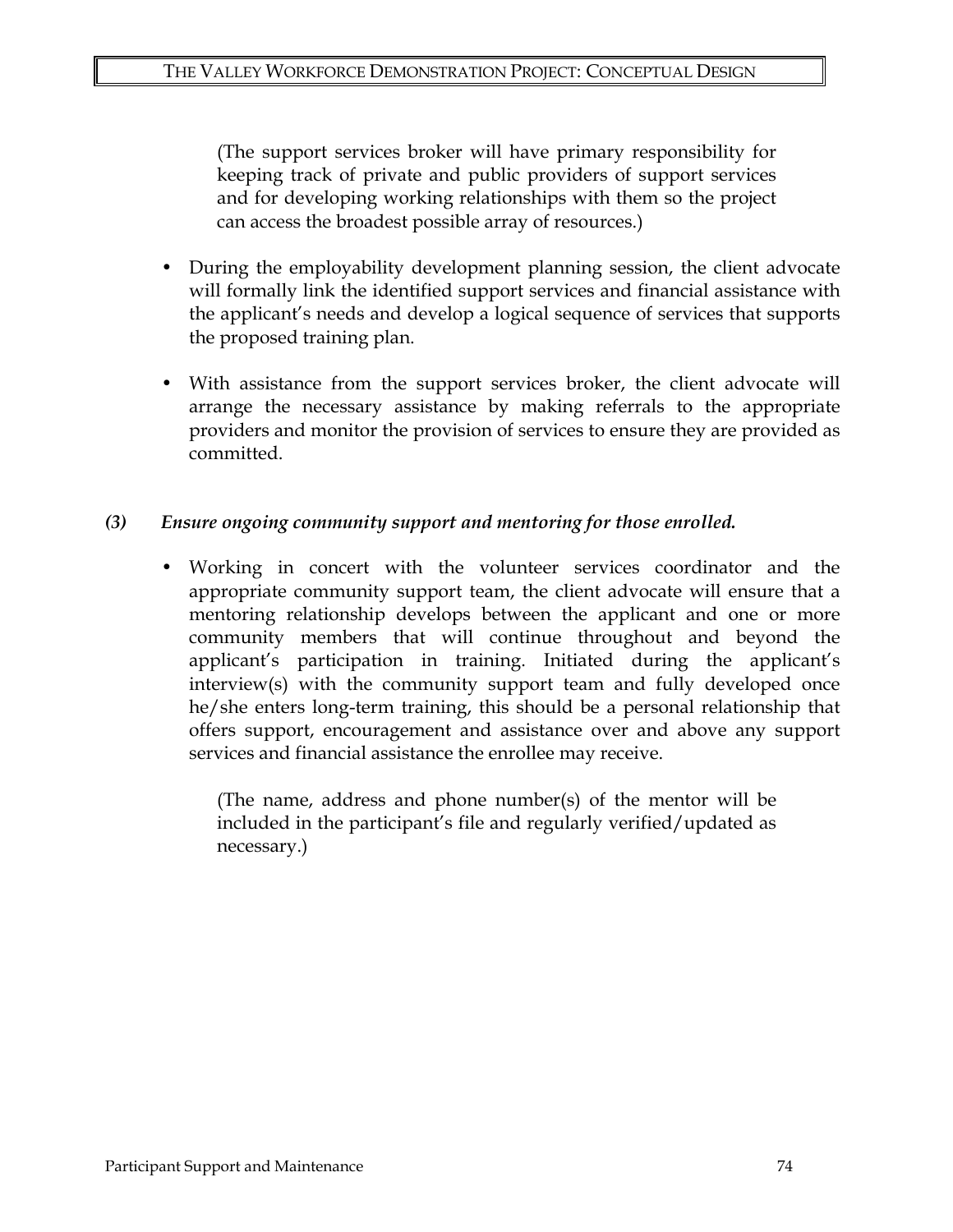## **Project Staff and Other Resource Requirements**

- **Client Advocates.** As the lead staff working directly with applicants and orchestrating other project staff, client advocates will identify enrollees' needs and arrange the support services, financial assistance and community resources required to enhance their chances for completing long-term skills training.
- **Support Services Broker.** The support services broker will assist the client advocates as they assess applicant needs and take the lead in identifying and arranging the mix of resources required to allow applicants to successfully complete long-term training. He/she will monitor the provision of support and financial assistance to ensure that quality services are provided in a timely fashion.
- **Volunteer Services Coordinator.** In addition to supporting the client advocates, the volunteer services coordinator will work with each community support team to develop mentoring relationships between enrollees and individual community leaders and ensure that these relationships continue throughout the training period.
- **Community Support Teams.** Community support teams will be essential to identifying community members willing to serve as mentors. They will work with the volunteer services coordinator to link community members and individual enrollees.
- **Community Resources.** Local private and public social service organizations, participating church congregations, employers and individuals—all potential sources of support services and financial assistance—will be called on to provide services to enrollees.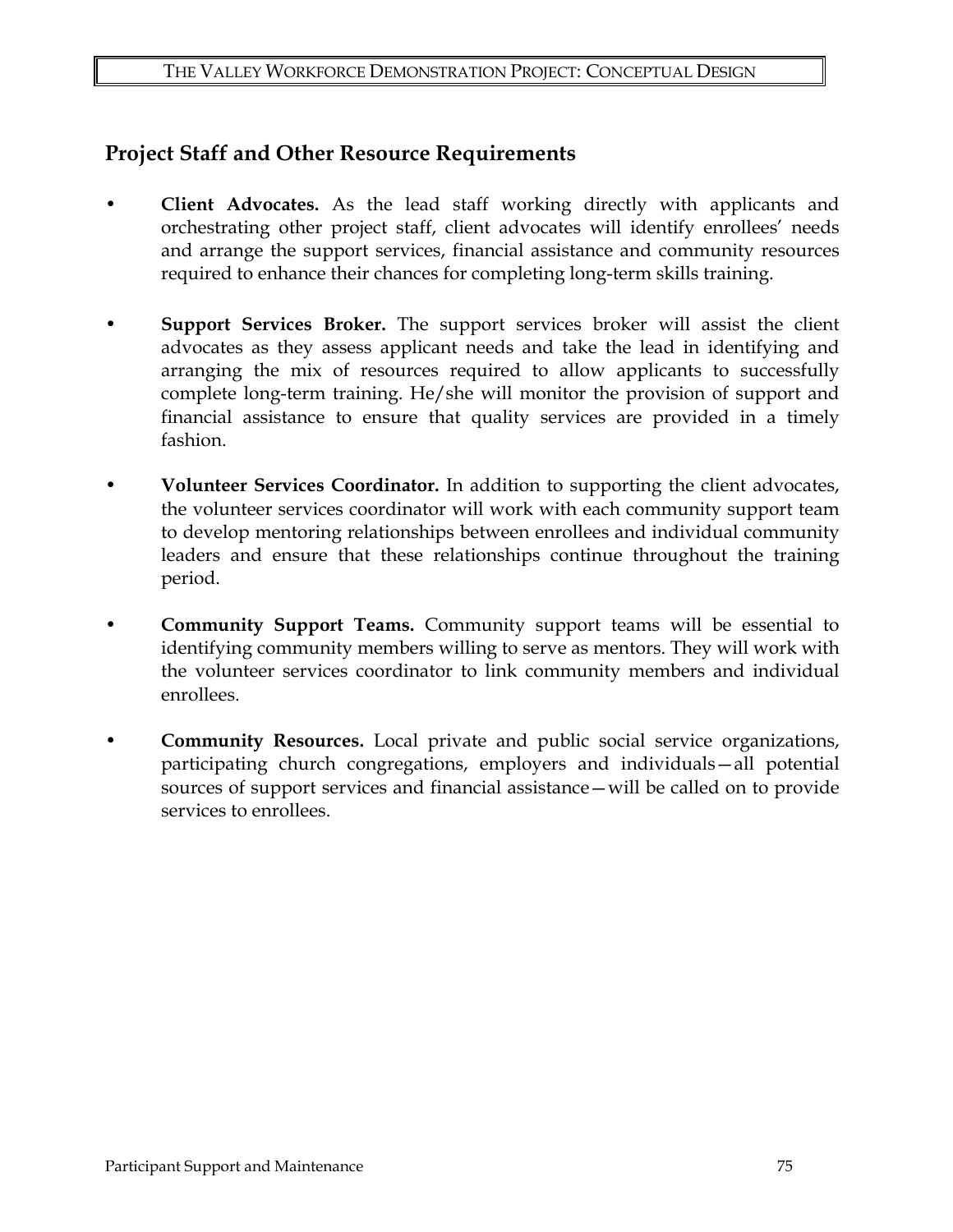# **Operating Specifications**

### *(1) Sources of direct financial assistance*

- Client advocates and the support services broker will first help enrollees try to find part- or full-time employment to support themselves during their training.
- Should enrollees also need financial assistance, project staff will assist them in applying for Pell grants, Stafford loans, other low-interest student loans or work-study programs available to individuals enrolled in approved training programs. A second option for enrollees' ongoing assistance might include private employers, associations, charitable organizations, church groups and individuals willing to fund scholarships for qualified training applicants.
- Project resources will be used to provide direct financial assistance to enrollees only as a last resort, when other sources of assistance cannot be identified, or in emergency situations.
- The policy advisory committee should seriously consider establishing a locally based low-interest revolving loan fund as another alternative for providing ongoing financial assistance to enrollees.

### *(2) Conditions for receiving support services and financial assistance*

- The financial situation of each enrollee will be reviewed quarterly throughout the training period so that adjustments can be made in the level of support services and direct financial aid to reflect changing needs.
- Enrollees will be required to inform their client advocates if their financial situations change between the regularly scheduled reviews. Failure to do so will constitute grounds for termination from the project.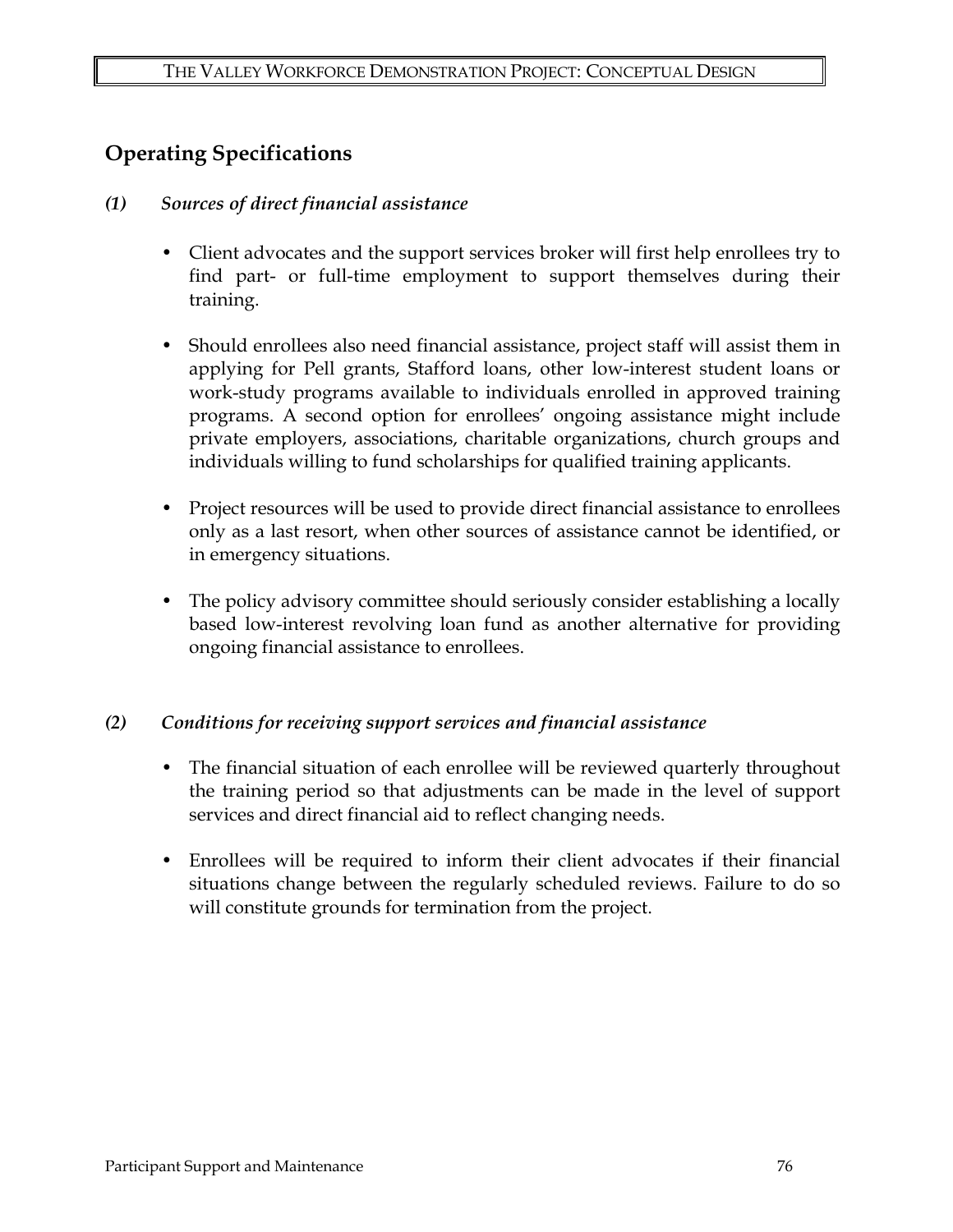- Enrollees' continuing receipt of support services and direct financial assistance will be contingent on their satisfactory progress toward completing training, measured by their competency attainment and attendance at training, counseling and other scheduled meetings.
- Enrollees who are not already employed will begin working at least part-time by the midpoints of their training periods.

(Exceptions to this requirement may be made for those with heavy training schedules or family responsibilities which preclude them from working while attending training, i.e.., cases where requiring employment would seriously jeopardize their successful completion of training.)

### *(3) Limits on the amount of direct financial assistance*

The policy advisory committee will develop policies governing direct financial assistance available through the project, including the maximum amount of cash available to any single enrollee.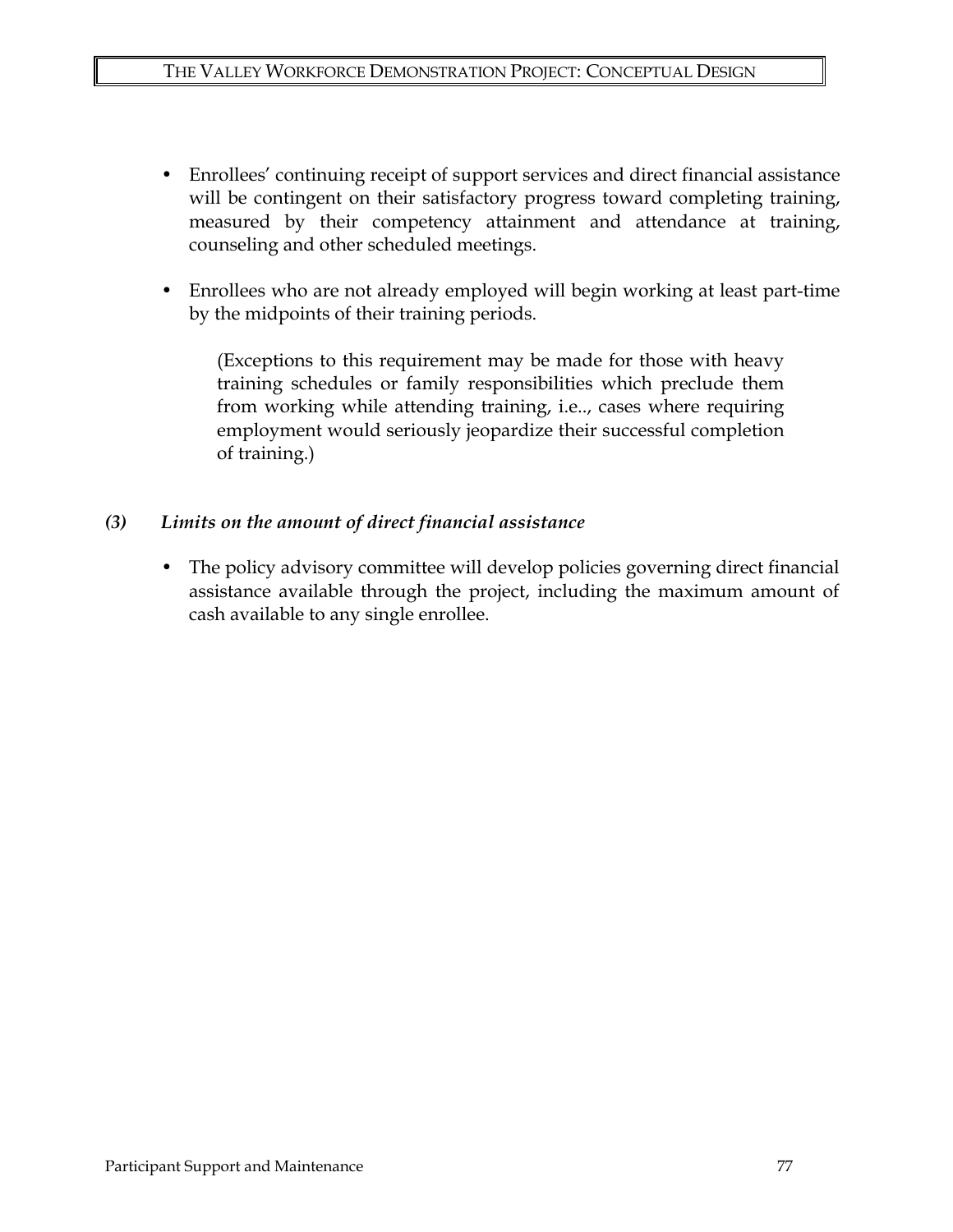# **LONG-TERM SKILLS TRAINING AND JOB PLACEMENT**

# **Description**

This component provides the basic education and skills-training services specified in the employability development plan and continues the process of developing enrollees' generic workplace-readiness skills begun earlier, in the employability development planning component. Its objective is to ensure that graduates of long-term skills training have educations, technical skills, attitudes and behaviors that meet or exceed those of individuals typically hired by participating employers in the targeted occupational areas.

These developmental services will be provided by project staff and selected education and training providers in the local area, including industry-based training consortia where appropriate. Whatever the institutional arrangements, the preferred approach will combine theoretical training in the classroom and practical training on the job that emphasize learning how to learn and create environments where individuals want to learn and become lifelong learners.

By design, there is not a strong focus here on traditional job-development and placement activities normally found in public job-training programs. Popular wage-subsidy schemes (tax credits and partial wage payments for on-the-job training contracts) will not be employed. Nor will appeals to an employer's sense of social responsibility be used as a technique for placing project graduates in jobs. Either approach would devalue the project and its graduates. If correctly implemented, the employer services component will generate more than enough placements for graduates of the project's long-term training programs by marketing only qualified applicants.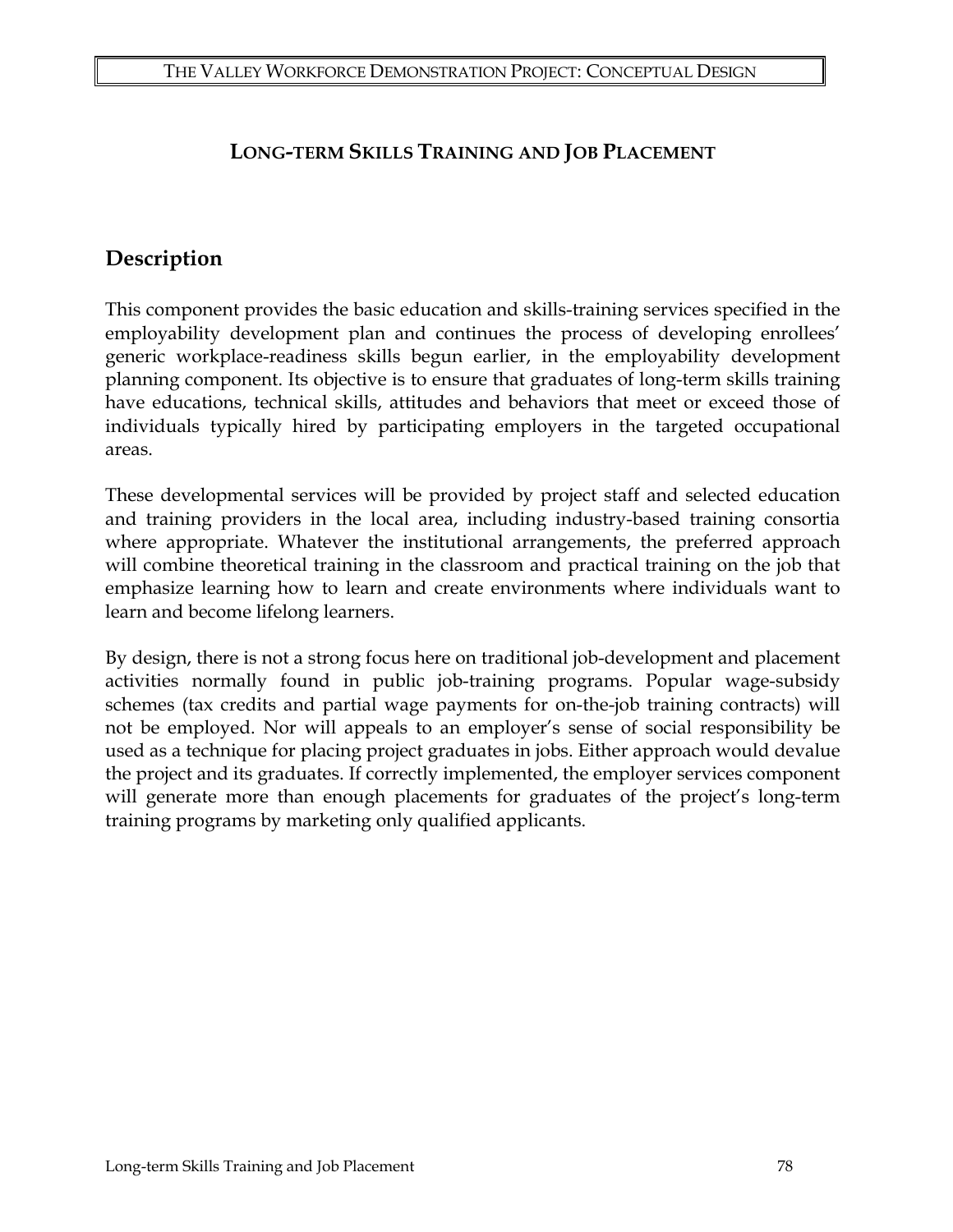## **Major Activities**

- (1) Refer project enrollees to education and training providers for basic skills remediation and/or occupational training consistent with their employability development plans.
- (2) Monitor enrollees' progress on reaching their employability development objectives.
- (3) Require enrollees' ongoing participation in activities to develop and enhance their job-search skills.
- (4) Provide job-placement assistance, where required.
- (5) Provide follow-up services after job placement.
- (6) Review the performance of participating training institutions.

## **The Service Process**

- *(1) Refer project enrollees to education and training providers for basic skills remediation and/or occupational training consistent with their employability development plans.* 
	- Client advocates will refer individuals officially enrolled in long-term skills training to institution(s) certified in the targeted occupational areas they selected earlier in the employability development planning process.

(The process for entering long-term training will be streamlined. Project enrollees will not be required to go through a second testing/counseling/enrollment/registration process at the training institutions. Along with electronic information sharing, common procedures will eliminate needless repetition of the intake, assessment and enrollment process at the training institutions.)

• Certified education and training providers will provide the developmental services—occupational-skills training, including limited basic-skills remediation services, and workplace-readiness skills—prescribed in the enrollees' employability development plans.

(In addition to meeting the skill and certification requirements of the appropriate industry training committee, to the maximum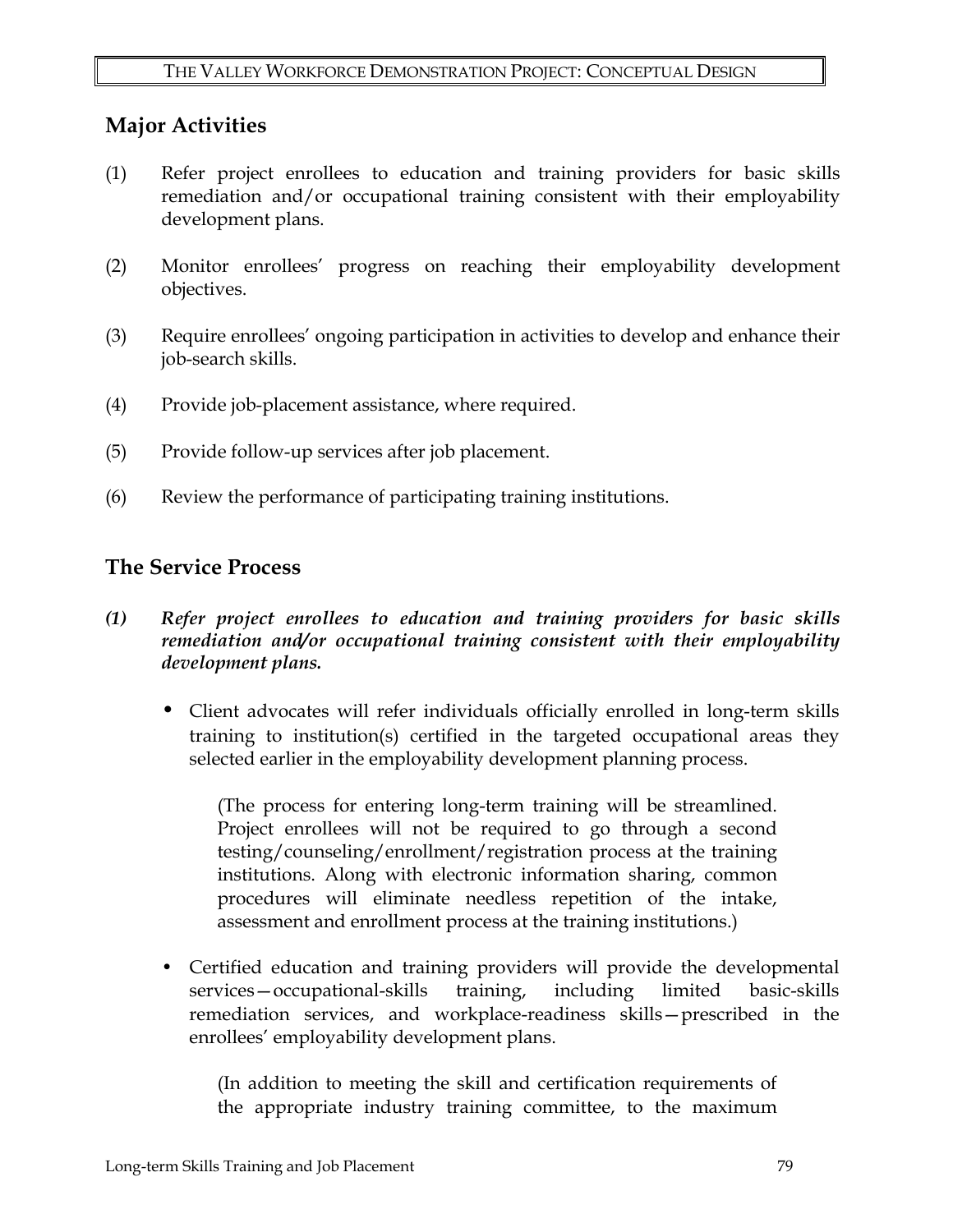extent feasible training in each occupational area should lead to widely recognized certificates of completion or associate degrees that will enhance enrollees' mobility in the labor market. The secretary of labor's SCANS skills, including computer literacy, will be integral components of the training curriculum for each occupational area.)

• Instructors providing the prescribed occupational training will be required to report monthly (bimonthly in the early stages of training) on each enrollee's performance to the appropriate client advocate. In addition, they will be expected to respond to special requests for information from client advocates and meet with enrollees and their client advocates, as needed. These reporting schedules will be set by the client advocates and may vary by enrollee. Instructor reports will be included in enrollees' automated case management files.

(Regularly requested information will include performance in occupational skills training, time and attendance reports, and assessments of workplace-readiness skills and any perceived barriers to enrollees' successful participation in training. Training instructors will also be responsible for immediately reporting any special or emergency situations that might affect an enrollee's performance to the appropriate client advocate.)

• Identified deficiencies in an enrollee's workplace-readiness skills will be addressed through a combination of services provided as part of skills training, in specially arranged workshops or through individual counseling by the client advocate or career counselor.

(This is a continuation of the workplace-readiness skills assessment process begun earlier, during enrollees' initial interviews with their client advocates.)

• Based on need, the project will offer seminars and workshops on developing workplace-readiness skills covering topics such as building interpersonal relationships, working in teams, accepting responsibility, managing time and stress, processing and communicating information and maintaining personal grooming and professional appearance. When numbers are small, enrollees will be referred to workshops offered by other providers in the area.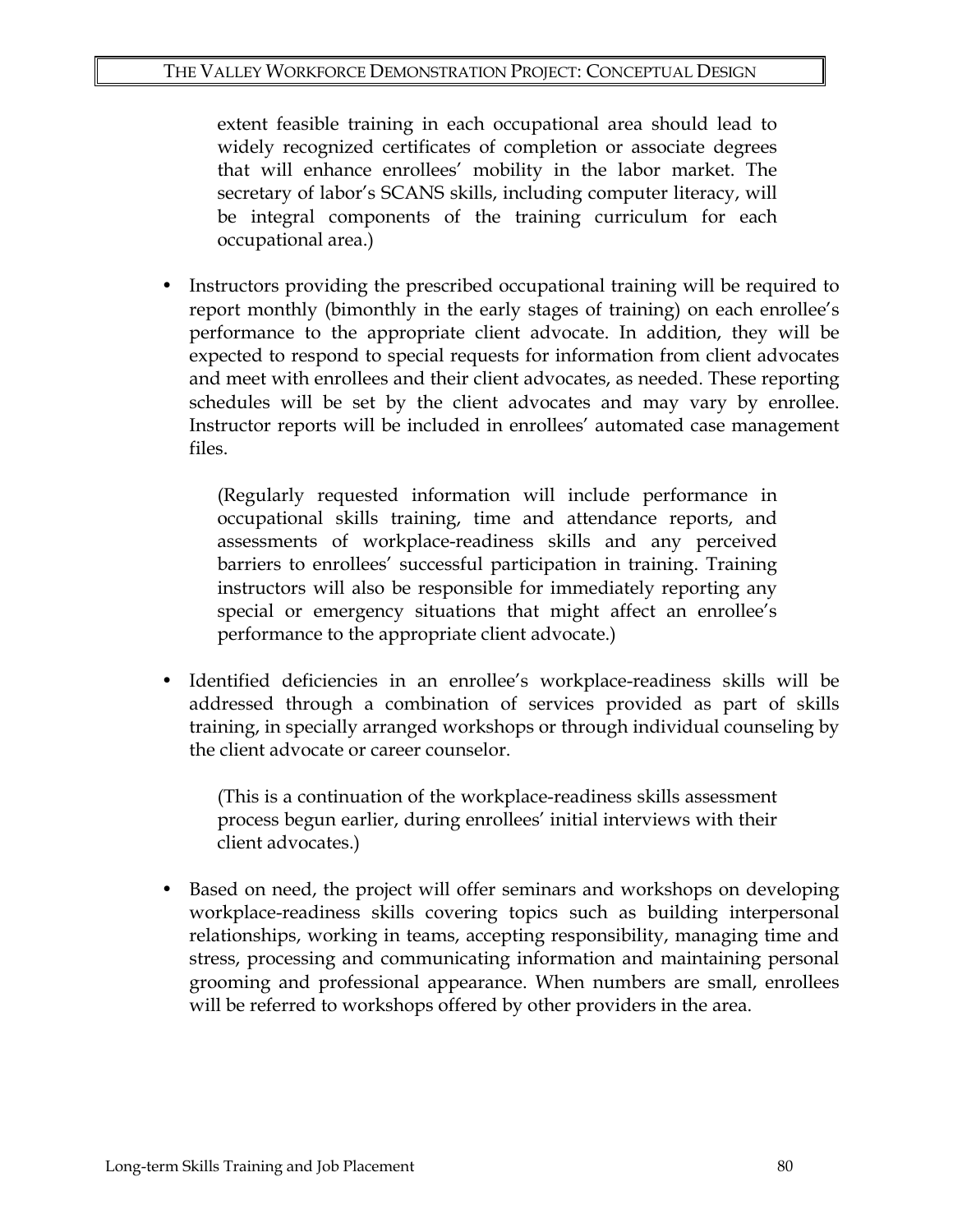• Training instructors will also be expected to make periodic visits to participating employers in the industry group for which they provide training. Such exposure—which in some cases may include temporary employment with one or more of the participating employers—will keep instructors up to date on current technologies and work management practices.

### *(2) Monitor enrollees' progress on reaching their employability development objectives.*

- Those enrolled in long-term skills training will be expected to attend training regularly, to perform above average work and to make satisfactory progress toward completing training in the same time frame as other students in the program.
- Client advocates will meet with enrollees individually and contact the appropriate instructors at least monthly (bimonthly in the early stages of training) to review progress on enrollees employability development objectives, reassess their needs and make any necessary adjustments to the employability development plan or the services being provided.

(These reviews will assess the development of enrollees' occupational and workplace-readiness skills and the suitability of their support-service and financial-assistance packages to ensure that they are making satisfactory progress toward established goals. If they are not, their client advocates will work with them and their instructors, as appropriate, to evaluate the reasons and develop remedies. If a client advocate determines that a participant is not prepared to successfully complete the training or that some other barrier is significantly impeding performance, the client advocate will schedule a session with the enrollee and the team that developed his/her initial employability development plan to review the situation and make any changes in the plan and service mix needed to ensure success.)

• If there are indications that the quality of training is not meeting established standards, the client advocate will meet with the instructor to express his/her concerns and seek the necessary changes. If the situation is not remedied to the satisfaction of the client advocate, he/she will inform the project's education and training broker, who with the project director will meet with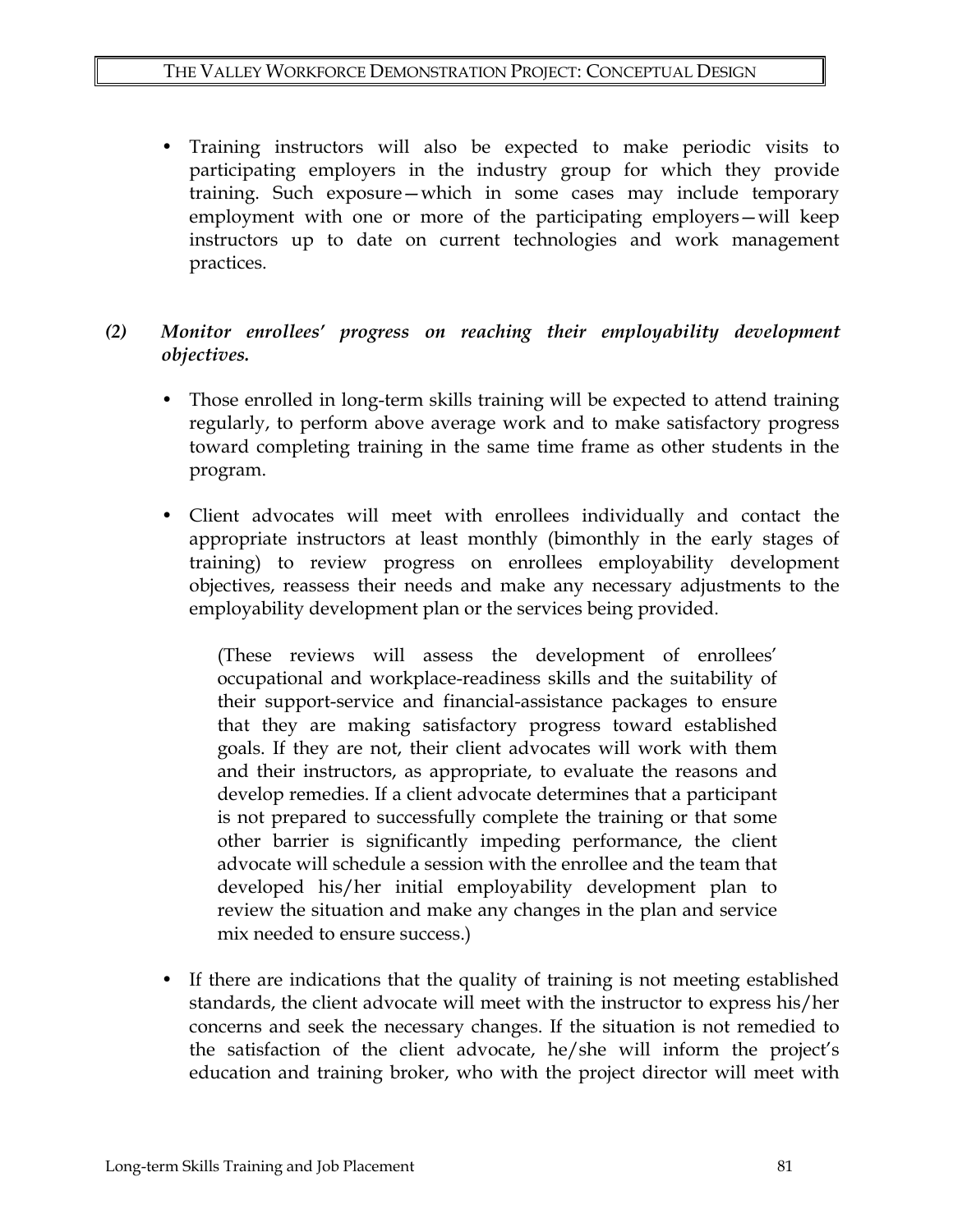officials of the training institution to ensure that its performance rises to established standards.

In addition to their one-on-one meetings with enrollees, client advocates will schedule monthly meetings that bring together all enrollees on their case loads for general information-sharing, problem-solving and feedback sessions related to project services, community relations and general administrative matters associated with the project.

(These sessions are distinct from and not to be confused with the weekly group-counseling sessions required of all enrollees.)

**Special Note:** Employers hire people who both have the desired education and training and exhibit values, attitudes and behaviors similar to their own. The mix of project services reflected here—the education and skills training, workplace-readiness workshops and support services—aims to enable enrollees to look, perform and behave like those individuals employers would typically hire through other sources.

### *(3) Require enrollees' ongoing participation in activities to develop and enhance their job-search skills.*

• In addition to the developmental activities provided in this component and described elsewhere, client advocates will work with the appropriate employment services brokers to arrange a sequence of services for each enrollee that will enhance his/her job-search skills and employment prospects with participating employers.

(These services might include job-search training and related seminars, self-directed job-search techniques, informal exposure to employers, informational interviews, job shadowing, summer internships and temporary employment with employers with openings in enrollees' preferred occupational areas.)

• The sequence of services, level of exposure and timing will depend on enrollees' progress in developing the requisite occupational and workplacereadiness skills. Ideally, limited exposure will occur early in the skills-training process and will intensify over the training period. If an enrollee is making satisfactory progress, his/her client advocate will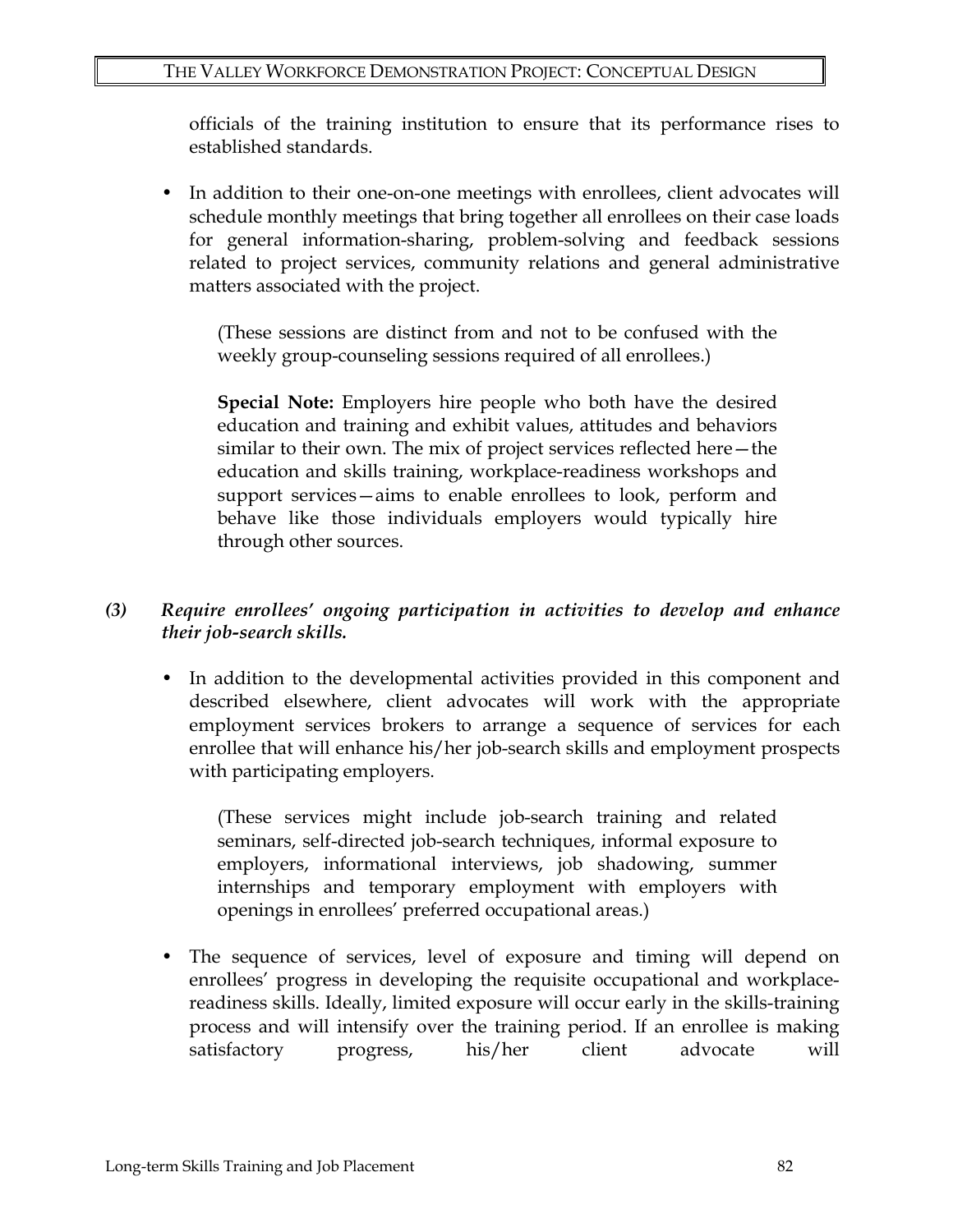arrange substantive on-site visits, informational interviews and job shadowing experiences with employers in the appropriate industry group by the midpoint of the training period. In the latter half of training, to the extent feasible, enrollees should have access to internships and temporary employment to enhance their chances of full-time employment after graduation.

(The purpose of this exposure is to further orient enrollees to the work environments and cultures of participating employers, give employers firsthand exposure to prospective graduates and begin building personal relationships between enrollees and staff of the hiring employers. If correctly managed in tandem with effective implementation of the employer services component, this exposure should result in immediate employment for all who successfully complete long-term training.)

- *(4) Provide job-placement assistance, where required.* 
	- The employer services component is designed to develop "quality supplier/purchasing agent" relationships between the employer services brokers and participating employers that will ensure the employment of all enrollees who successfully complete long-term skills training. As such this component replaces the standard job-development and placement functions of more traditional job-training programs.
	- Working closely with the appropriate employer services broker, client advocates will facilitate job placement and employment for all of those successfully competing skills training as described above. For successful completers, employment should be automatic.
	- In cases where employment is not automatic (i.e., the enrollee does not complete training or employers in an industry group cannot follow through on their hiring commitments), the client advocate will arrange for the enrollee to have access to the project's direct employment and placement services described in an earlier component and assist the enrollee with his/her job search.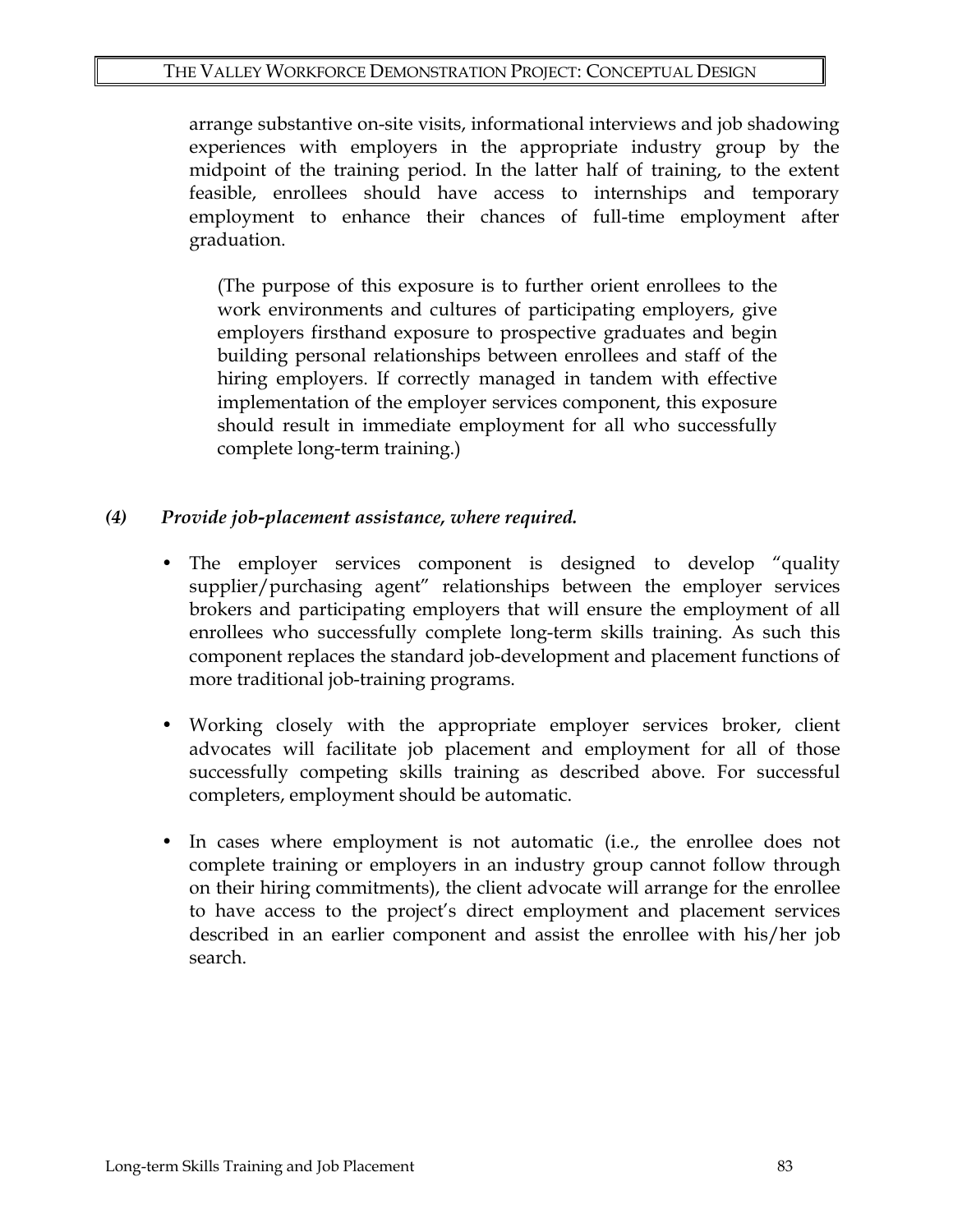### *(5) Provide follow-up services after job placement.*

- Some individuals will need continued project services, including support services and financial assistance, for a brief period after they are employed and before they have achieved economic self-sufficiency.
- Client advocates will be responsible for identifying these post-placement needs, assessing individuals' eligibility for various services, helping them access the services for which they are eligible and determining how long the services will be provided.

(The need for post-program services will be individually determined. Project resources will not be used to provide such services for more than 60 days after initial job placement.)

- Once employed, former enrollees will be encouraged to establish and maintain organized support groups modeled on their group counseling experiences in the project. Project counselors will assist former enrollees in organizing such groups.
- Former enrollees will also be expected to assist the community support teams in briefing clients about the working environments in the various occupational areas targeted for training and to function as mentors for individuals entering long-term skills training.

### *(6) Review the performance of participating training institutions.*

• The project's education and training broker will review/inspect the entities providing training to project enrollees at least quarterly to ensure they are maintaining the standards that initially qualified them as certified trainers and providing high-quality, appropriate services. In addition, the education and training broker will conduct special reviews at the request of client advocates.

(Training providers will be reviewed against the selection criteria and curricula requirements described later in the operating specifications of this component. The review will focus on the quality of instruction, methodology, facilities and content of the training offered project enrollees.)

The education and training broker will report any discrepancies between the project's established standards and a training institution's actual performance to the project director and the appropriate client advocate.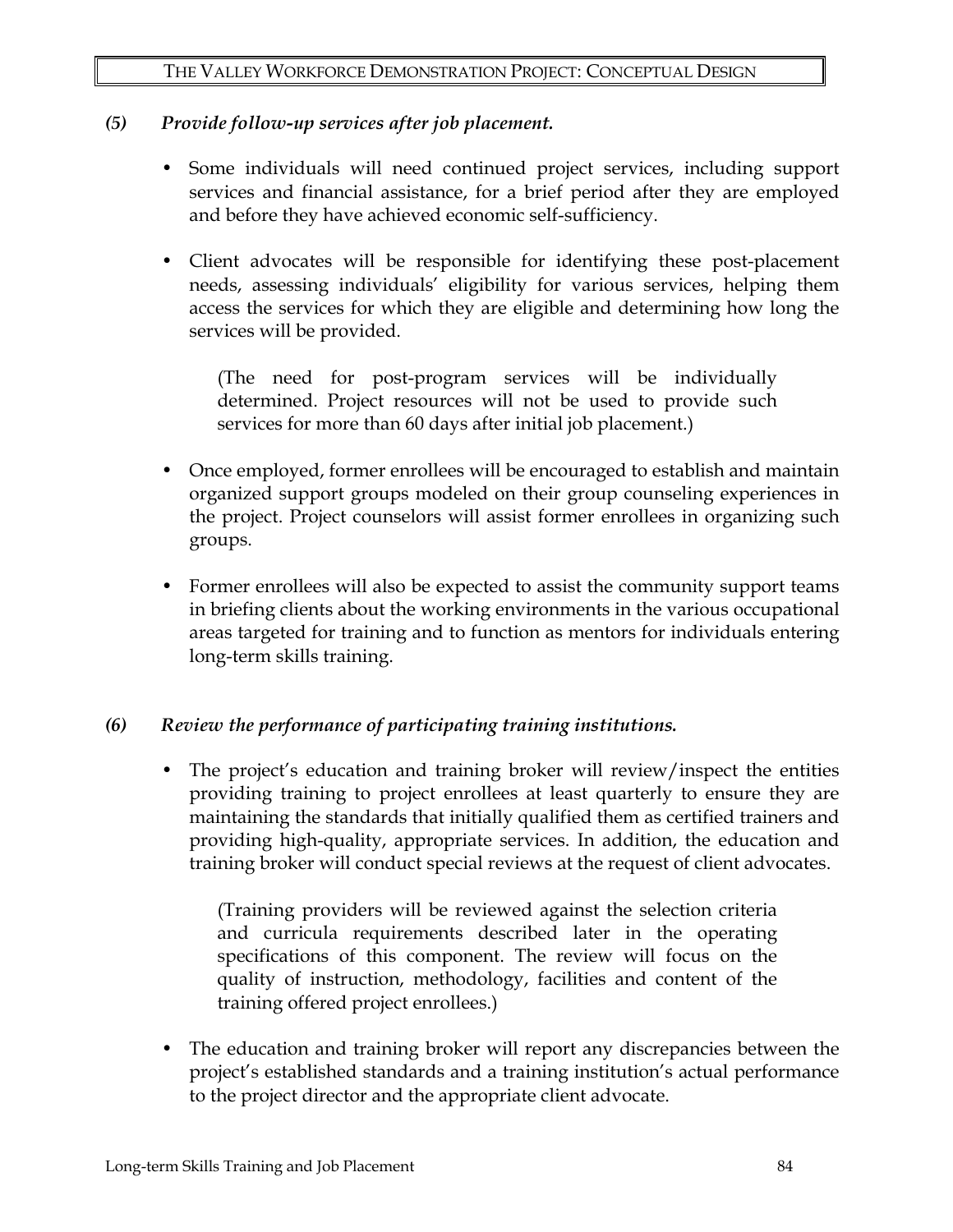# **Project Staff and Other Resource Requirements**

- **Client Advocates.** Client advocate are responsible for referring enrollees to training, monitoring their progress and working closely with training instructors, enrollees and other project staff to ensure that developmental services are provided in a seamless and effective manner.
- **Education and Training Resources Broker.** The education and training resources broker will be responsible for developing relationships with institutional providers of education and training services in the community, working with these providers to access appropriate training and services for project enrollees and periodically assessing the performance of each training institution.
- **Community Education and Training Institutions.** Selected community education and training providers, which may include newly created industry-based training consortia, will provide the prescribed developmental services—basic education, occupational-skills training and workplace-readiness skills—to those enrolled in long-term training.
- **Personal Counselors.** Personal counselors will provide professional counseling services in group and individual settings, participate in the employability planning process of enrollees and participate in regular review sessions of enrollee progress.
- **Career Counselor.** The career counselor will provide counseling assistance to enrollees who wish to reconsider their career and training choices and assist those who do not complete skills training as scheduled.
- **Support Services Broker.** The support services broker will assist client advocates in identifying and accessing the support services and financial assistance required to accommodate the changing needs of enrollees while they are enrolled in training.
- **Community Support Teams/Community Leaders.** Individual members of the community support teams and other recognized community leaders will serve as mentors for long-term skills training enrollees throughout their participation in the project.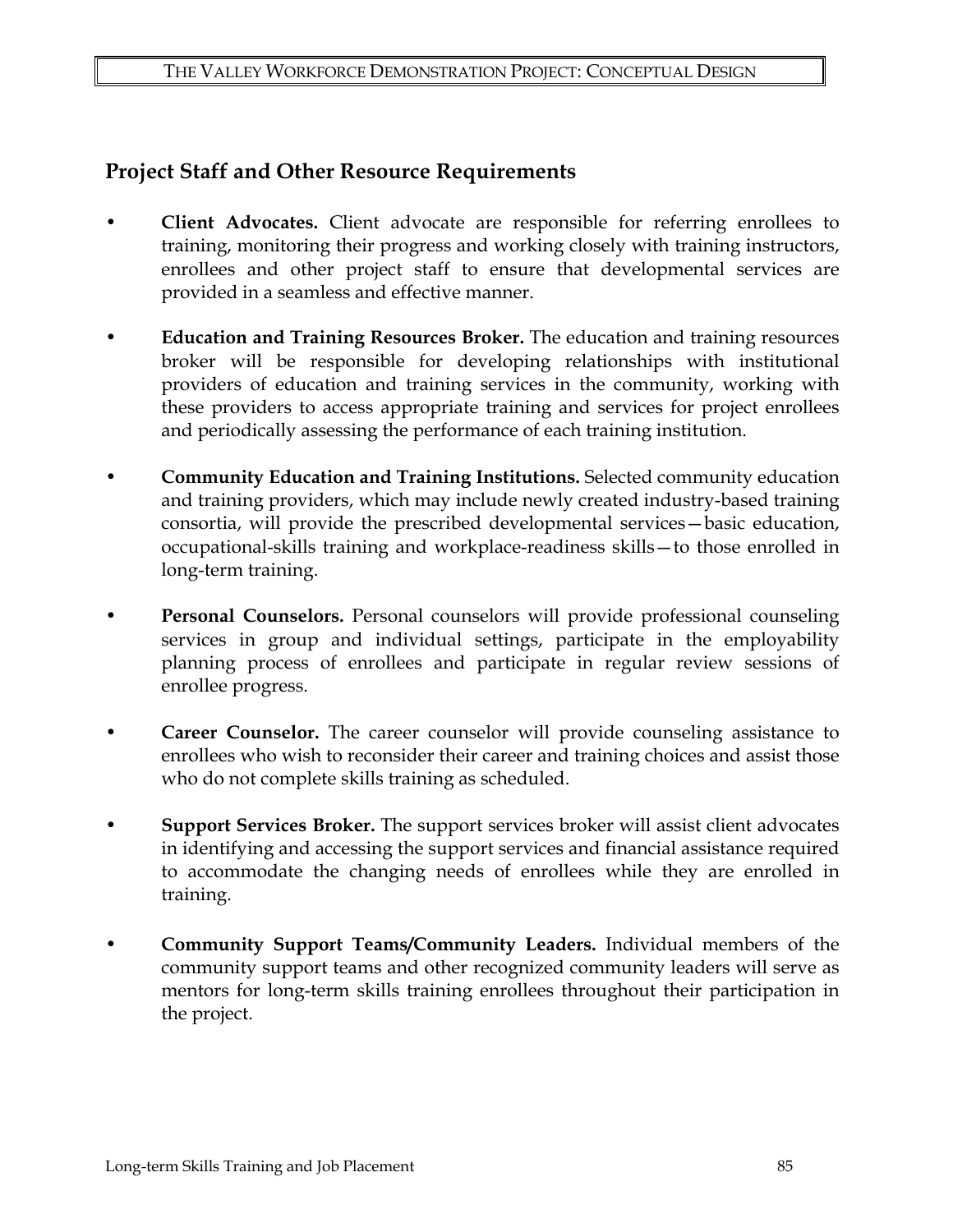**Participating Employers.** Local employers participating on industry training committees will provide enrollees exposure to work through site visits, presentations, informational interviews, job shadowing, internships and temporary employment opportunities to facilitate their successful transition from training to full-time employment. In some cases, they may also provide scholarships for enrollees who need financial assistance to complete skills training.

# **Operating Specifications**

- *(1) Examples of acceptable long-term skills-training arrangements* 
	- Classroom instruction coupled with appropriate workshop/clinical training of a certified curriculum provided by a postsecondary training institution (e.g., a community college, technical institute or nursing school) that leads to an associate degree or postsecondary certification widely recognized by the appropriate industry group.
	- Competency-based training combining classroom and work components provided by a training center operated by a consortium of participating employers in an industry group. Though a single employer may serve as the "training employer" under this arrangement, the training must address jobperformance requirements common to all participating employers in the group.
	- A structured program certified by the appropriate industry training committee that includes a mix of classroom training provided by an approved training institution and on-the-job training provided by one or more employers in the industry group. Under this arrangement, a trainee may be hired by an employer in the industry group early in his/her training program if the job is part of an industry-approved sequence of training and culminates in promotion to a job that meets project criteria **and** in either an associate degree or postsecondary certification widely recognized by employers in the industry group. The completion of training, certification and job promotion must occur within two years of the individual's enrollment in training.

**Special Note:** While most long-term skills training under this project will be provided in the classrooms and workshop facilities of certified training institutions, the development and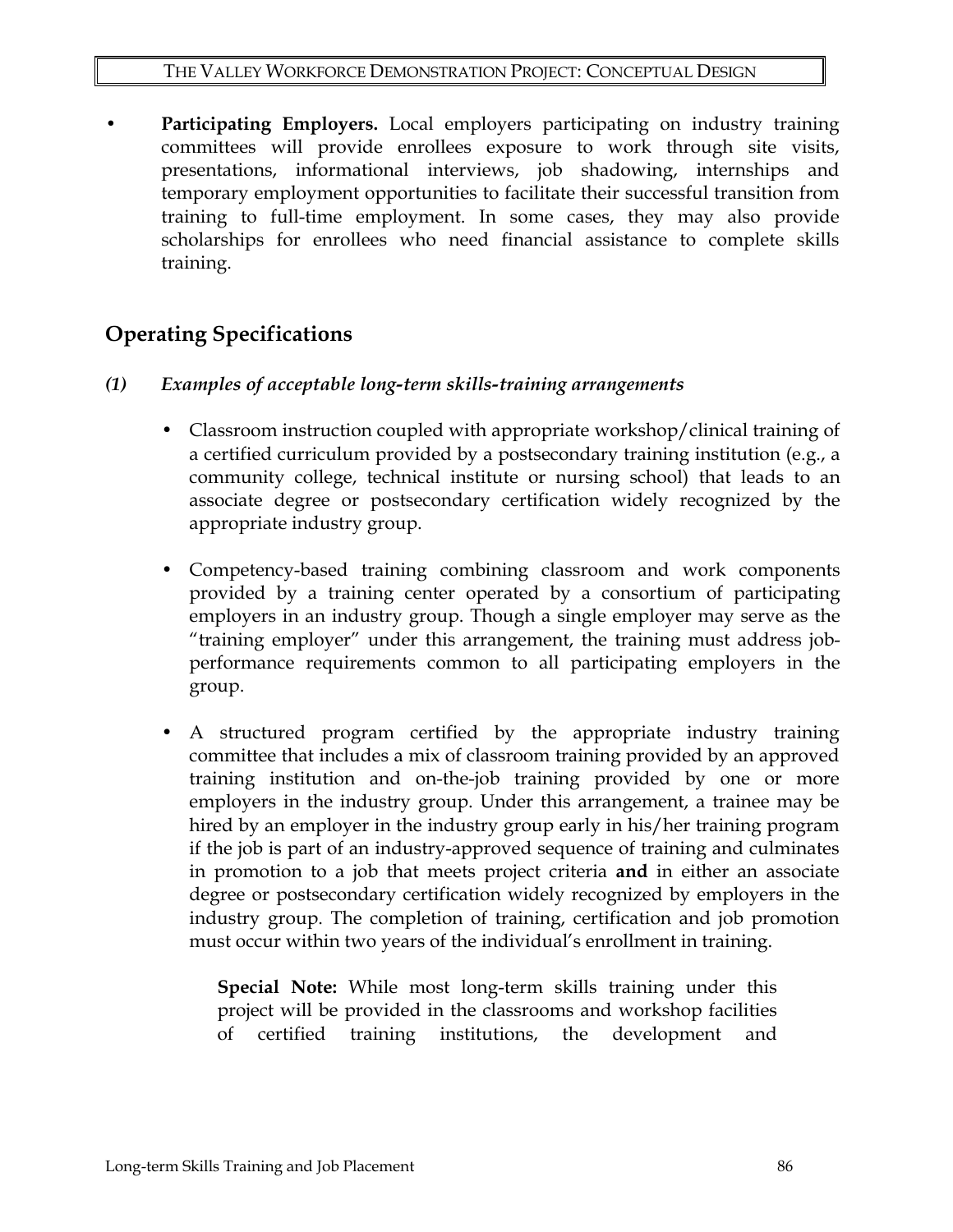use of structured workplace training is encouraged. Such training, however, must incorporate an established, competency-based curriculum and training methodologies that address general occupational rather than employer-specific skills. The informal, unstructured training found in traditional on-the-job programs, which often consists simply of supervisor direction and feedback, will not qualify as work-based learning for purposes of this demonstration.

### *(2) General requirements for selecting skills-training providers*

- Industry training committees must take the lead in developing and recommending objective criteria for selecting and certifying education and training providers in each targeted occupational area.
- Once developed, the selection and certification criteria must be approved first by the policy advisory committee as part of the operational planning phase of the project and subsequently by the private industry council. At a minimum, the criteria must include those required by the local workforce boards and address other qualitative factors, including:
	- the training provider's accreditation from nationally or regionally recognized entities;
	- stability of the training institution in terms of length of time in the local area;
	- the institution's graduation/completion rates, i.e.., the number of individuals enrolled versus the number who complete training; and
	- the success of the institution's graduates in the labor market, particularly in the occupational areas targeted for training.
- These requirements are not intended to preclude the development of industrybased consortia to provide skills training when viable alternatives do not exist or cannot be developed in a reasonable period of time.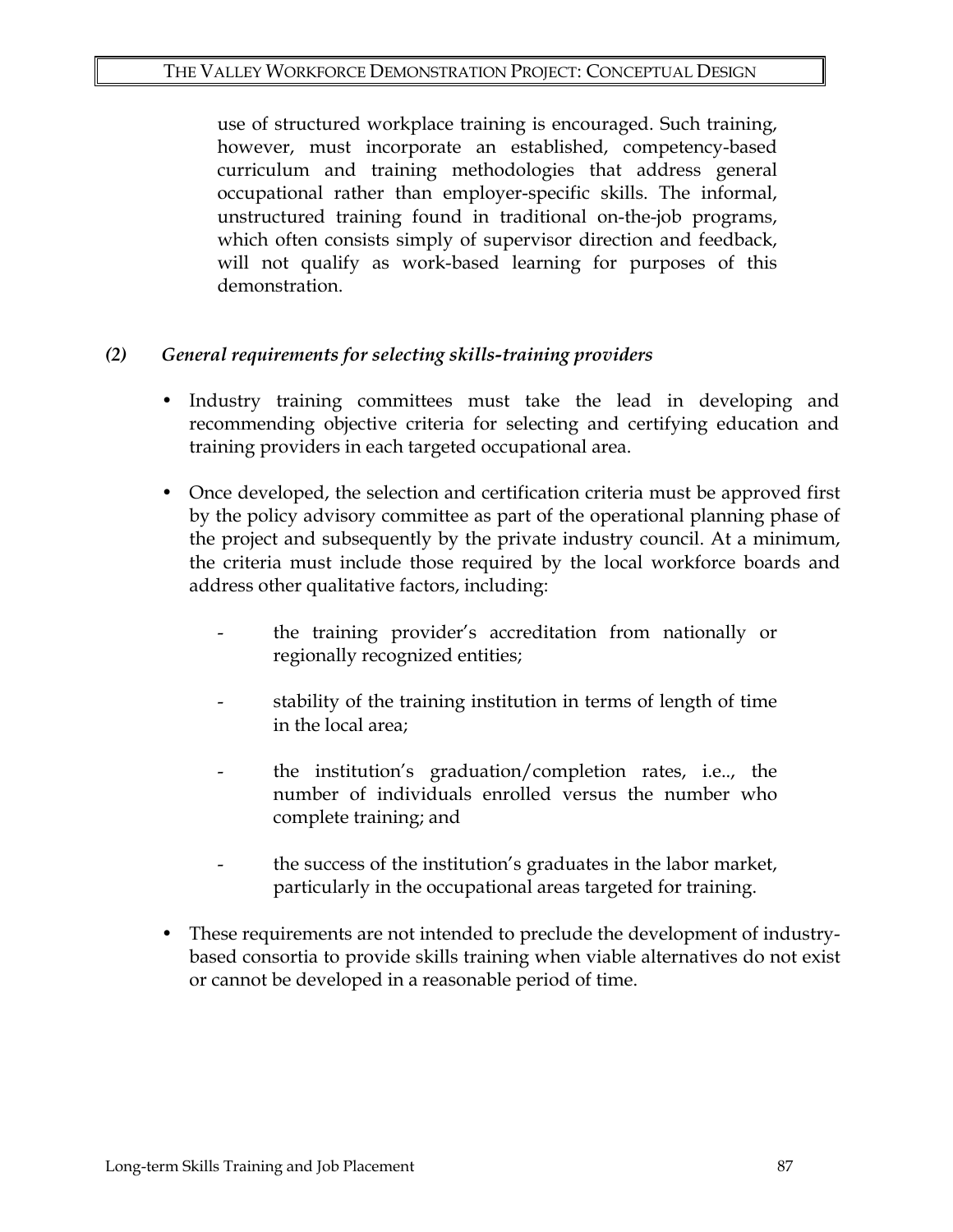### *(3) Technical criteria for approving training curricula*

- Curriculum must address all core education and skills competencies of the occupation targeted for training.
- Competencies must be relevant to the requirements of every employer in the industry group.
- Curriculum must be competency-based and include methods for measuring its attainment in objective terms.
- Curriculum must reflect the principles of effective adult learning and incorporate techniques of experiential learning.
- A computer-based, self-paced approach to training must be used to the maximum extent possible.
- The training curriculum must provide enrollees adequate opportunities to practice and demonstrate the skills and behaviors being developed.
- Training providers must use materials and equipment comparable with those currently used by participating employers.
- Training providers must have a maximum class size of 20 and/or a participant-to- instructor ratio of 10 to 1.

### *(4) Responsibility and accountability of the training institutions*

 **•** All entities providing education and long-term skills-training under the demonstration must have a financial stake in the success of each individual enrolled. This will be achieved through performance-based reimbursement whereby they receive tuition payments in installments as enrollees achieve graduated measures of success (i.e., as enrollees successfully complete training, meet the minimum skills standards established by the appropriate industry training committee, find employment in the occupational area in which they trained and remain employed 90 days after their initial placements).